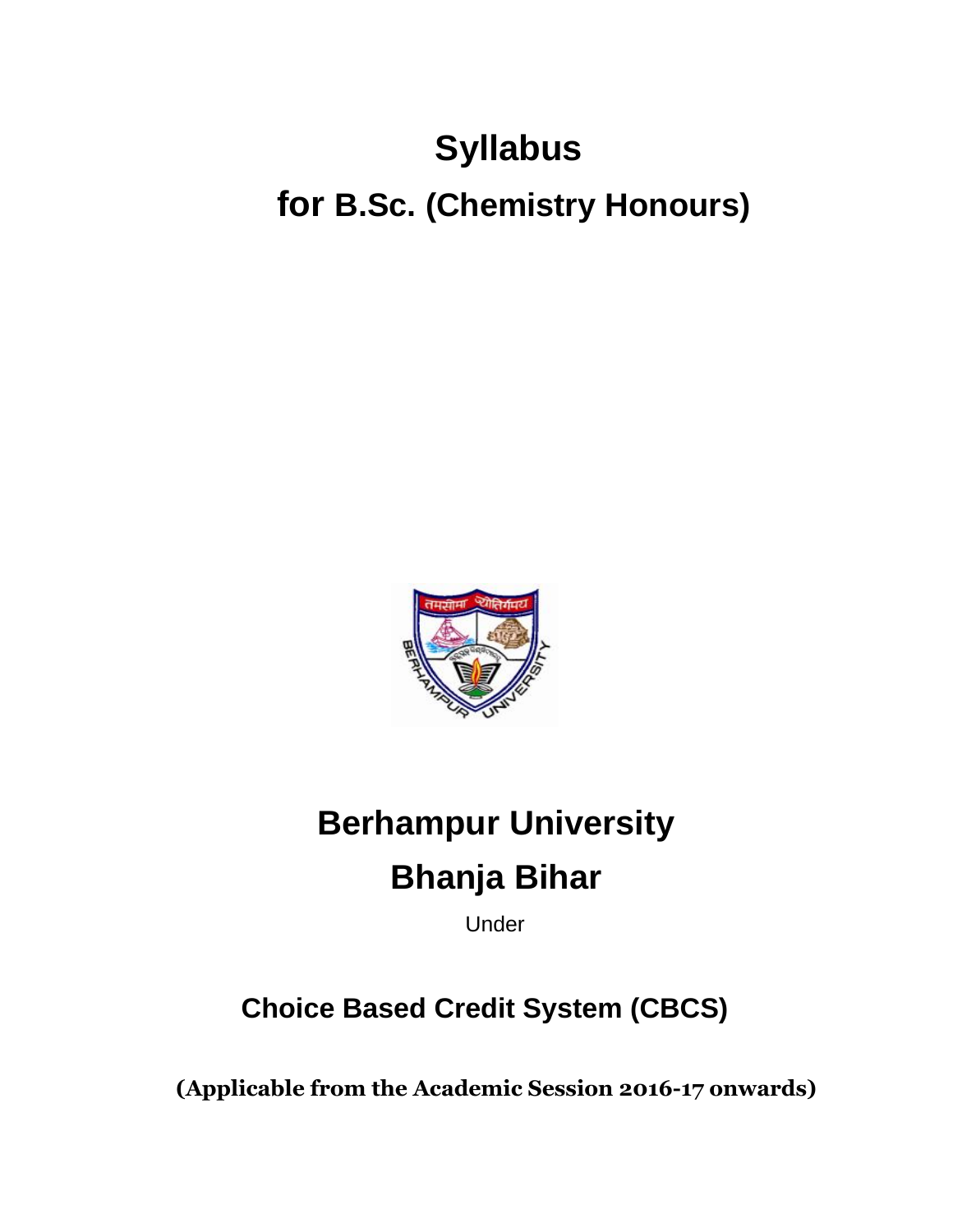|                       | $SEM - I$     | $SEM - II$    | $SEM - III$   | $SEM - IV$     | $SEM - V$      | $SEM - VI$     |
|-----------------------|---------------|---------------|---------------|----------------|----------------|----------------|
|                       | $Core-1(6)$   | $Core-3(6)$   | $Core-5(6)$   | $Core-8(6)$    | $Core - 11(6)$ | $Core - 13(6)$ |
| Core                  | $Core-2(6)$   | Core $-4(6)$  | $Core-6(6)$   | Core $-9(6)$   | $Core - 12(6)$ | $Core - 14(6)$ |
|                       |               |               | Core $-7(6)$  | $Core - 10(6)$ |                |                |
| Generic               | $GE - 1(6)$   | $GE - 2(6)$   | $GE - 3(6)$   | $GE - 4(6)$    | $DSE - 1(6)$   | $DSE - 3(6)$   |
| Elective              | Subject $-1$  | Subject $-1$  | Subject $-2$  | Subject $-2$   | $DSE - 2(6)$   | $DSE - 4(6)$   |
|                       | $(Paper - 1)$ | $(Paper - 2)$ | $(Paper - 1)$ | $(Paper - 2)$  |                |                |
| Ability               | ENV. ST. (2)  | MIL           | $SEC - 1(2)$  | $SEC - 2 (2)$  |                |                |
| Enhancement<br>Course |               | Communication | Communicative |                |                |                |
|                       |               | (2)           | English       |                |                |                |
| Total                 | 20            | 20            | 26            | 26             | 24             | 24             |

## **CBCS Course Structure for B.Sc. (Chemistry Honours) Total Credits: 140**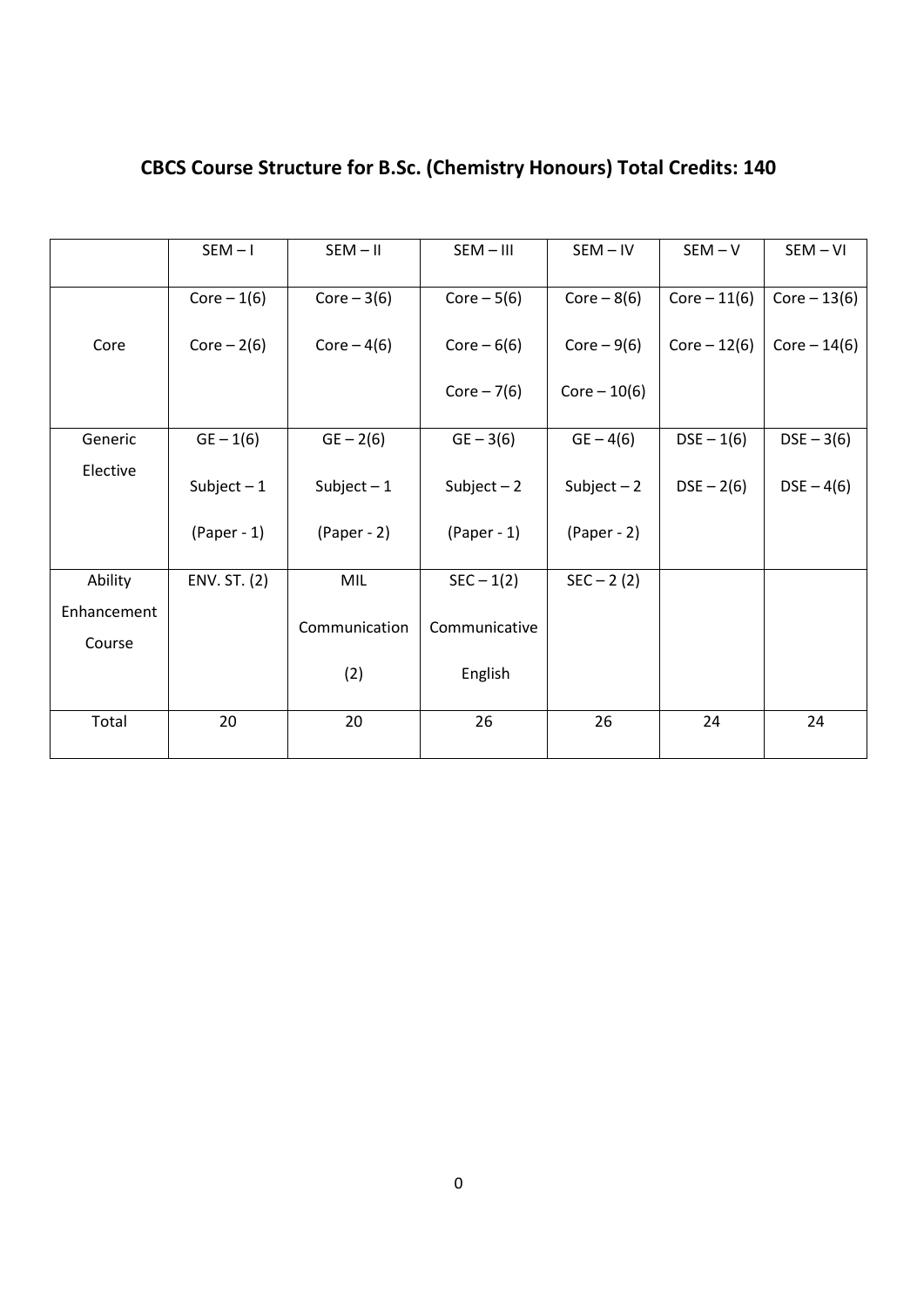## **CHEMISTRY (HONOURS) SEMESTER-I**

### **C-1: INORGANIC CHEMISTRY- I**

Credits-6: (Theory-4, Practical-2)

#### **Atomic structure (Unit – I)**

Bohr's theory, its limitations and atomic spectrum of hydrogen atom. Wave mechanics: de Broglie equation, Heisenberg's Uncertainty Principle and its significance, Schrodinger's wave equation, significance of Ψ and  $\Psi^2$ : Quantum numbers and their significance. Normalized and orthogonal wave functions. Sign of wave functions. Radial and angular wave functions for hydrogen atom. Radial and angular distribution curves. Shapes of s, p, d and f orbitals. Pauli's Exclusion Principle, Hunds rule of maximum multiplicity, Aufbau's principle and its limitations.

#### **Periodicity of elements (Unit – II)**

Periodicity of elements: s, p, d, f block elements, the long form of periodic table. Detailed discussion of the following properties of the elements, with reference to s & p-block.

(a) Effective nuclear charge, shielding or screening effect, Slater rules, variation of effective nuclear charge in periodic table. (b) Atomic radii (van der Waals) (c) Ionic and crystal radii. (d) Covalent radii (octahedral and tetrahedral) (e) Ionization enthalpy, Successive ionization enthalpies and factors affecting ionization energy. Applications of ionization enthalpy.(f) Electron gain enthalpy, trends of electron gain enthalpy. (g) Electronegativity, Paulings/Mullikens electronegativity scales. Variation of electronegativity with bond order, partial charge, hybridization, group electronegativity. Sandersons electron density ratio.

#### **Chemical bonding-I (Unit-III)**

(i) Ionic bond: General characteristics, types of ions, size effects, radius ratio rule and its limitations. Packing of ions in crystals. Born-Land equation with derivation. Madelung constant, Born-Haber cycle and its application, Solvation energy. (ii) Covalent bond: Lewis structure, Valence Bond theory (Heitler-London approach). Energetics of hybridization, equivalent and non-equivalent hybrid orbitals, Bent's Rule, Resonance and resonance energy, Molecular orbital theory. Molecular orbital diagrams of diatomic and simple polyatomic molecules  $N_2$ ;  $O_2$ ;  $O_2$ ;  $B_2$ ;  $F_2$ ;  $CO$ ;  $NO$ ; and their ions; Valence shell electron pair repulsion theory (VSEPR), shapes of simple molecules and ions containing lone pairs and bond pairs of electrons, multiple bonding ( and bond approach) and bond lengths. Covalent character in ionic compounds, polarizing power and polarizability. Fajans rules and consequences of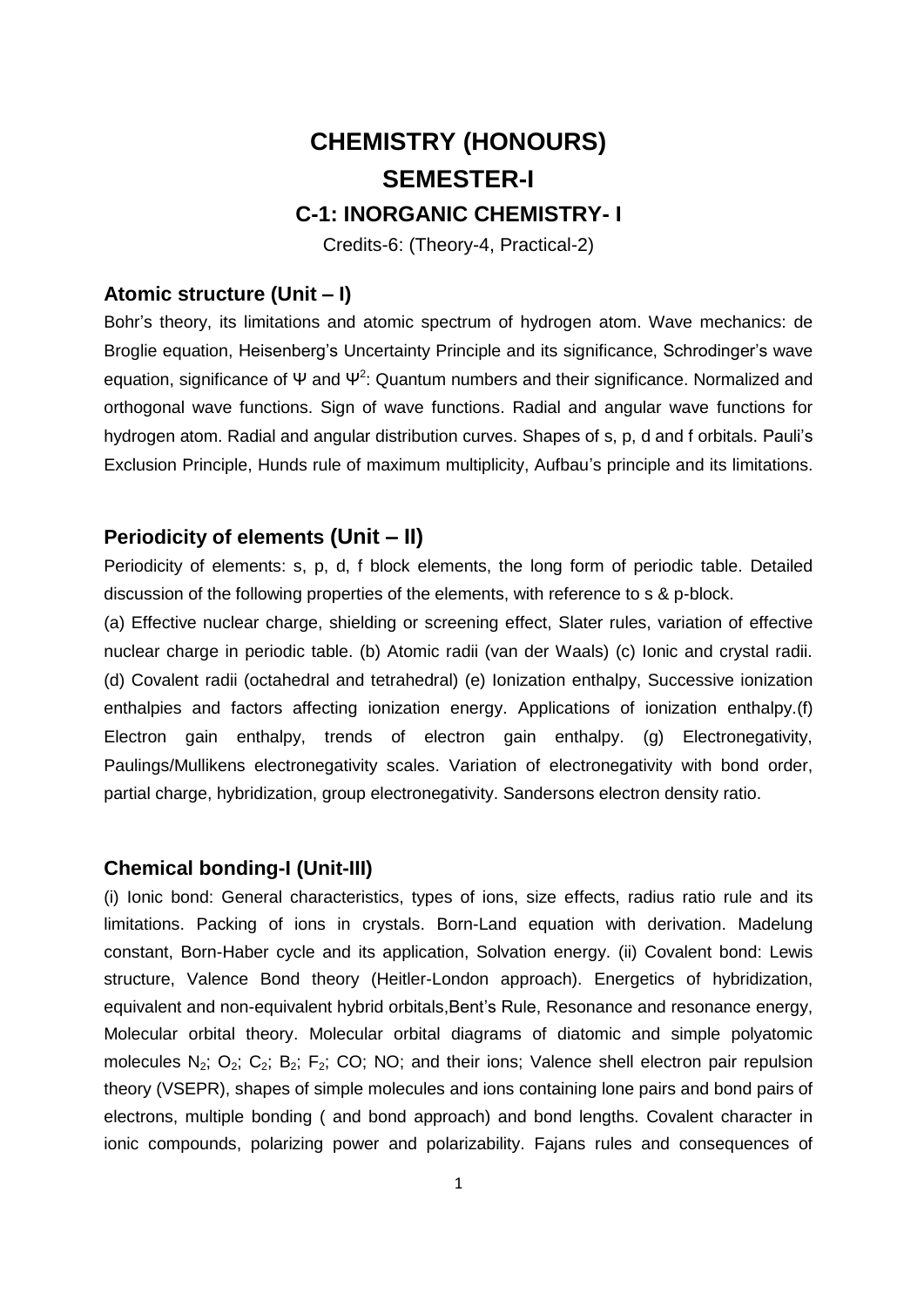polarization. Ionic character in covalent compounds: Bond moment and dipole moment. Percentage ionic character from dipole moment and electronegativity difference.

## **Chemical Bonding-II (Unit-IV)**

(i) Metallic Bond: Qualitative idea of valence bond and band theories. Semiconductors and insulators. (ii) Weak Chemical Forces: van der Waals forces, ion-dipole forces, dipole-dipole interactions, induced dipole interactions, Instantaneous dipole-induced dipole interactions. Repulsive forces, Hydrogen bonding (theories of hydrogen bonding, valence bond treatment) Effects of chemical force, melting and boiling points, solubility energetics of dissolution process.

Oxidation-reduction Redox equations, standard electrode potential and its application to inorganic reactions. Principles involved in some volumetric analyses (iron, copper and manganese).

#### **Reference:**

- Day, M.C. and Selbin, J. Theoretical Inorganic Chemistry, ACS Publications 1962.
- Lee, J.D. Concise Inorganic Chemistry, ELBS, 1991.
- Douglas, B.E. and Mc Daniel, D.H., Concepts & Models of Inorganic Chemistry, Oxford, 1970. Atkins, P.W. & Paula, J. Physical Chemistry, Oxford Press, 2006.

## **PRACTICAL: C-1 LAB**

#### **(A) Titrimetric Analysis:**

- (i) Calibration and use of apparatus.
- (ii) Preparation of solutions of different Molarity/Normality of titrants.

#### **(B) Acid-Base Titrations:**

- (i) Estimation of carbonate and hydroxide present together in mixture.
- (ii) Estimation of carbonate and bicarbonate present together in a mixture.
- (iii) Estimation of free alkali present in different soaps/detergents.

#### **(C) Oxidation-Reduction Titrimetry:**

- (i) Estimation of Fe(II) and oxalic acid using standardized KMnO4 solution.
- (ii) Estimation of oxalic acid and sodium oxalate in a given mixture.
- (iii) Estimation of Fe(II) with  $K_2Cr_2O_7$  using internal (diphenylamine, anthranilic acid) and external indicator.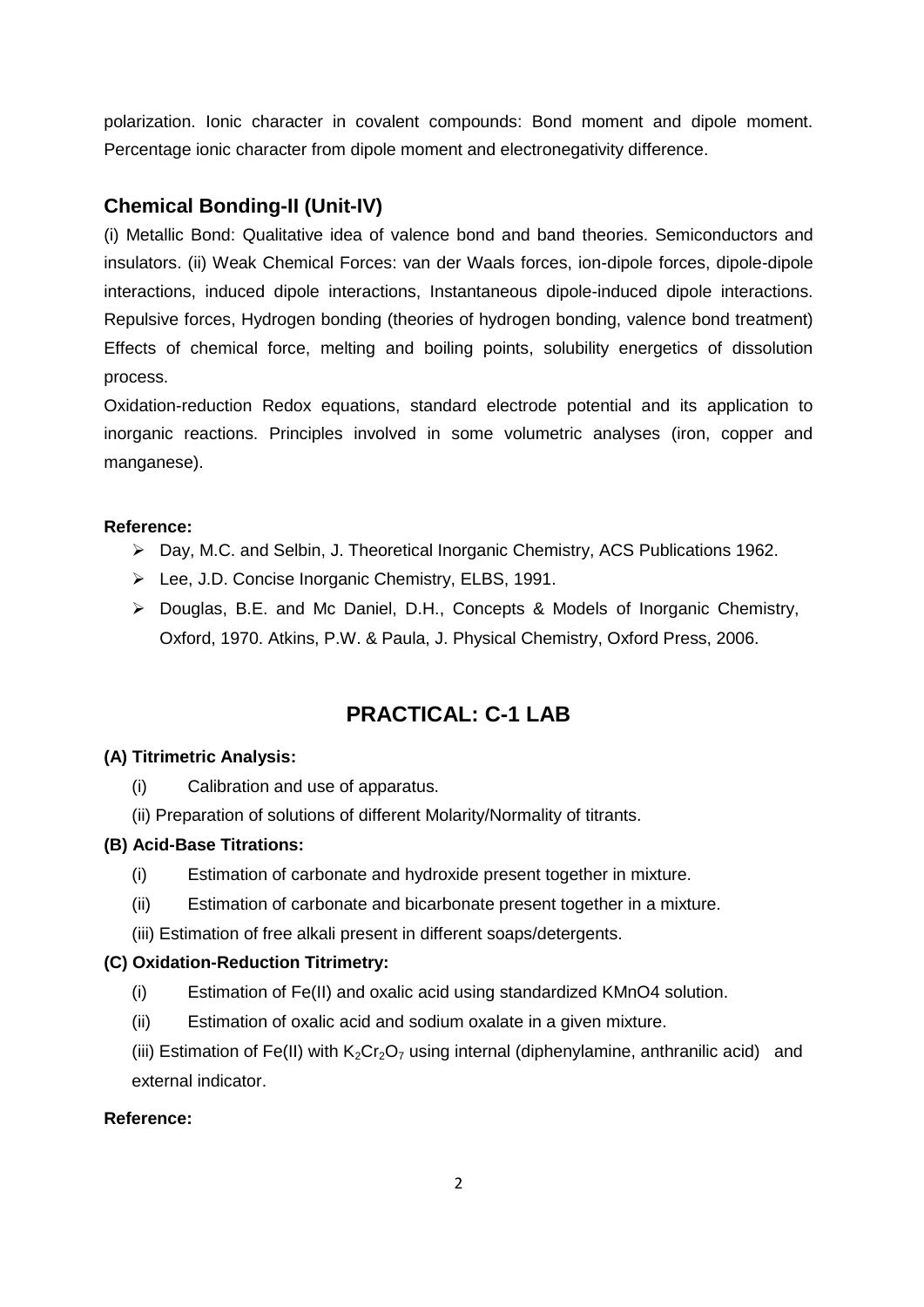Vogel, A.I. A Textbook of Quantitative Inorganic Analysis, ELBS.

## **C-2: PHYSICAL CHEMISTRY- I**

Credits-6: (Theory-4, Practical-2)

#### **Gaseous state (Unit-I)**

Kinetic molecular model of a gas: postulates and derivation of the kinetic gas equation; collision frequency; collision diameter; mean free path and viscosity of gases, including their temperature and pressure dependence, relation between mean free path and coefficient of viscosity; variation of viscosity with temperature and pressure. Maxwell distribution and its use in evaluating molecular velocities (average, root mean square and most probable) and average kinetic energy, law of equipartition of energy, degrees of freedom and molecular basis of heat capacities. Behaviour of real gases: Deviations from ideal gas behaviour, compressibility factor, Z, and its variation with pressure for different gases. Causes of deviation from ideal behaviour. van der Waals equation of state, its derivation and application in explaining real gas behaviour. Isotherms of real gases and their comparison with van der Waals isotherms, continuity of states, critical state, relation between critical constants and van der Waals constants, law of corresponding states.

#### **Liquid state (Unit-II)**

(i) Qualitative treatment of the structure of the liquid state; physical properties of liquids; vapour pressure, surface tension and coefficient of viscosity, and their determination. Effect of addition of various solutes on surface tension and viscosity. Explanation of cleansing action of detergents. Temperature variation of viscosity of liquids and comparison with that of gases.

#### **Solid state (Unit- III)**

Nature of the solid state, law of constancy of interfacial angles, law of rational indices, Miller indices, elementary ideas of symmetry, symmetry elements and symmetry operations, seven crystal systems and fourteen Bravais lattices; X-ray diffraction, Braggs law, a simple account of rotating crystal method and powder pattern method. Analysis of powder diffraction patterns of NaCl, CsCl and KCl. Defects in crystals.

#### **Ionic equilibria (Unit-IV)**

Strong, moderate and weak electrolytes, degree of ionization, factors affecting degree of ionization, ionization constant and ionic product of water. Ionization of weak acids and bases, pH scale, common ion effect; dissociation constants of mono- and diprotic acids.

Salt hydrolysis-calculation of hydrolysis constant, degree of hydrolysis and pH for different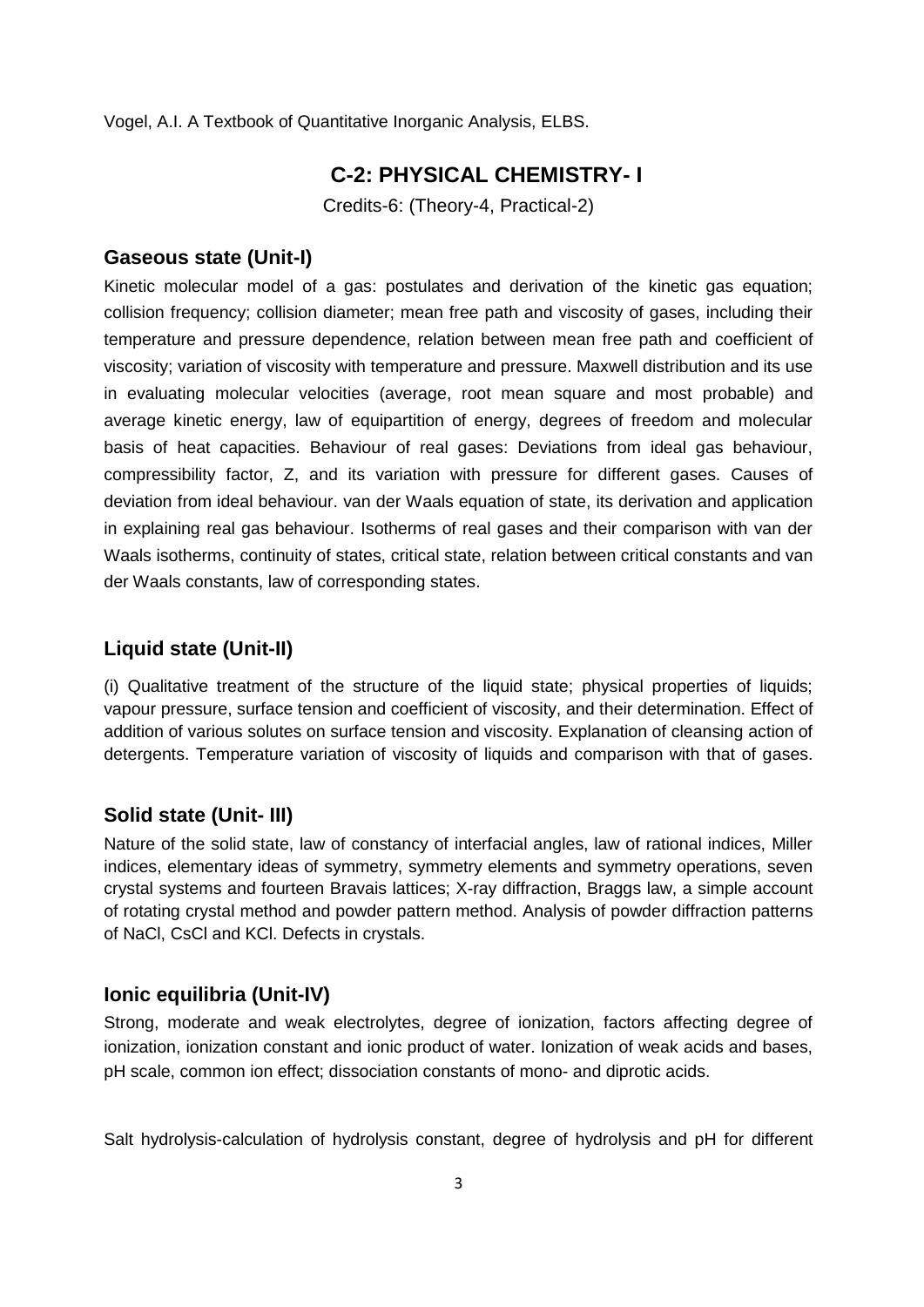salts. Buffer solutions; derivation of Henderson equation and its applications; buffer capacity, buffer range, buffer action and applications of buffers in analytical chemistry and biochemical processes in the human body. Solubility and solubility product of sparingly soluble salts applications of solubility product principle. Qualitative treatment of acid base titration curves(calculation of pH at various stages). Theory of acid base indicators; selection of indicators and their limitations.

#### **Reference:**

- Atkins, P. W. & Paula, J. de Atkins Physical Chemistry Ed., Oxford University Press (2006).
- $\triangleright$  Ball, D. W. Physical Chemistry Thomson Press, India (2007).
- Castellan, G. W. Physical Chemistry 4th Ed. Narosa (2004).
- Mortimer, R. G. Physical Chemistry 3rd Ed. Elsevier: NOIDA, UP (2009). Principles of Physical Chemistry, Puri, Sharma, Pathania, Vishal Pub. Co.

## **PRACTICAL: C-2 LAB**

Surface tension measurements.

- (a) Determine the surface tension by (i) drop number (ii) drop weight method.
- (b) Study the variation of surface tension of detergent solutions with concentration.

Viscosity measurement using Ostwalds viscometer.

- (a) Determination of viscosity of aqueous solutions of (i) polymer, (ii) ethanol, and (iii) sugar at room temperature.
- (b) Study the variation of viscosity of sucrose solution with the concentration of solute.

#### **pH metry**.

- (a) Study the effect on pH of addition of HCl/NaOH to solutions of acetic acid, sodium acetate and their mixtures.
- (b) Preparation of buffer solutions of different pH
	- (i) Sodium acetate-acetic acid,
	- (ii) Ammonium chloride-ammonium hydroxide.
- (c) pH metric titration of (i) strong acid vs. strong base, (ii) weak acid vs. strong base.
- (d) Determination of dissociation constant of a weak acid.

- Khosla, B. D.; Garg, V. C. & Gulati, A. Senior Practical Physical Chemistry, R. Chand & Co., New Delhi (2011).
- Garland, C. W., Nibler, J. W. & Shoemaker, D. P. Experiments in Physical Chemistry 8th Ed.; McGraw-Hill, New York (2003).
- Halpern, A. M. & McBane, G. C. Experimental Physical Chemistry 3rd Ed.; W.H. Freeman & Co., New York (2003).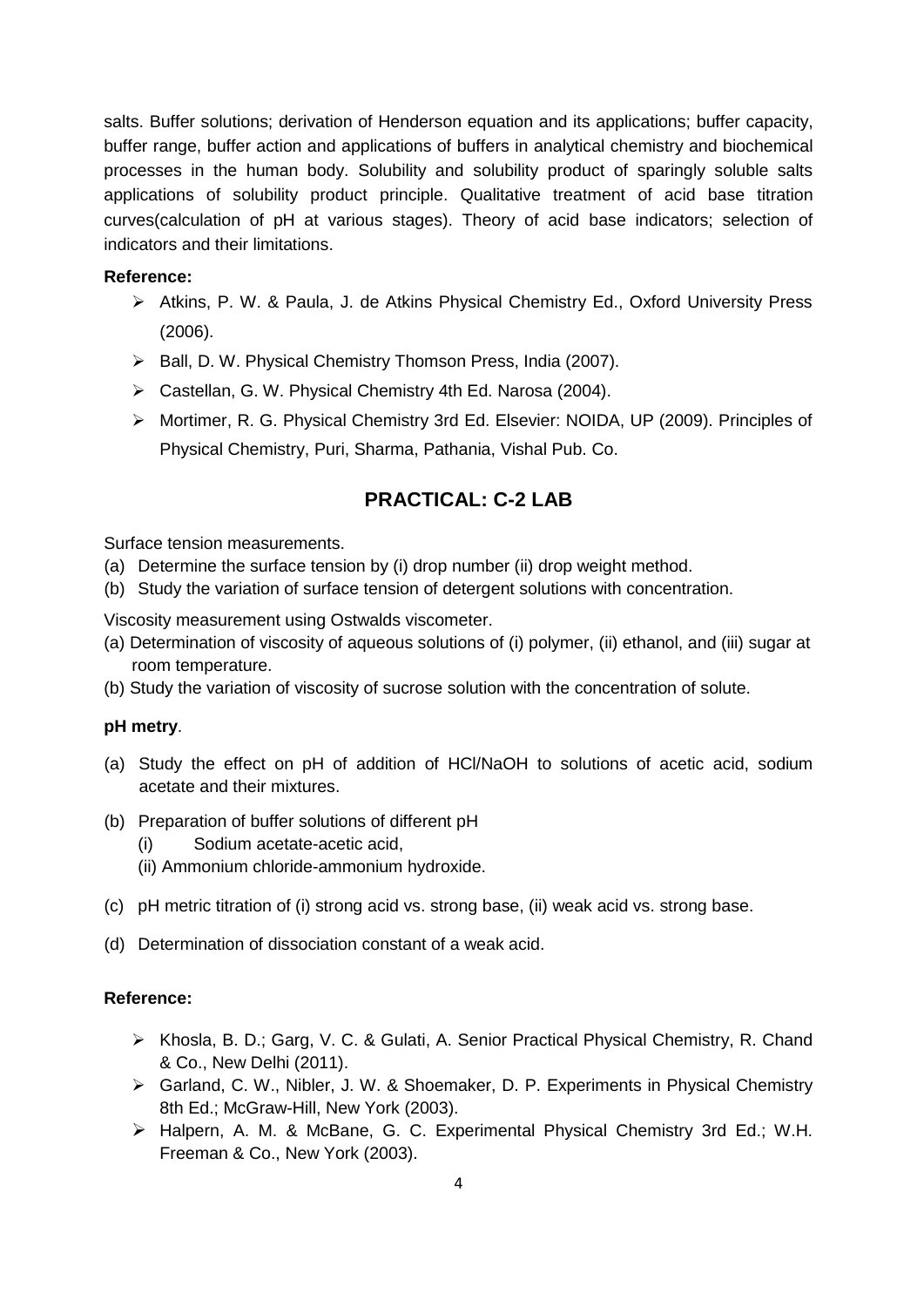## **SEMESTER-II C-3: ORGANIC CHEMISTRY-I**

Credits-6: (Theory-4, Practical-2)

## **Basics of Organic Chemistry (Unit-I)**

Electronic Displacements: Inductive, electromeric, resonance and mesomeric effects, hyper conjugation and their applications; Dipole moment; Organic acids and bases; their relative strength. Homolytic and Heterolytic fission with suitable examples. Curly arrow rules; Electrophiles and Nu-cleophiles; Nucleophlicity and basicity; Types, shape and their relative stability of carbocations, carbanions, free radicals and carbenes. Introduction to types of organic reactions and their mecha-nism: Addition, Elimination and Substitution reactions.

## **Carbon-Carbon Sigma Bonds**

Chemistry of alkanes: Formation of alkanes, Wurtz Reaction, Wurtz-Fittig Reactions, Free radical substitutions: Halogenation - relative reactivity and selectivity.

## **Stereochemistry (Unit-II)**

Fischer Projection, Newmann and Sawhorse Projection formulae; Geometrical isomerism: cistrans and, syn-anti isomerism E/Z notations with C.I.P rules. Optical Isomerism: Optical Activity, Specific Rotation, Chirality/Asymmetry, Enantiomers, Molecules with one and two chiral-centres, Distereoisomers, meso structures, Racemic mixture and resolution. Relative and absolute configuration: D/L and R/S designations.

## **Chemistry of Aliphatic Hydrocarbons (Unit-III)**

#### **A. Carbon-Carbon pi bonds:**

Formation of alkenes and alkynes by elimination reactions, Mechanism of E1, E2, E1cb reactions. Saytze and Hofmann eliminations. Reactions of alkenes: Electrophilic additions their mechanisms (Markownikov/Anti-Markownikov addition), mechanism of oxymercurationdemercuration, hydroborationoxidation, ozonolysis, reduction (catalytic and chemical), syn and anti-hydroxylation (oxidation). 1,2- and 1,4-addition reactions in conjugated dienes and, Diels-Alder reaction; Allylic and benzylic bromination and mechanism, e.g. propene, 1-butene, toluene, ethyl benzene. Reactions of alkynes: Acidity, Electrophilic and Nucleophilic additions. Hydration to form carbonyl compounds, Alkylation of terminal alkynes.

#### **B. Cycloalkanes and Conformational Analysis**

Types of cycloalkanes and their relative stability, Baeyer strain theory, Conformation analysis of alkanes (ethane and n-butane): Relative stability with energy diagrams. Energy diagrams of cyclohexane: Chair, Boat and Twist boat forms.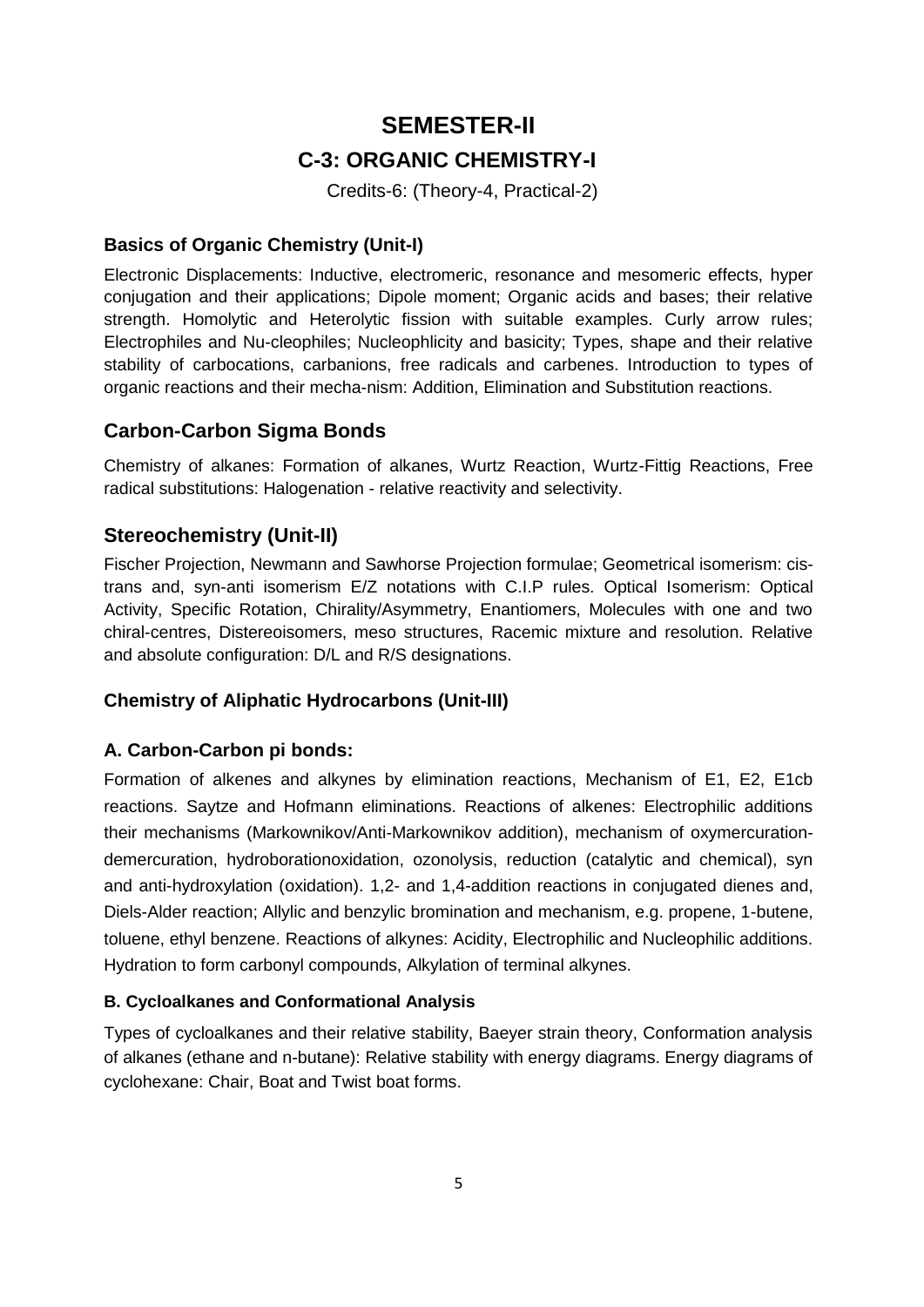## **Aromatic Hydrocarbons (Unit-IV)**

Aromaticity: Huckel's rule, aromatic character of arenes, cyclic carbocations/carbanions and hetero-cyclic compounds with suitable examples. Electrophilic aromatic substitution: halogenation, nitration, sulphonation and Friedel-Crafts alkylation/acylation with their mechanism. Directing effects of the groups.

#### **Reference:**

- Finar, I. L. Organic Chemistry (Volume 2): Stereochemistry and the Chemistry of Natural Products), Dorling Kindersley (India) Pvt. Ltd. (Pearson Education)
- Morrison, R. N. & Boyd, R. N. Organic Chemistry, Dorling Kindersley (India) Pvt. Ltd. (Pearson Education).
- Eliel, E. L. & Wilen, S. H. Stereochemistry of Organic Compounds; Wiley: London, 1994.
- ▶ Kalsi, P. S. Stereochemistry Conformation and Mechanism; New Age International, 2005
- Finar, I. L. Organic Chemistry (Volume 1), Dorling Kindersley (India) Pvt. Ltd. (Pearson Education).

## **PRACTICAL: C-3 LAB**

- 1. Checking the calibration of the thermometer.
- 2. Purification of organic compounds by crystallization using the following solvents:
	- Water
	- $\triangleright$  Alcohol
	- $\triangleright$  Alcohol-Water
- 3. Determination of the melting points of above compounds and unknown organic compounds (Kjeldahl method and electrically heated melting point apparatus).
- 4. Effect of impurities on the melting point mixed melting point of two unknown organic compounds.
- 5. Determination of boiling point of liquid compounds. (boiling point lower than and more than 100C by distillation and capillary method)
- 6. Chromatography
	- $\triangleright$  Separation of a mixture of two amino acids by ascending and horizontal paper chromatography.
	- $\triangleright$  Separation of a mixture of two sugars by ascending paper chromatography.
	- $\triangleright$  Separation of a mixture of o-and p-nitrophenol or o-and p-aminophenol by thin layer chromatography (TLC).

- Furniss, B.S., Hannaford, A.J.; Smith, P.W.G.; Tatchell, A.R. Practical Organic Chemistry, 5th Ed., Pearson (2012).
- Mann, F.G. & Saunders, B.C. Practical Organic Chemistry, Pearson Education (2009).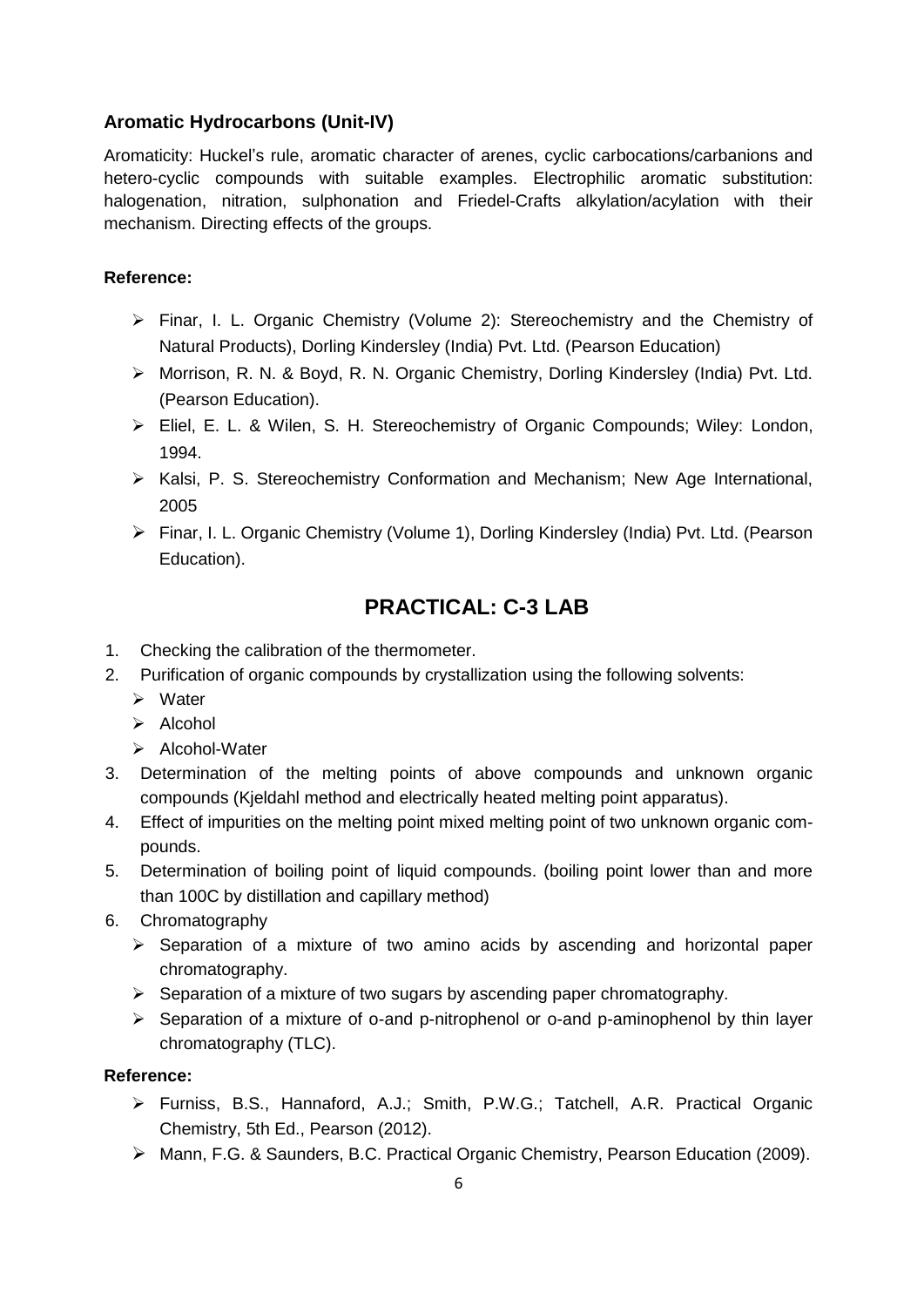## **C- 4: PHYSICAL CHEMISTRY- II**

Credits-6: (Theory-4, Practical-2)

#### **Chemical thermodynamics (Unit-I)**

Intensive and extensive variables; state and path functions; isolated, closed and open systems; zeroth law of thermodynamics. First law: Concept of heat, q, work, w, internal energy, U, and statement of first law; enthalpy, H, relation between heat capacities, calculations of q, w, U and H for reversible, irreversible and free expansion of gases (ideal and van der Waals) under isothermal and adiabatic conditions. Thermochemistry: Heats of reactions: standard states; enthalpy of formation of molecules and ions and enthalpy of combustion and its applications; calculation of bond energy, bond dissociation energy and resonance energy from thermochemical data, effect of temperature (Kirchhoff's equations) and pressure on enthalpy of reactions.

#### **Second Law (Unit-II)**

Concept of entropy; thermodynamic scale of temperature, statement of the second law of thermodynamics; molecular and statistical interpretation of entropy. Calculation of entropy change for reversible and irreversible processes. Third Law: Statement of third law, concept of residual entropy, calculation of absolute entropy of molecules. Free Energy Functions: Gibbs and Helmholtz energy; variation of S, G, A with T, V, P; Free energy change and spontaneity. Relation between Joule-Thomson coefficient and other thermodynamic parameters; inversion temperature; Gibbs-Helmholtz equation; Maxwell's relations; thermodynamic equation of state.

#### **Systems of variable composition (Unit-III)**

Partial molar quantities, dependence of thermodynamic parameters on composition; Gibbs Duhem equation, chemical potential of ideal mixtures, change in thermodynamic functions in mixing of ideal gases. Chemical equilibrium, Criteria of thermodynamic equilibrium, chemical equilibria in ideal gases, concept of fugacity. Thermodynamic derivation of relation between Gibbs free energy of reaction and reaction quotient (vant Hoff's reaction). Equilibrium constants and their quantitative dependence on temperature, pressure and concentration. Free energy of mixing and spontaneity; thermodynamic derivation of relations between the various equilibrium constants  $K_p$ ;  $K_c$  and  $K_x$ : Le Chatelier principle (quantitative treatment) and its applications.

#### **Solutions and Colligative Properties (Unit-IV)**

Dilute solutions; lowering of vapour pressure, Raoults and Henrys Laws and their applications. Thermodynamic derivation using chemical potential to derive relations between the four colligative properties [(i) relative lowering of vapour pressure, (ii) elevation of boiling point, (iii) Depression of freezing point, (iv) osmotic pressure] and amount of solute. Applications in calculating molar masses of normal, dissociated and associated solutes in solution.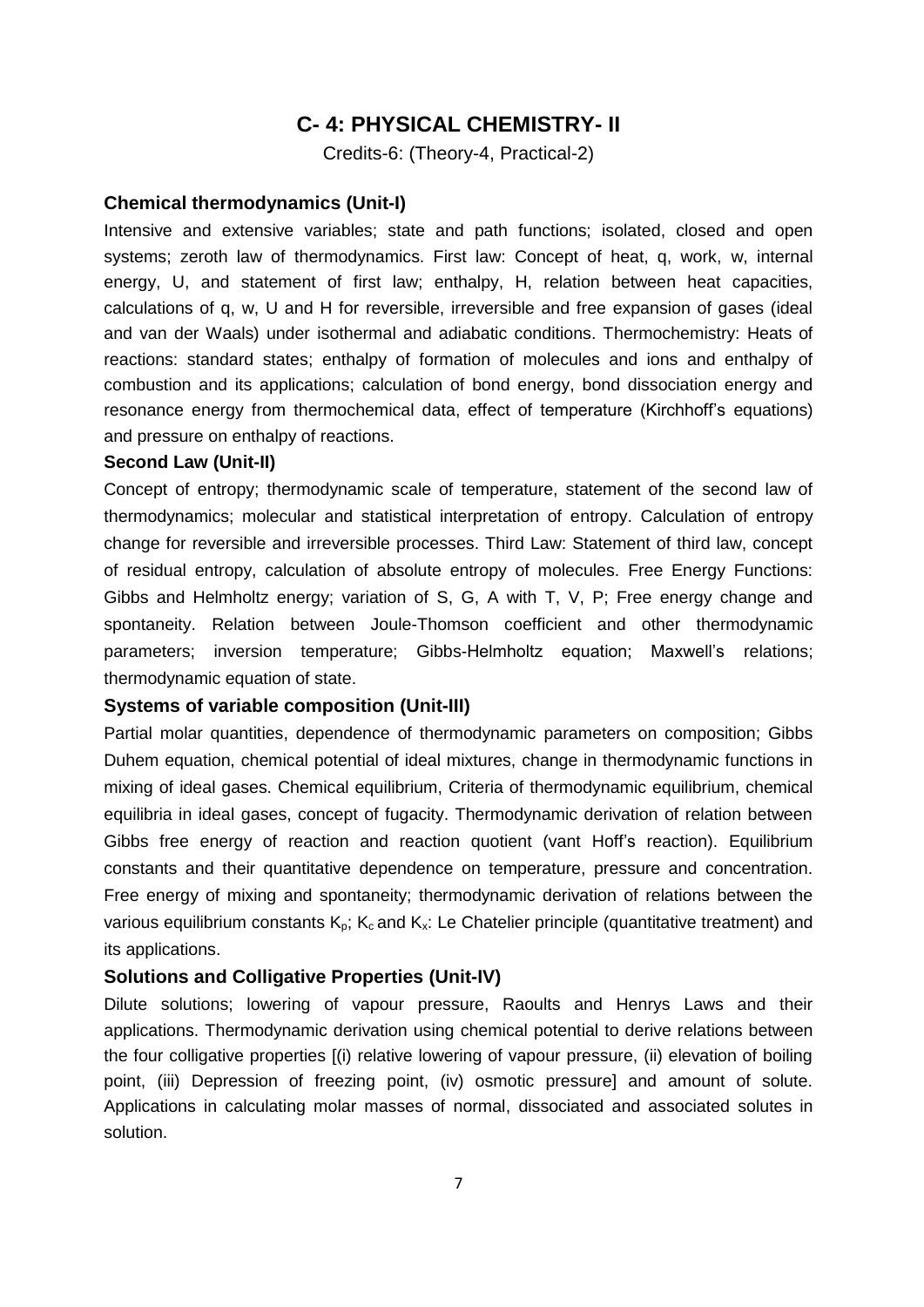#### **Reference:**

- Engel, T. & Reid, P. Physical Chemistry 3rd Ed., Prentice-Hall (2012).
- Assael, M. J.; Goodwin, A. R. H.; Stamatoudis, M.; Wakeham, W. A. & Will, S. Commonly Asked Questions in Thermodynamics. CRC Press: NY (2011).
- Peter, A. & Paula, J. de. Physical Chemistry 9th Ed., Oxford University Press (2011)
- Levine, I .N. Physical Chemistry 6th Ed., Tata Mc Graw Hill (2010).
- Metz, C.R. 2000 solved problems in chemistry, Schaum Series (2006).
- ▶ Castellan, G. W. Physical Chemistry 4th Ed., Narosa (2004).
- > McQuarrie, D. A. & Simon, J. D. Molecular Thermodynamics Viva Books Pvt. Ltd.: New Delhi (2004).

## **PRACTICAL: C-4 LAB**

#### **THERMOCHEMISTRY**

- (a) Determination of heat capacity of a calorimeter for different volumes using change of enthalpy data of a known system (method of back calculation of heat capacity of calorimeter from known enthalpy of solution or enthalpy of neutralization).
- (b) Determination of heat capacity of the calorimeter and enthalpy of neutralization of hydrochloric acid with sodium hydroxide.
- (c) Calculation of the enthalpy of ionization of ethanoic acid.
- (d) Determination of heat capacity of the calorimeter and integral enthalpy (endothermic and exothermic) solution of salts.
- (e) Determination of basicity/proticity of a polyprotic acid by the thermochemical method in terms of the changes of temperatures observed in the graph of temperature versus time for different additions of a base. Also calculate the enthalpy of neutralization of the rst step.
- (f) Determination of enthalpy of hydration of copper sulphate.
- (g) Study of the solubility of benzoic acid in water and determination of AH.

- Khosla, B. D.; Garg, V. C. & Gulati, A., Senior Practical Physical Chemistry, R. Chand & Co.: New Delhi (2011).
- Athawale, V. D. & Mathur, P. Experimental Physical Chemistry New Age International: New Delhi (2001).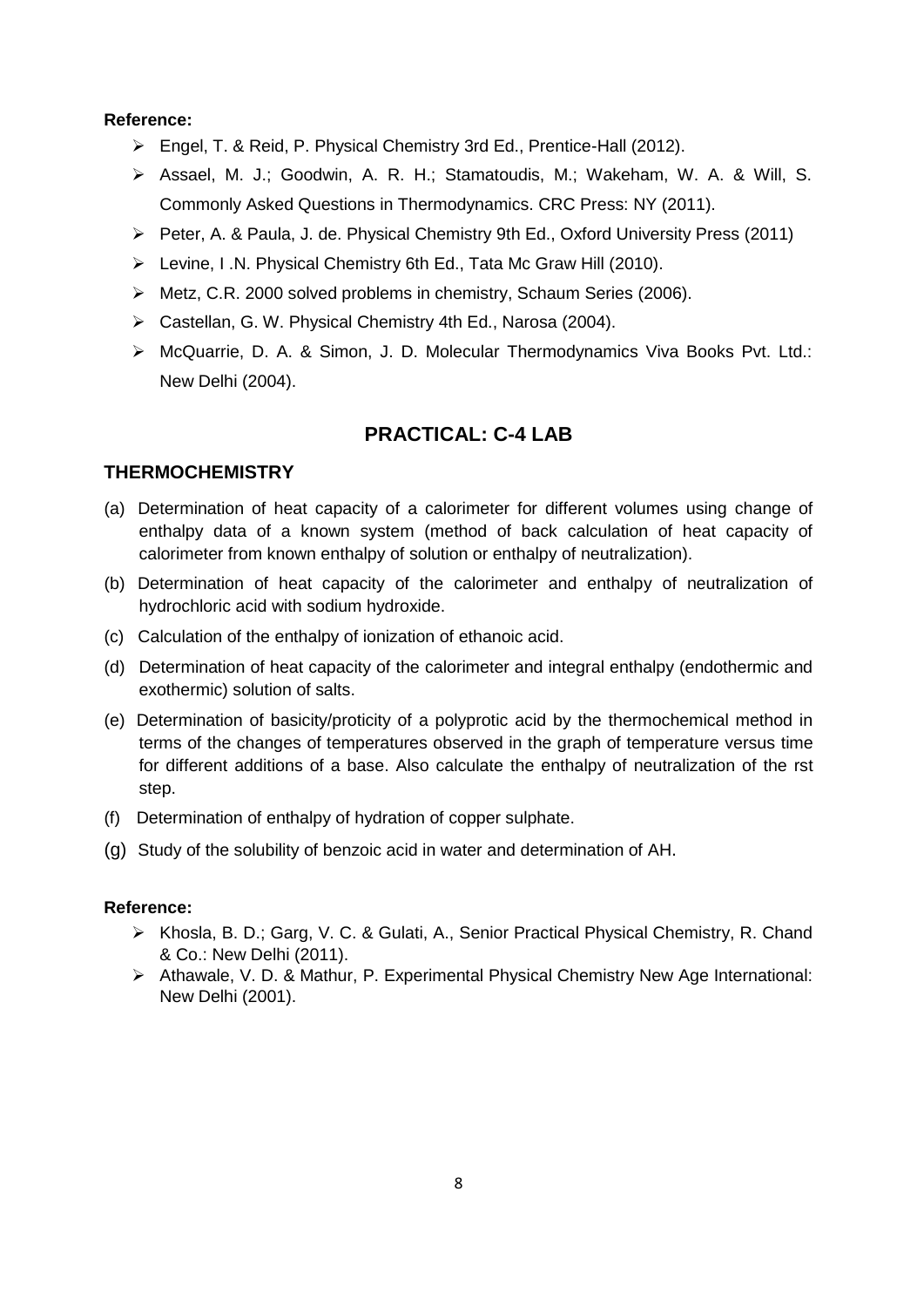## **SEMESTER-III**

## **C – 5: INORGANIC CHEMISTRY- II**

Credits-6: (Theory-4, Practical-2)

## **General Principles of Metallurgy (Unit-I)**

Chief modes of occurrence of metals based on standard electrode potentials. Ellingham diagrams for reduction of metal oxides using carbon and carbon monoxide as reducing agent. Electrolytic Reduction, Hydrometallurgy. Methods of purification of metals: Electrolytic process, Parting process, van Arkel-de Boer process and Monds process, Zone refining.

## **Acids and Bases**

Bronsted-Lowry concept of acid-base reactions, solvated proton, relative strength of acids, types of acid-base reactions, Lewis acid-base concept, Classification of Lewis acids, Hard and Soft Acids and Bases (HSAB) Application of HSAB principle.

## **Chemistry of s and p Block Elements-I (Unit-II)**

Inert pair effect, Relative stability of different oxidation states, diagonal relationship and anomalous behaviour of first member of each group. Allotropy and catenation. Complex formation tendency of s and p block elements. Hydrides and their classification ionic, covalent and interstitial. Basic beryllium acetate and nitrate.

## **Chemistry of s and p Block Elements-II (Unit-III)**

Study of the following compounds with emphasis on structure, bonding, preparation, properties and uses. Boric acid and borates, boron nitrides, borohydrides (diborane) carboranes and graphitic compounds, silanes. Oxides and oxoacids of nitrogen, Phosphorus and chlorine. Peroxo acids of sulphur, interhalogen compounds, polyhalide ions, pseudohalogens and basic properties of halogens.

#### **Noble Gases(Unit- IV)**

Occurrence and uses, rationalization of inertness of noble gases, Clathrates; preparation and proper-ties of  $XeF_2$ ;  $XeF_4$ and $XeF_6$ ; Nature of bonding in noble gas compounds (Valence bond treatment and MO treatment for  $XeF<sub>2</sub>$ ). Molecular shapes of noble gas compounds (VSEPR theory).

#### Inorganic Polymers:

Types of inorganic polymers, comparison with organic polymers, synthesis, structural aspects and applications of silicones and siloxanes. Borazines, silicates and phosphazenes, and polysulphates.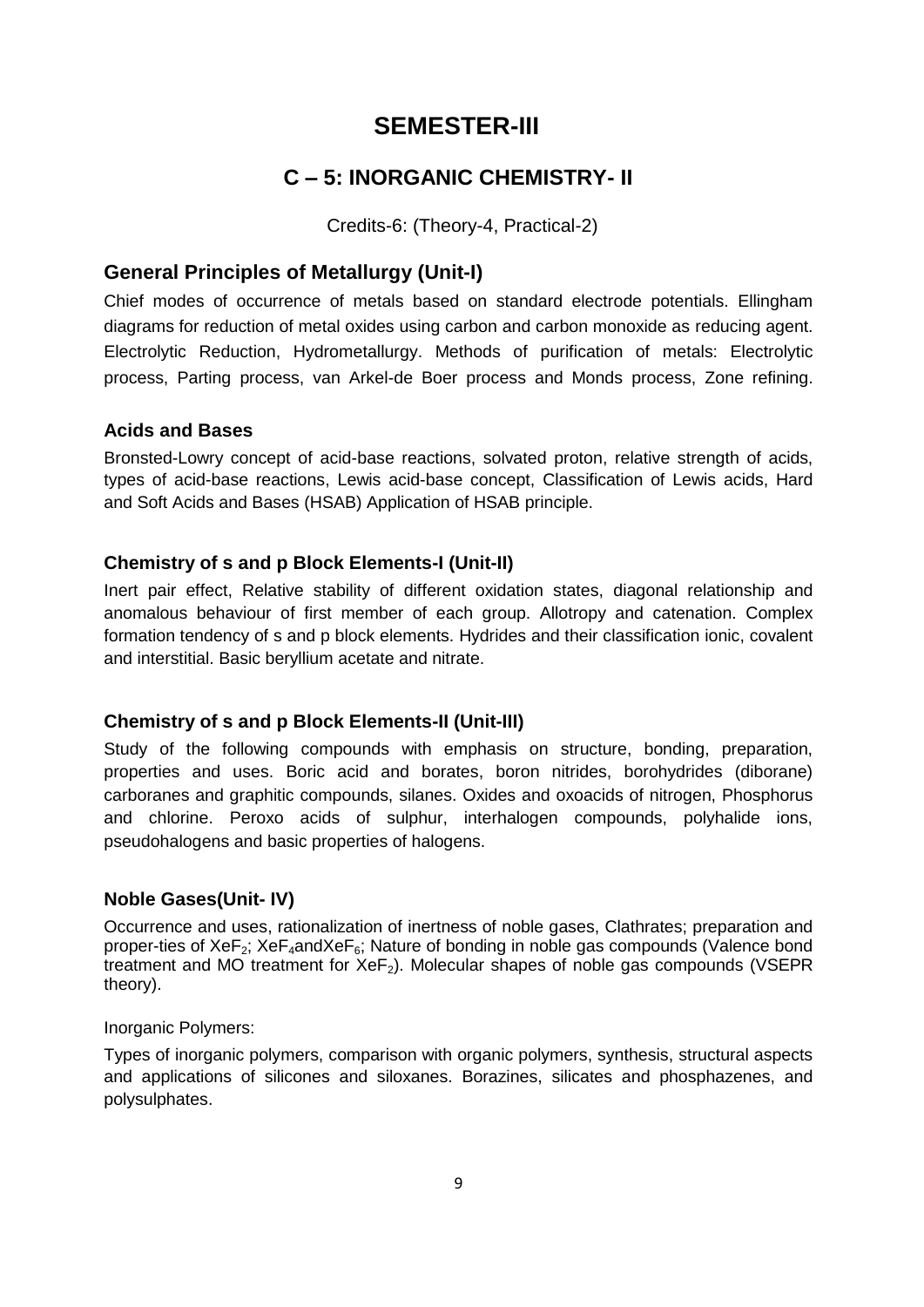#### **Reference:**

- Lee, J.D. Concise Inorganic Chemistry, ELBS, 1991.
- Douglas, B.E; Mc Daniel, D.H. & Alexander, J.J. Concepts & Models of Inorganic Chemistry 3rd Ed., John Wiley Sons, N.Y. 1994.
- Greenwood, N.N. & Earnshaw. Chemistry of the Elements, Butterworth-Heinemann. 1997.
- Cotton, F.A. & Wilkinson, G. Advanced Inorganic Chemistry, Wiley, VCH, 1999.
- Miessler, G. L. & Donald, A. Tarr. Inorganic Chemistry 4th Ed., Pearson, 2010.
- $\triangleright$  Shriver & Atkins, Inorganic Chemistry 5th Ed.

## **PRACTICAL: C-5 LAB**

#### **(A) Iodo / Iodimetric Titrations**

(i) Estimation of Cu(II) and  $K_2Cr_2O_7$  using sodium thiosulphate solution (lodimetrically). (ii)

Estimation of available chlorine in bleaching powder iodometrically.

(B) Inorganic preparations

- (i) Cuprous chloride,  $Cu<sub>2</sub>Cl<sub>2</sub>$ :
- (ii) Preparation of manganese(III) phosphate,  $MnPO_4:H_2O$ :
- (iii) Preparation of aluminium potassium sulphate  $K_2SO_4$ :Al<sub>2</sub>(SO<sub>4</sub>)<sub>2</sub>:24H<sub>2</sub>O (Potash alum).

#### **Reference:**

Vogel, A.I. A Textbook of Quantitative Inorganic Analysis, ELBS. 1978

## **C-6: ORGANIC CHEMISTRY- II**

Credits-6: (Theory-4, Practical-2)

#### **Chemistry of Halogenated Hydrocarbons (Unit-I)**

Alkyl halides: Methods of preparation, nucleophilic substitution reactions SN1, SN2 and SNi mechanisms with stereochemical aspects and effect of solvent etc.; nucleophilic substitution vs. elimination. Aryl halides: Preparation, including preparation from diazonium salts, nucleophilic aromatic substitution; SNAr, Benzyne mechanism. Relative reactivity of alkyl, allyl/benzyl, vinyl and aryl halides towards nucleophilic substitution reactions. Organometallic compounds of Mg and Li use in synthesis of organic compounds.

#### **Alcohols, Phenols, Ethers and Epoxides(Unit-II)**

Alcohols: preparation, properties and relative reactivity of 1°, 2°, 3° alcohols, Bouveault-Blanc Reduction; Preparation and properties of glycols: Oxidation by periodic acid and lead tetraacetate, Pinacol-Pinacolone rearrangement; Phenols: Preparation and properties; Acidity and factors effecting it, Ring substitution reactions, Reimer-Tiemann and Kolbes-Schmidt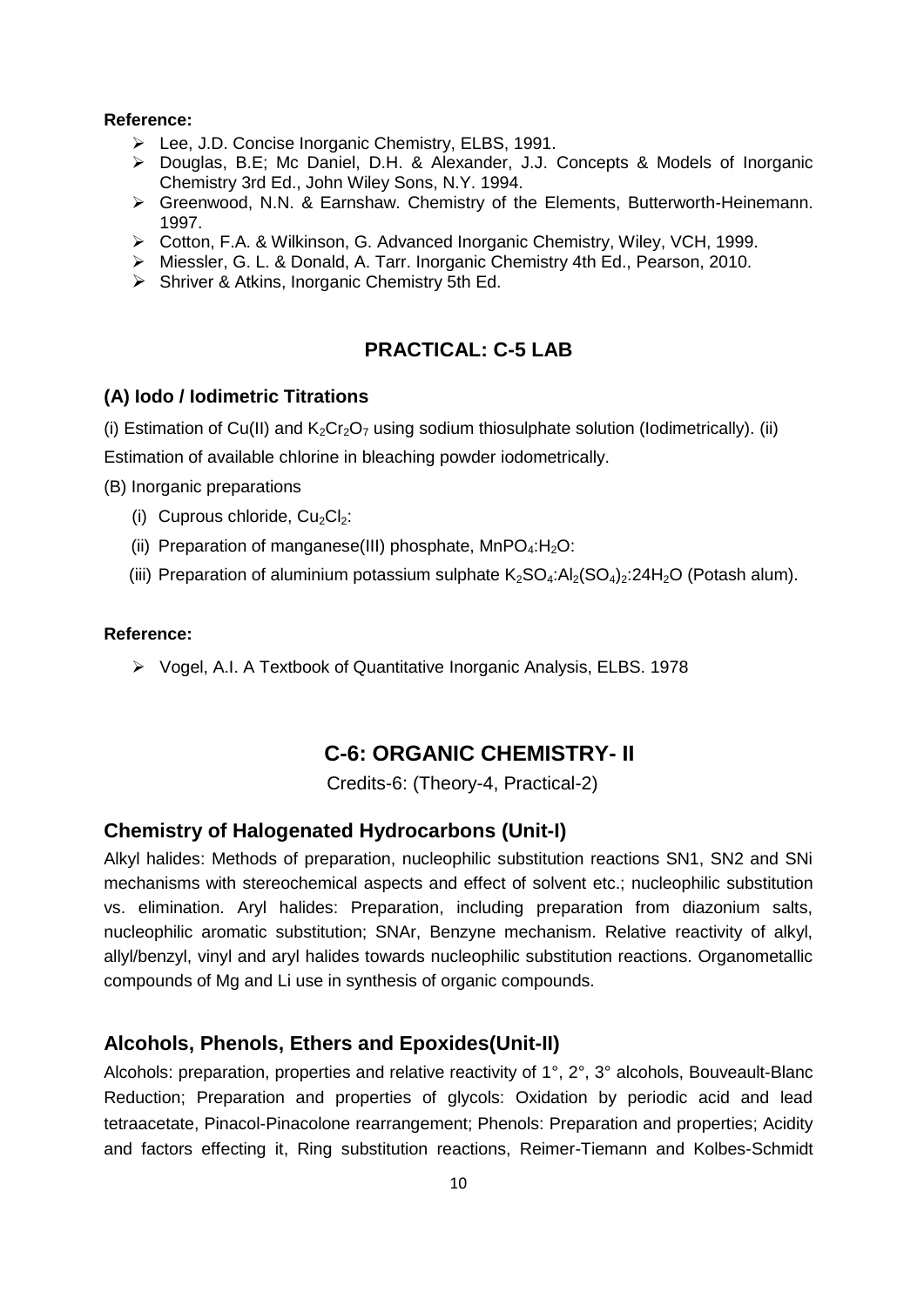Reactions, Fries and Claisen rearrangements with mechanism; Ethers and Epoxides: Preparation and reactions with acids. Reactions of epoxides with alcohols, ammonia derivatives and LiAlH<sub>4</sub>

## **Carbonyl Compounds (Unit-III)**

Structure, reactivity and preparation: Nucleophilic additions, Nucleophilic addition-elimination reactions with ammonia derivatives with mechanism; Mechanisms of Aldol and Benzoin condensation, Knoevenagel condensation, Perkin, Cannizzaro and Wittig reaction, Beckmann rearrangements, haloform reaction and Baeyer Villiger oxidation, - substitution reactions, oxidations and reductions (Clemmensen, Wolf-Kishner, LiAlH $_4$ , NaBH $_4$ , MPV); Addition reactions of unsaturated carbonyl compounds: Michael addition. Active methylene compounds: Keto-enol tautomerism. Preparation and synthetic applications of diethyl malonate and ethyl acetoacetate.

## **Carboxylic Acids and their Derivatives (Unit-IV)**

Preparation, physical properties and reactions of monocarboxylic acids: Typical reactions of dicarboxylic acids, hydroxy acids and unsaturated acids: succinic, lactic, malic, tartaric, citric, maleic and fumaric acids; Preparation and reactions of acid chlorides, anhydrides, esters and amides; Comparative study of nucleophilic sustitution at acyl group -Mechanism of acidic and alkaline hydrolysis of esters, Claisen condensation, Dieckmann and Reformatsky reactions, Hofmann-bromamide degradation and Curtius rearrangement.

#### **Sulphur containing compounds**

Preparation and reactions of thiols, thioethers.

#### **Reference:**

- Morrison, R. T. & Boyd, R. N. Organic Chemistry, Dorling Kindersley (India) Pvt. Ltd. (Pearson Education).
- Graham Solomons, T.W. Organic Chemistry, John Wiley & Sons, Inc.

#### **PRACTICAL: C-6 LAB**

- 1. Functional group tests for alcohols, phenols, carbonyl and carboxylic acid group.
- 2. Organic preparations:
- (i) Acetylation of one of the following compounds: amines (aniline, o-, m-, p-toluidines and o-, m-, p-anisidine) and phenols (-naphthol, vanillin, salicylic acid) by any one method:
	- (a) Using conventional method.
	- (b) Using green approach.
- (ii) Benzolyation of one of the following amines (aniline, o-, m-, p- toluidines and o-, m-, panisidine) and one of the following phenols (-naphthol, resorcinol, p-cresol) by Schotten-Baumann reaction.
- (iii) Bromination of any one of the following: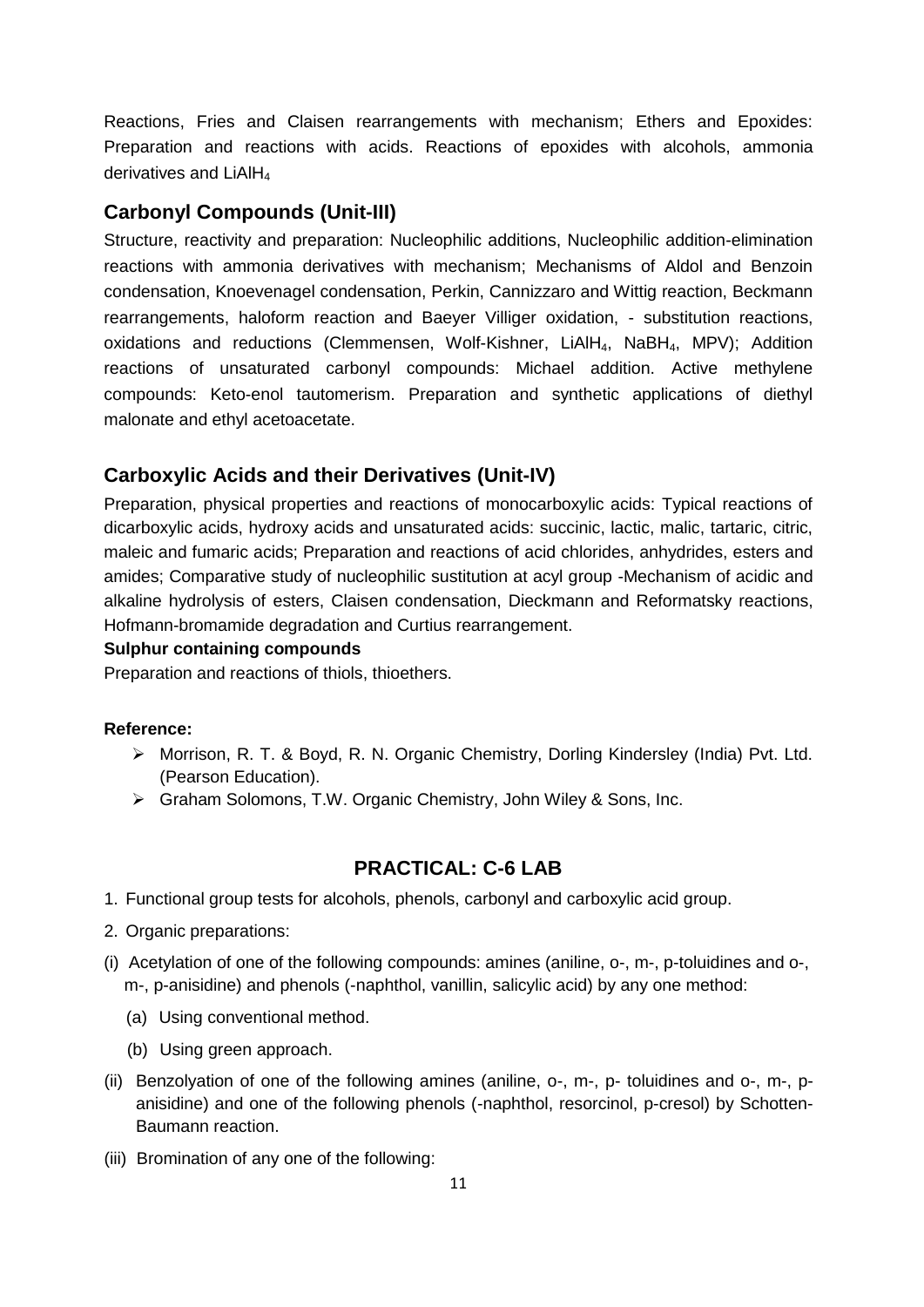- (a) Acetanilide by conventional methods.
- (b) Acetanilide using green approach (Bromate-bromide method).

(iv) Nitration of any one of the following:

- (a) Acetanilide/nitrobenzene by conventional method.
- (b) Salicylic acid by green approach (using ceric ammonium nitrate).

The above derivatives should be prepared using 0.5-1gm. of the organic compound. The solid

samples must be collected and may be used for recrystallization, melting point and TLC.

#### **Reference:**

- Mann, F.G. & Saunders, B.C. Practical Organic Chemistry, Pearson Education (2009).
- Furniss, B.S.; Hannaford, A.J.; Smith, P.W.G.; Tatchell, A.R. Practical Organic Chemistry, 5th Ed., Pearson (2012).
- Ahluwalia, V.K. & Aggarwal, R. Comprehensive Practical Organic Chemistry: Preparation and Quantitative Analysis, University Press (2000).
- Ahluwalia, V.K. & Dhingra, S. Comprehensive Practical Organic Chemistry: Qualitative Analysis, University Press (2000).

## **C-7: PHYSICAL CHEMISTRY- III**

Credits-6: (Theory-4, Practical-2)

#### **Phase Equilibria-I (Unit-I)**

Concept of phases, components and degrees of freedom, derivation of Gibbs Phase Rule for nonreactive and reactive systems; Clausius-Clapeyron equation and its applications to solidliquid, liquid-vapour and solid-vapour equilibria, phase diagram for one component systems, with applications (H<sub>2</sub>O and sulphur system). Phase diagrams for systems of solid-liquid equilibria involving eutectic, congruent and incongruent melting points, solid solutions (Pb-Ag system).

#### **Phase Equilibria (Unit-II)**

Three component systems, water-chloroform-acetic acid system, triangular plots. Binary solutions: Gibbs-Duhem-Margules equation, its derivation and applications to fractional distillation of binary miscible liquids (ideal and non-ideal), azeotropes, partial miscibility of liquids, CST, miscible pairs. Nernst distribution law: its derivation and applications.

#### **Chemical Kinetics (Unit-III)**

Order and molecularity of a reaction, rate laws in terms of the advancement of a reaction, differential and integrated form of rate expressions up to second order reactions,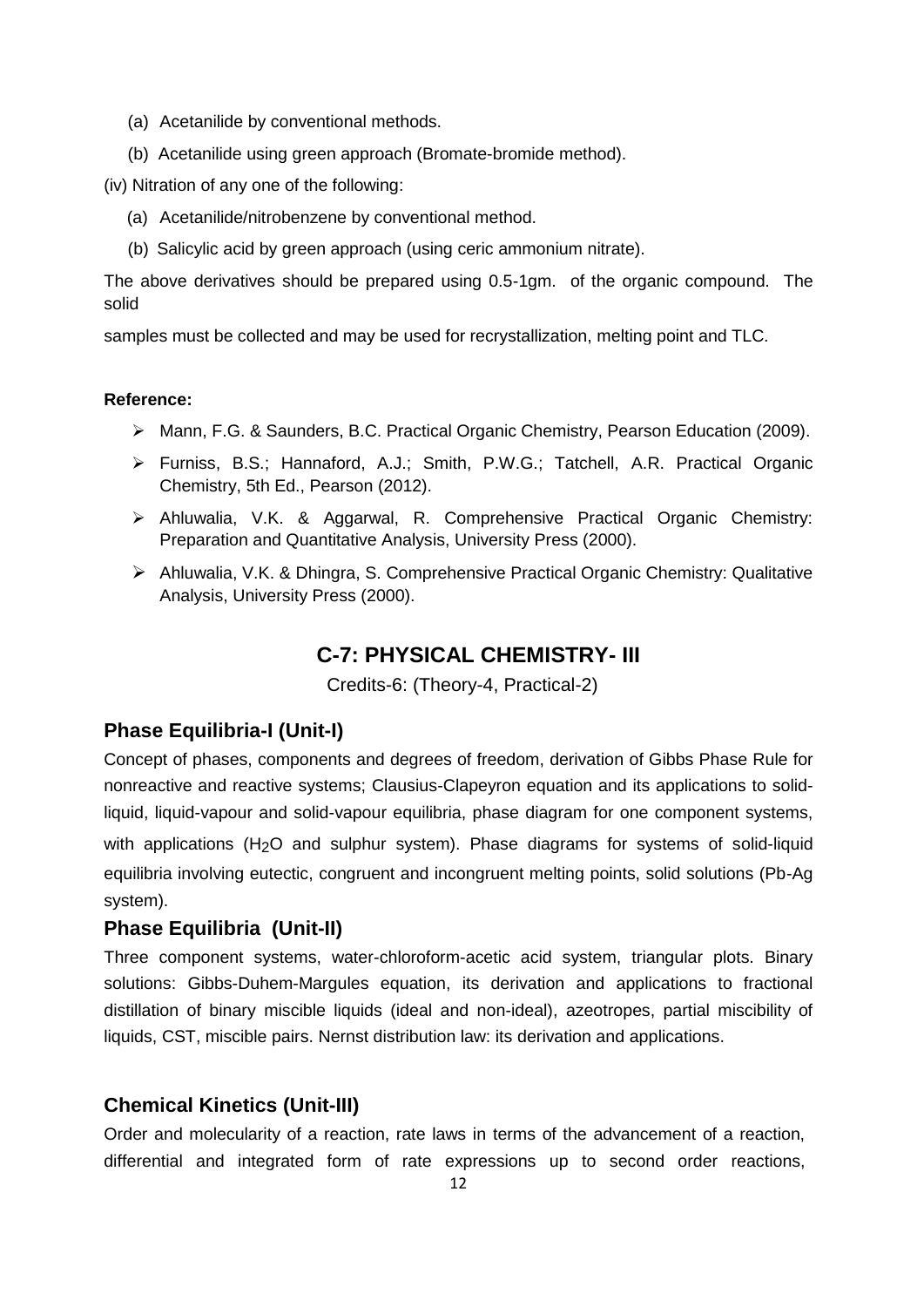experimental methods of the determination of orders, kinetics of complex reactions (integrated rate expressions up to first order only): (i) Opposing reactions (ii) parallel reactions and (iii) consecutive reactions and their differential rate equations (steady-state approximation in reaction mechanisms) (iv) chain reactions. Temperature dependence of reaction rates; Arrhenius equation; activation energy. Collision theory of reaction rates, qualitative treatment of the theory of absolute reaction rates.

## **Catalysis (Unit-IV)**

Types of catalyst, specificity and selectivity, mechanisms of catalyzed reactions at solid surfaces; effect of particle size and efficiency of nanoparticles as catalysts. Enzyme catalysis, Michaelis-Menten mechanism, acid-base catalysis.

#### Surface chemistry

Physical adsorption, chemisorption, adsorption isotherms (Langmuir, Freundlich and Gibbs isotherms), nature of adsorbed state.

#### **Reference:**

- Peter Atkins & Julio De Paula, Physical Chemistry 9th Ed., Oxford University Press (2010). Castellan, G. W. Physical Chemistry, 4th Ed., Narosa (2004).
- > McQuarrie, D. A. & Simon, J. D., Molecular Thermodynamics, Viva Books Pvt. Ltd.: New Delhi (2004).
- Engel, T. & Reid, P. Physical Chemistry 3rd Ed., Prentice-Hall (2012).
- Assael, M. J.; Goodwin, A. R. H.; Stamatoudis, M.; Wakeham, W. A. & Will, S. Commonly Asked Questions in Thermodynamics. CRC Press: NY (2011).
- Zundhal, S.S. Chemistry concepts and applications Cengage India (2011). Ball, D. W. Physical Chemistry Cengage India (2012).
- Mortimer, R. G. Physical Chemistry 3rd Ed., Elsevier: NOIDA, UP (2009). Levine, I. N. Physical Chemistry 6th Ed., Tata McGraw-Hill (2011).
- ▶ Metz, C. R. Physical Chemistry 2nd Ed., Tata McGraw-Hill (2009).

## **PRACTICAL: C- 7 LAB**

I. Distribution of acetic/ benzoic acid between water and cyclohexane.

II. Study the equilibrium of at least one of the following reactions by the distribu-tion method:

- III. Study the kinetics of the following reactions.
- (1) Integrated rate method:
	- a. Acid hydrolysis of methyl acetate with hydrochloric acid.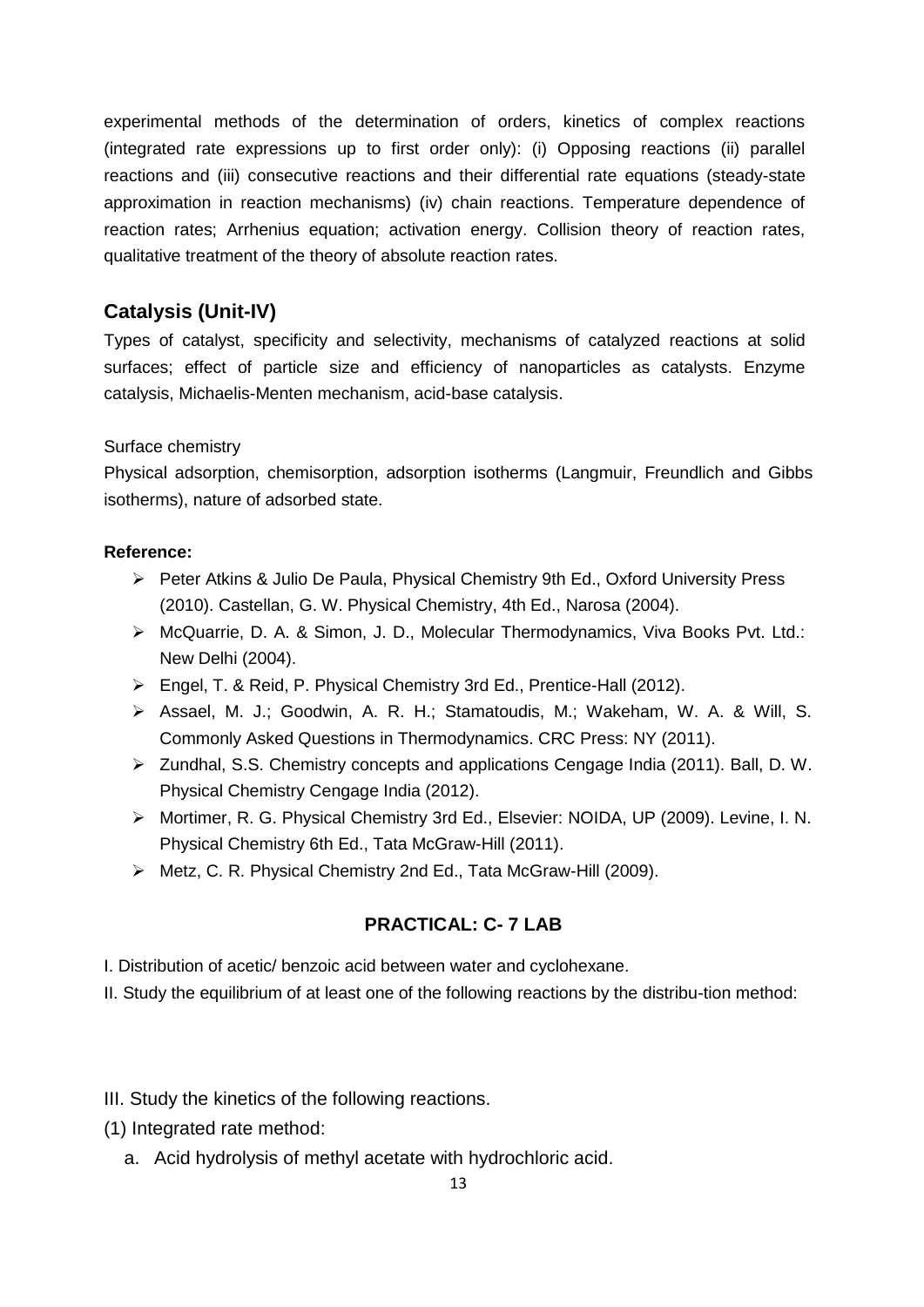b. Saponification of ethyl acetate.

(2) Compare the strengths of HCl and  $H_2SO_4$  by studying kinetics of hydrolysis of methyl acetate.

#### **Adsorption**

Verify the Freundlich and Langmuir isotherms for adsorption of acetic acid on activated charcoal.

#### **Reference:**

- Khosla, B. D.; Garg, V. C. & Gulati, A. Senior Practical Physical Chemistry, R. Chand & Co.: New Delhi (2011).
- Garland, C. W.; Nibler, J. W. & Shoemaker, D. P. Experiments in Physical Chemistry 8th Ed.; McGraw-Hill: New York (2003).
- Halpern, A. M. & McBane, G. C. Experimental Physical Chemistry 3rd Ed.; W.H. Freeman & Co.: New York (2003).

## **SEMESTER- IV C-8: INORGANIC CHEMISTRY-III**

Credits-6: (Theory-4, Practical-2)

### **Coordination Chemistry (Unit-I)**

Werners theory, Valence bond theory (inner and outer orbital complexes), electroneutrality principle and back bonding. Crystal field theory, measurement of CFSE weak and strong fields, pairing energies, factors affecting the magnitude of 10 Dq in octahedral vs. tetrahedral coordination, tetragonal distortions from octahedral geometry, Jahn-Teller theorem, square planar geometry. Qualitative aspect of ligand field and MO Theory. IUPAC nomenclature of coordination compounds, isomerism in coordination compounds. Stereochemistry of complexes with 4 and 6 coordination numbers. Chelate effect, Labile and inert complexes.

#### **Transition Elements-I (Unit-II)**

General group trends with special reference to electronic configuration, colour, variable valency, magnetic and catalytic properties, ability to form complexes. Stability of various oxidation states and e.m.f. (Latimer & Bsworth diagrams). Difference between the first, second and third transition series.

#### **Transition Elements-II (Unit-III)**

Chemistry of Ti, V, Cr Mn, Fe and Co in various oxidation states (excluding their metallurgy).

#### **Lanthanoids and Actinoids (Unit-IV)**

Electronic configuration, oxidation states, colour, spectral and magnetic properties, lanthanide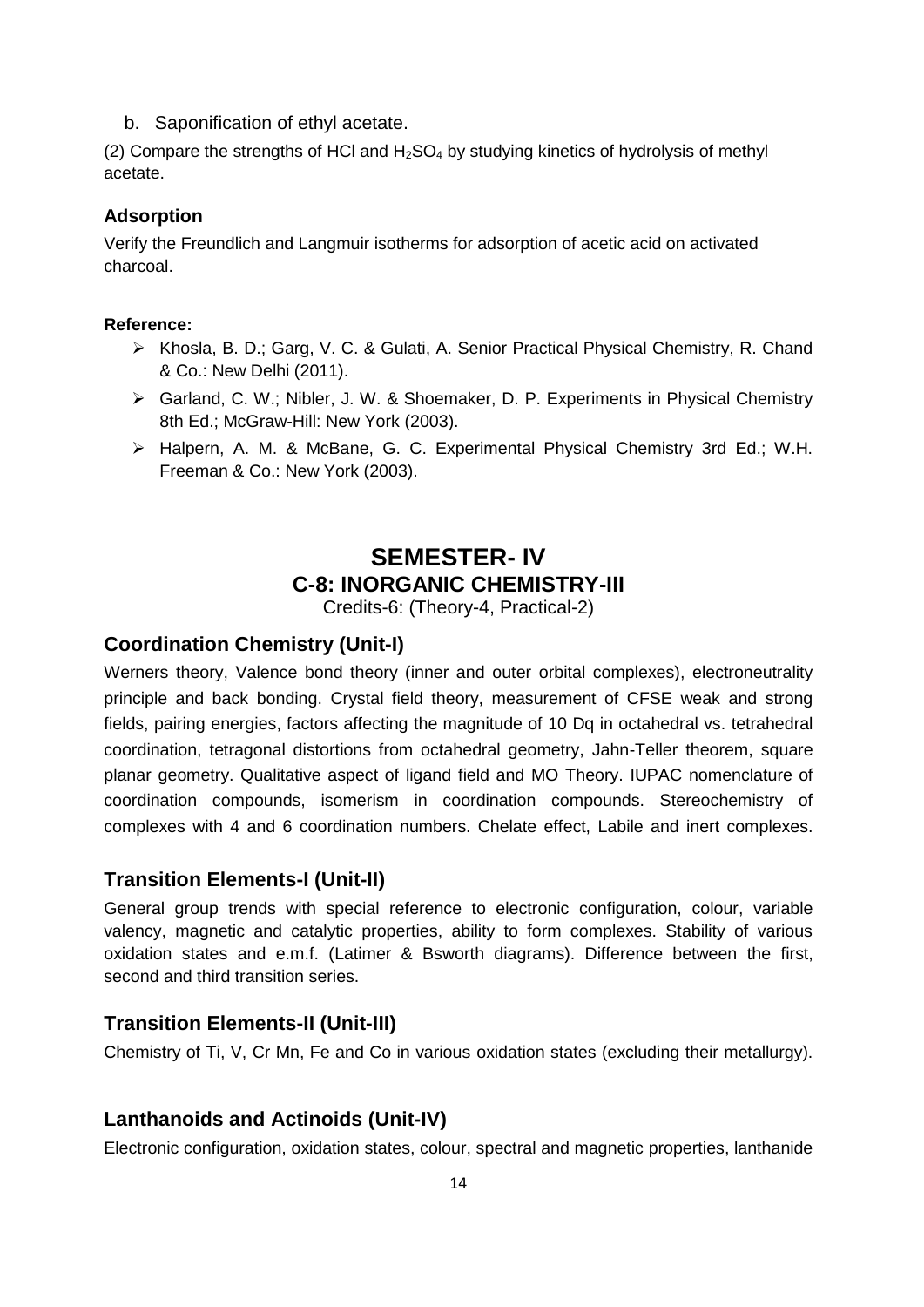con-traction, separation of lanthanides (ion-exchange method only). General features of actinoids, separation of Np, Pm, Am from U.

#### **Bioinorganic Chemistry**

Metal ions present in biological systems, classification of elements according to their action in bi-ological system. Na/K-pump, carbonic anhydrase and carboxypeptidase. Excess and deficiency of some trace metals. Toxicity of metal ions (Hg, Pb, Cd and As), reasons for toxicity, Use of chelating agents in medicine. Iron and its application in bio-systems, Haemoglobin; Storage and transfer of iron.

#### **Reference:**

- Purcell, K.F & Kotz, J.C. Inorganic Chemistry W.B. Saunders Co, 1977. Huheey, J.E., Inorganic Chemistry, Prentice Hall, 1993.
- Lippard, S.J. & Berg, J.M. Principles of Bioinorganic Chemistry Panima Publishing Company 1994.
- Cotton, F.A. & Wilkinson, G, Advanced Inorganic Chemistry. Wiley-VCH, 1999.
- $\triangleright$  Basolo, F, and Pearson, R.C., Mechanisms of Inorganic Chemistry, John Wiley & Sons, NY, 1967. Greenwood, N.N. & Earnshaw A., Chemistry of the Elements, Butterworth-Heinemann, 1997.

## **PRACTICAL: C-8 LAB**

#### **Gravimetric Analysis:**

- i. Estimation of nickel (II) using Dimethylglyoxime (DMG).
- ii Estimation of copper as CuSCN.
- iii. Estimation of iron as  $Fe<sub>2</sub>O<sub>3</sub>$  by precipitating iron as  $Fe(OH)<sub>3</sub>$ :
- iv. Estimation of Al(III) by precipitating with oxine and weighing as Al(oxine)3 (aluminium oxinate).

Chromatography of metal ions

Principles involved in chromatographic separations. Paper chromatographic separation of following metal ions:

- i. Ni(II) and Co(II)
- ii. Fe(III) and Al(III)

#### **Reference:**

Vogel, A.I. A text book of Quantitative Analysis, ELBS 1986.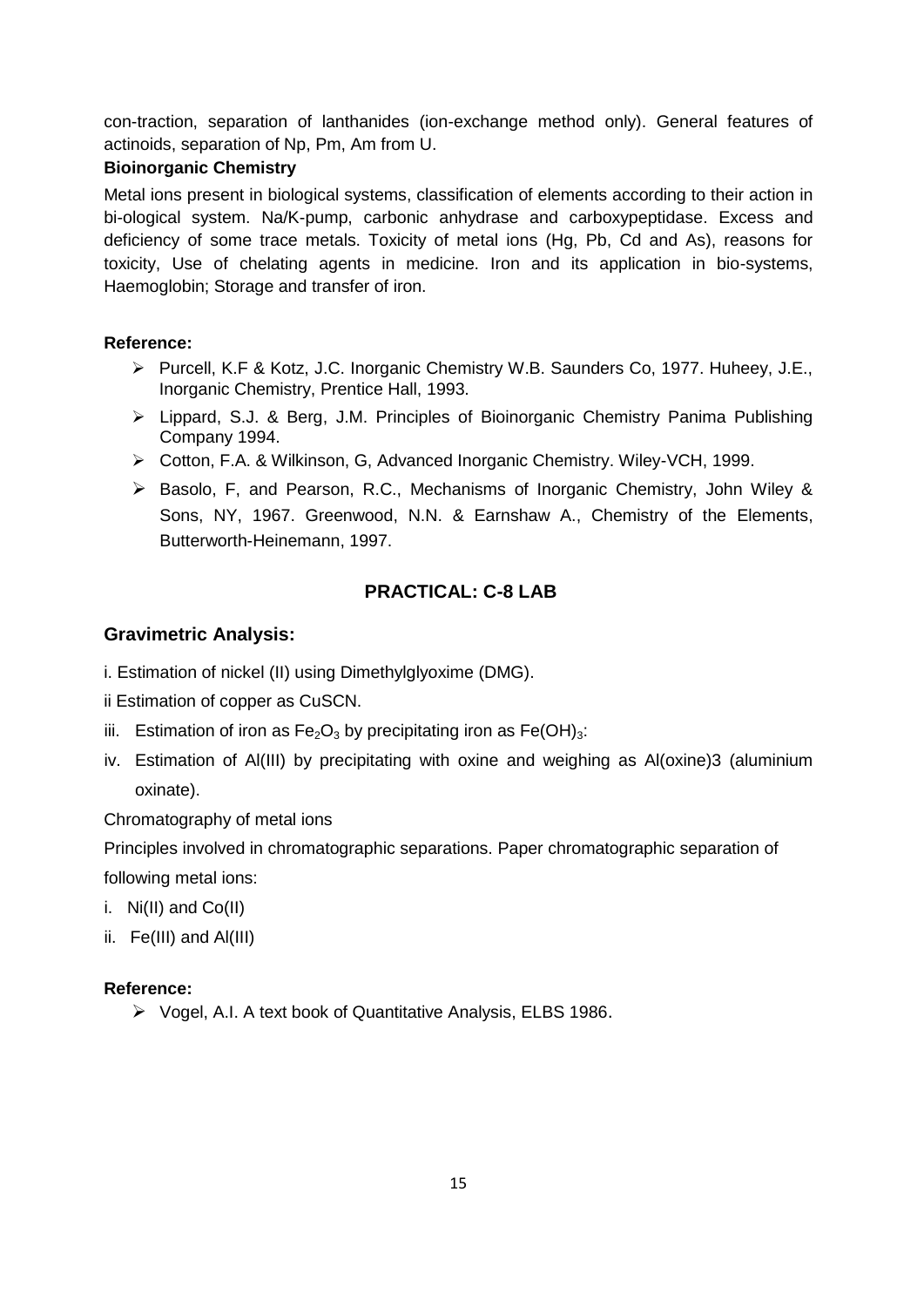## **C-9: ORGANIC CHEMISTRY- III**

Credits-6: (Theory-4, Practical-2)

## **Nitrogen Containing Functional Groups (Unit-I)**

Preparation and important reactions of nitro compounds, nitriles. Amines: Effect of substituent and solvent on basicity; Preparation and properties: Gabriel phthalimide synthesis, Carbylamine reaction, Mannich reaction, Hoffmanns exhaustive methylation, Hofmann elimination reaction; Distinction between 1, 2 and 3 amines with Hinsberg reagent and nitrous acid.

## **Diazonium Salts (Unit-II)**

Preparation and their synthetic applications. Polynuclear Hydrocarbons, Reactions of naphthalene and anthracene Structure, Preparation and structure elucidation and important derivatives of aphthalene and anthracene. Polynuclear hydrocarbons.

## **Heterocyclic Compounds (Unit-III)**

Classification and nomenclature, Structure, aromaticity in 5-numbered and 6-membered rings containing one heteroatom; Synthesis, reactions and mechanism of substitution reactions of: Furan, Pyrrole (Paal-Knorr synthesis, Knorr pyrrole synthesis, Hantzsch synthesis), Thiophene, Pyridine (Hantzsch synthesis), Pyrimidine. Fischer indole synthesis and Madelung synthesis, structure of quinoline and isoquinoline. Derivatives of furan: Furfural and furoic acid (preparation only).

## **Alkaloids (Unit-IV)**

Natural occurrence, General structural features, Isolation and their physiological action Hoffmanns exhaustive methylation, Emde's modification, Structure elucidation and synthesis of Hygrine and Nicotine. Medicinal importance of Nicotine, Hygrine, Quinine, Morphine, Cocaine, and Reserpine.

Terpenes Occurrence, classification, isoprene rule; Elucidation of stucture and synthesis of Citral, Neral and terpineol.

- $\triangleright$  Acheson, R.M. Introduction to the Chemistry of Heterocyclic compounds, John Welly & Sons (1976).
- Graham Solomons, T.W. Organic Chemistry, John Wiley & Sons, Inc.
- > Kalsi, P. S. Textbook of Organic Chemistry 1st Ed., New Age International (P) Ltd. Pub.
- Clayden, J.; Greeves, N.; Warren, S.; Wothers, P.; Organic Chemistry, Oxford University Press. Singh, J.; Ali, S.M. & Singh, J. Natural Product Chemistry, Prajati Parakashan (2010).
- Morrison, R. T. & Boyd, R. N. Organic Chemistry, Dorling Kindersley (India) Pvt. Ltd. (Pearson Education).
- Finar, I. L. Organic Chemistry (Volume 1), Dorling Kindersley (India) Pvt. Ltd. (Pearson Educa-tion).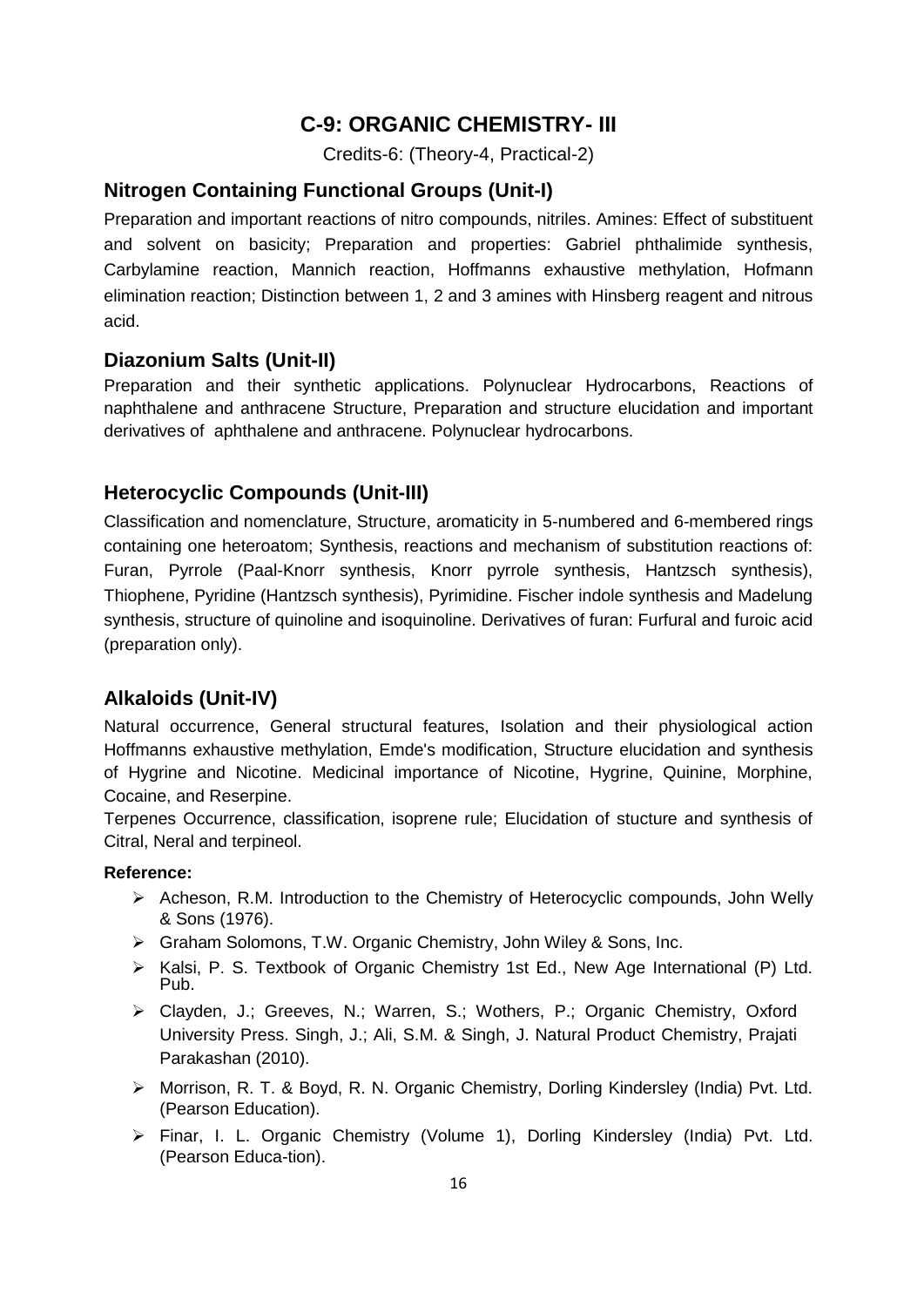Finar, I. L. Organic Chemistry (Volume 2: Stereochemistry and the Chemistry of Natural Products), Dorling Kindersley (India) Pvt. Ltd. (Pearson Education).

#### **PRACTICAL: C-9 LAB**

- 1. Detection of extra elements (N, X, S).
- 2. Functional group test for nitro, amine and amide groups.
- 3. Qualitative analysis of unknown organic compounds containing simple functional groups (alcohols, carboxylic acids, phenols and carbonyl compounds).

#### **Reference:**

- Mann, F.G. & Saunders, B.C. Practical Organic Chemistry, Pearson Education (2009).
- Furniss, B.S.; Hannaford, A.J.; Smith, P.W.G.; Tatchell, A.R. Practical Organic Chemistry, 5th Ed., Pearson (2012).
- Ahluwalia, V.K. & Aggarwal, R. Comprehensive Practical Organic Chemistry: Preparation and Quantitative Analysis, University Press (2000).
- Ahluwalia, V.K. & Dhingra, S. Comprehensive Practical Organic Chemistry: Qualitative Analysis, University Press (2000).

## **C-10: PHYSICAL CHEMISTRY- IV**

Credits-6: (Theory-4, Practical-2)

#### **Electrochemistry-I (Unit-I)**

Quantitative aspects of Faradays laws of electrolysis, rules of oxidation/reduction of ions based on half-cell potentials, applications of electrolysis in metallurgy and industry. Chemical cells, reversible and irreversible cells with examples. Electromotive force of a cell and its measurement, Nernst equation; Standard electrode (reduction) potential and its application to different kinds of half-cells. Application of EMF measurements in determining (i) free energy, enthalpy and entropy of a cell reaction, (ii) equilibrium constants, and (iii) pH values, using hydrogen, quinone-hydroquinone, glass electrodes.

#### **Electrochemistry-II (Unit-II)**

Concentration cells with and without transference, liquid junction potential; determination of activity coefficients and transference numbers. Qualitative discussion of potentiometric titrations (acid-base, redox, precipitation). Electrical properties of atoms and molecules Basic ideas of electrostatics, Electrostatics of dielectric media. Clausius-Mosotti equation and Lorenz-Laurentz equation (no derivation), Dipole moment and molecular polarizabilities and their measurements. Diamagnetism, Paramagnetism, Magnetic Susceptibility and its Measurements.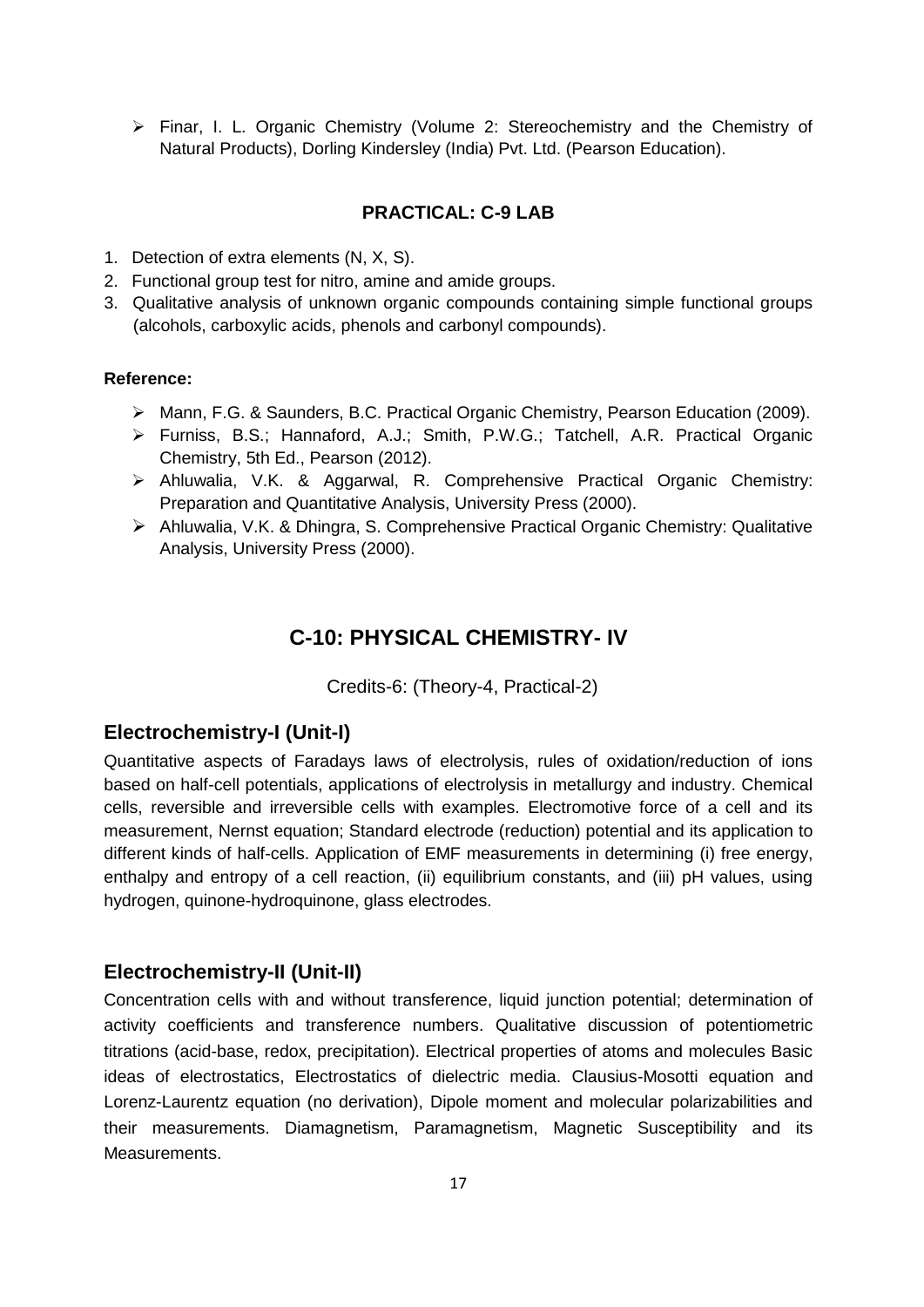## **Conductance-I (Unit-III)**

Arrhenius theory of electrolytic dissociation. Conductivity, equivalent and molar conductivity and their variation with dilution for weak and strong electrolytes. Molar conductivity at infinite dilution. Kohlrausch law of independent migration of ions. Debye-Hckel-Onsager equation, Wien effect.

## **Conductance-II (Unit-IV)**

Ionic velocities, mobilities and their determinations, transference numbers and their relation to ionic mobilities, determination of transference numbers using Hittorf and Moving Boundary methods. Applications of conductance measurement: (i) degree of dissociation of weak electrolytes, (ii) ionic product of water (iii) solubility and solubility product of sparingly soluble salts, (iv) conductometric titrations, and (v) hydrolysis constants of salts.

#### **Reference:**

- ▶ Rogers, D. W. Concise Physical Chemistry Wiley (2010).
- ▶ Silbey, R. J.; Alberty, R. A. & Bawendi, M. G. Physical Chemistry 4th Ed., John Wiley & Sons, Inc. (2005).
- Atkins, P.W & Paula, J.D. Physical Chemistry, 9th Ed., Oxford University Press (2011). Castellan, G. W. Physical Chemistry 4th Ed., Narosa (2004).
- Mortimer, R. G. Physical Chemistry 3rd Ed., Elsevier: NOIDA, UP (2009).
- $\triangleright$  Barrow, G. M., Physical Chemistry 5th Ed., Tata McGraw Hill: New Delhi (2006). Engel, T. & Reid, P. Physical Chemistry 3rd Ed., Prentice-Hall (2012).

## **PRACTICAL: C-10 LAB**

## **Conductometry**

- I. Determination of cell constant.
- II. Determination of equivalent conductance, degree of dissociation and dissociation constant of a weak acid.
- III. Perform the following conductometric titrations:
	- i. Strong acid vs. strong base
	- ii. Weak acid vs. strong base
	- iii. Strong acid vs. weak base

## **Potentiometry**

- I. Perform the following potentiometric titrations:
- i. Strong acid vs. strong base
- ii. Weak acid vs. strong base
- iii. Dibasic acid vs. strong base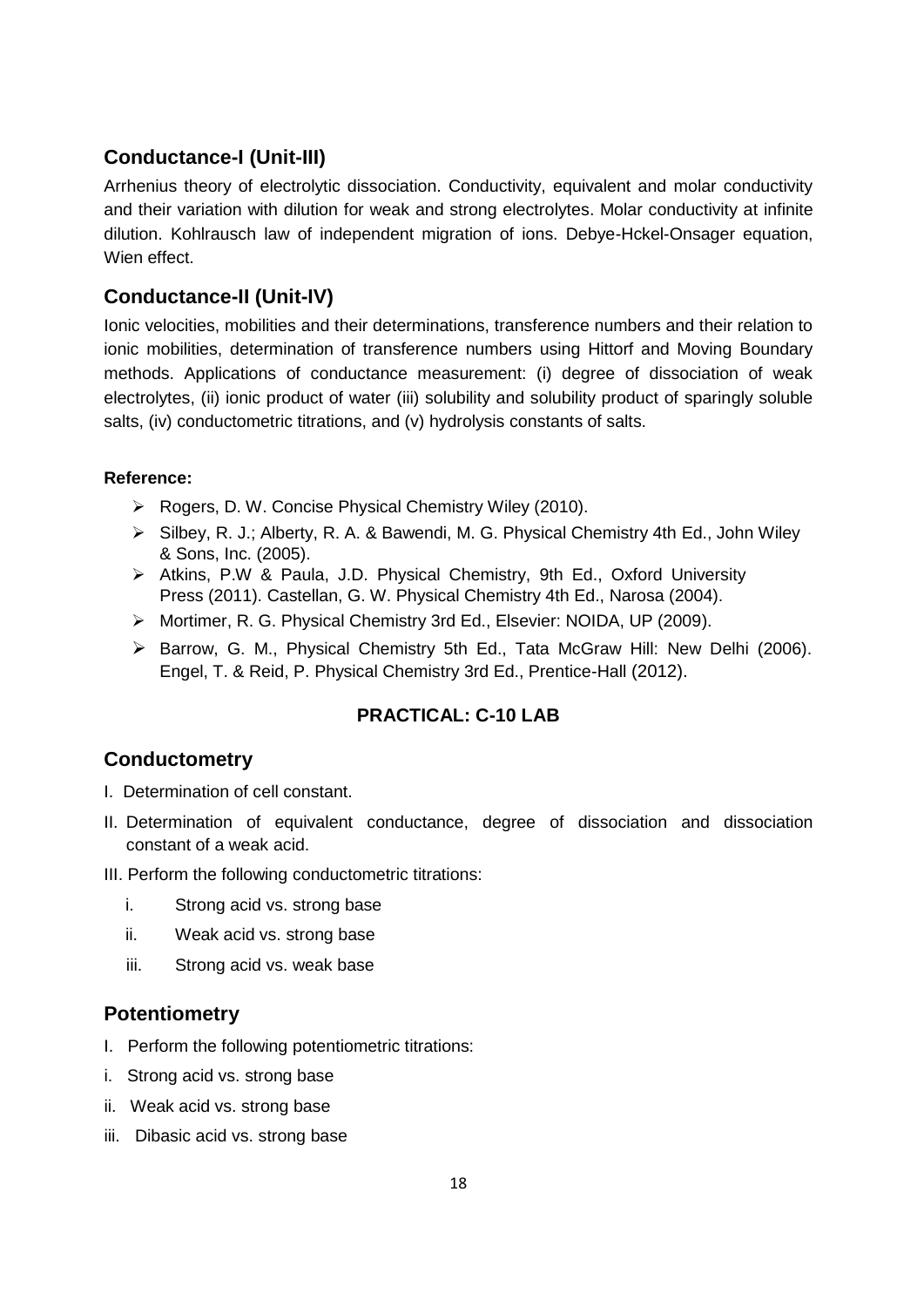#### **Reference:**

- Khosla, B. D.; Garg, V. C. & Gulati, A. Senior Practical Physical Chemistry, R. Chand & Co.: New Delhi (2011).
- Garland, C. W.; Nibler, J. W. & Shoemaker, D. P. Experiments in Physical Chemistry 8th Ed.; McGraw-Hill: New York (2003).
- $\triangleright$  Halpern, A. M. & McBane, G. C. Experimental Physical Chemistry 3rd Ed.; W.H. Freeman & Co.: New York (2003).

## **SEMESTER- V C-11: ORGANIC CHEMISTRY- IV**

Credits-6: (Theory-4, Practical-2)

#### **Nucleic Acids (Unit-I)**

Components of nucleic acids, Nucleosides and nucleotides; Structure, synthesis and reactions of: Adenine, Guanine, Cytosine, Uracil and Thymine; Structure of polynucleotides.

#### **Enzymes**

Introduction, classification and characteristics of enzymes. Salient features of active site of enzymes. Mechanism of enzyme action (taking trypsin as example), factors affecting enzyme action, coenzymes and cofactors and their role in biological reactions, specificity of enzyme action (including stereo specificity), enzyme inhibitors and their importance, phenomenon of inhibition (competitive, uncompetitive and non-competitive inhibition including allosteric inhibition).

#### **Amino Acids, Peptides and Proteins (Unit-II)**

Amino acids, peptides and their classification. -Amino acids - Synthesis, ionic properties and reactions. Zwitterions, pKa values, isoelectric point and electrophoresis. Study of peptides: determination of their primary structures-end group analysis, methods of peptide synthesis. Synthesis of peptides using N-protecting, C-protecting and C-activating groups -Solid-phase synthesis.

#### **Lipids (Unit-III)**

Introduction to oils and fats; common fatty acids present in oils and fats, Hydrogenation of fats and oils, Saponification value, acid value, iodine number. Reversion and rancidity.

#### **Concept of Energy in Biosystems**

Cells obtain energy by the oxidation of food stuff (organic molecules). Introduction to metabolism (catabolism and anabolism). Overview of catabolic pathways of fat and protein. Interrelationship in the metabolic pathways of protein, fat and carbohydrate. Caloric value of food, standard caloric content of food types.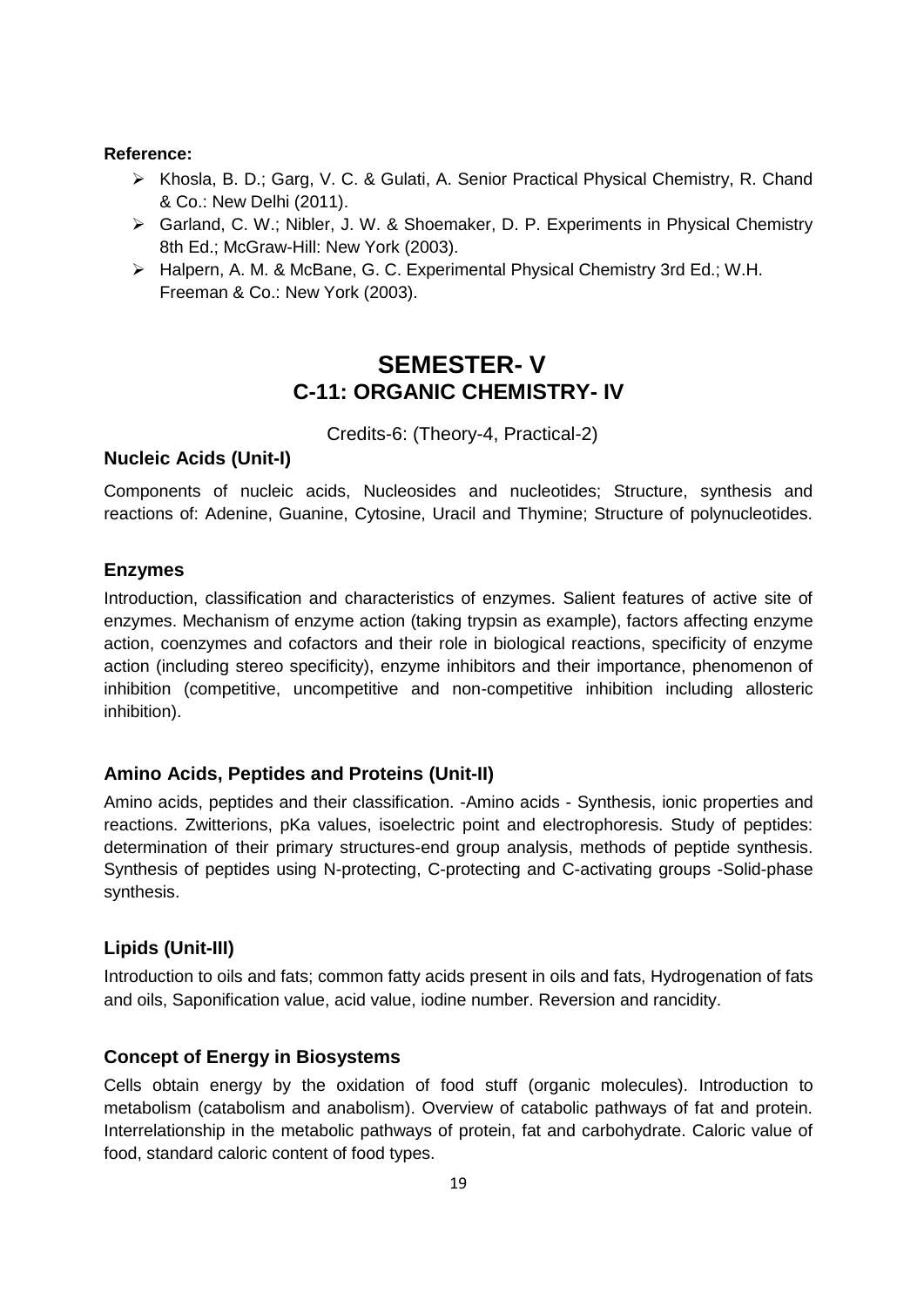### **Pharmaceutical Compounds: Structure and Importance (Unit-IV)**

Classification, structure and therapeutic uses of antipyretics: Paracetamol (with synthesis), Analgesics: Ibuprofen (with synthesis), Antimalarials: Chloroquine (with synthesis). An elementary treatment of Antibiotics and detailed study of chloramphenicol, Medicinal values of curcumin (haldi), azadirachtin (neem), vitamin C and antacid (ranitidine).

#### **Reference:**

- Berg, J.M., Tymoczko, J.L. and Stryer, L. (2006) Biochemistry. VIth Edition. W.H. Freeman and Co.
- ▶ Nelson, D.L., Cox, M.M. and Lehninger, A.L. (2009) Principles of Biochemistry. IV Edition. W.H. Freeman and Co.
- Murray, R.K., Granner, D.K., Mayes, P.A. and Rodwell, V.W. (2009) Harpers Illustrated Biochemistry. XXVIII edition. Lange Medical Books/ McGraw-Hill.

## **PRACTICAL: C-11 LAB**

- 1. Preparations of the following compounds:
	- i. Aspirine,
	- ii. Phenacetin,
	- iii. Milk of magnesia,
	- iv. Aluminium hydroxide gel,
	- v. Divol.
- 2. Saponification value of an oil or a fat.
- 3. Determination of Iodine number of an oil/ fat.

#### **Reference:**

 $\triangleright$  Manual of Biochemistry Workshop, 2012, Department of Chemistry, University of Delhi. Arthur, I. Vogel, Quantitative Organic Analysis, Pearson.

## **C-12: PHYSICAL CHEMISTRY- V**

Credits-6: (Theory-4, Practical-2)

#### **Quantum Chemistry (Unit-I)**

Postulates of quantum mechanics, quantum mechanical operators, Schrodinger equation and its application to free particle and particle in one dimensional box (rigorous treatment), quantization of energy levels, zero-point energy and Heisenberg Uncertainty principle; wave functions, probability distribution functions, nodal properties. Extension to three dimensional boxes, separation of variables, degeneracy. Qualitative treatment of simple harmonic oscillator model of vibrational motion: Setting up of Schrodinger equation and discussion of solution and wave functions. Vibrational energy of diatomic molecules and zero-point energy.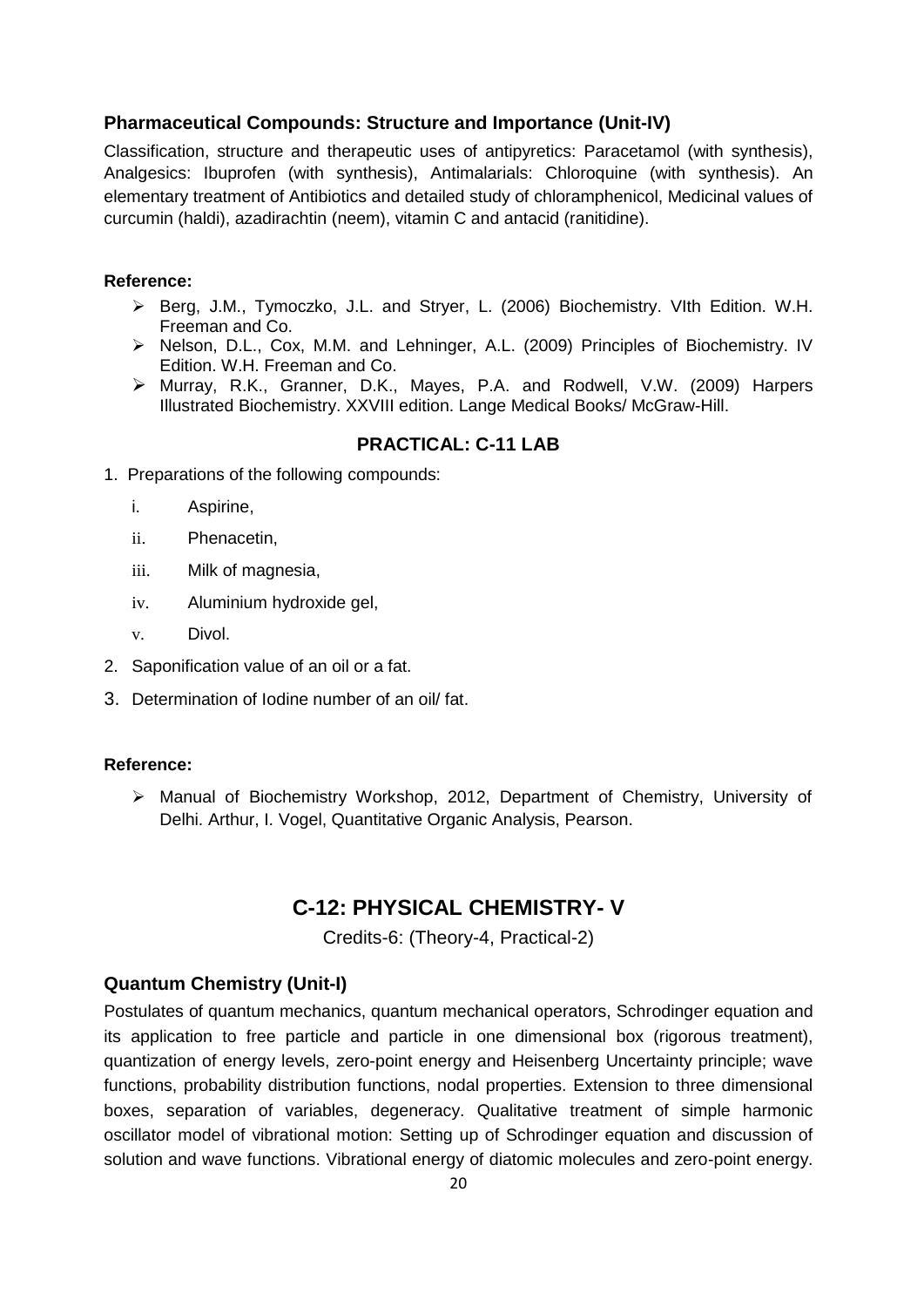Angular momentum: Commutation rules, quantization of square of total angular momentum and z-component. Rigid rotator model of rotation of diatomic molecule. Schrodinger equation, transformation to spherical polar coordinates. Separation of variables (Preliminary treatment). Qualitative treatment of hydrogen atom and hydrogen-like ions: setting up of Schrodinger equation in spherical polar coordinates, radial part, quantization of energy (only final energy expression). Average and most probable distances of electron from nucleus.

## **Chemical Bonding (Unit-II)**

Chemical bonding: Covalent bonding, valence bond and molecular orbital approaches, LCAO-MO treatment of  $H_2^+$ : Bonding and antibonding orbitals. Qualitative extension to  $H_2$ : Comparison of LCAO-MO and VB treatments of  $H_2$  (only wavefunctions, detailed solution not required) and their limitations. Qualitative description of LCAO-MO treatment of homonuclear and heteronuclear diatomic molecules (HF, LiH). Localised and non-localised molecular orbitals treatment of triatomic (BeH<sub>2</sub>, H<sub>2</sub>O) molecules. Qualitative MO theory and its application to AH<sub>2</sub> type molecules

## **Molecular Spectroscopy-I (Unit-III)**

Interaction of electromagnetic radiation with molecules and various types of spectra; Born-Oppenheimer approximation. Rotational spectroscopy: Selection rules, intensities of spectral lines, determination of bond lengths of diatomic and linear triatomic molecules, isotopic substitution.

Vibrational spectroscopy: Classical equation of vibration, computation of force constant, amplitude of diatomic molecular vibrations, anharmonicity, Morse potential, dissociation energies, fundamental frequencies, overtones, hot bands, degrees of freedom for polyatomic molecules, modes of vibration. Vibration-rotation spectroscopy: diatomic vibrating rotator, P, Q, R branches.

Raman spectroscopy: Qualitative treatment of Rotational Raman effect; Effect of nuclear spin, Vibrational Raman spectra, Stokes and anti-Stokes lines; their intensity difference, rule of mutual exclusion.

#### **Molecular Spectroscopy-II (Unit-IV)**

Electronic spectroscopy: Franck-Condon principle, electronic transitions, singlet and triplet states, fluorescence and phosphorescence, dissociation and predissociation.

#### **Photochemistry**

Characteristics of electromagnetic radiation, Lambert-Beers law and its limitations, physical significance of absorption coefficients. Laws, of photochemistry, quantum yield, examples of low and high quantum yields, photochemical equilibrium and the differential rate of photochemical reactions, photosensitised reactions, quenching. Role of photochemical reactions in biochemical processes, photostationary states, chemiluminescence.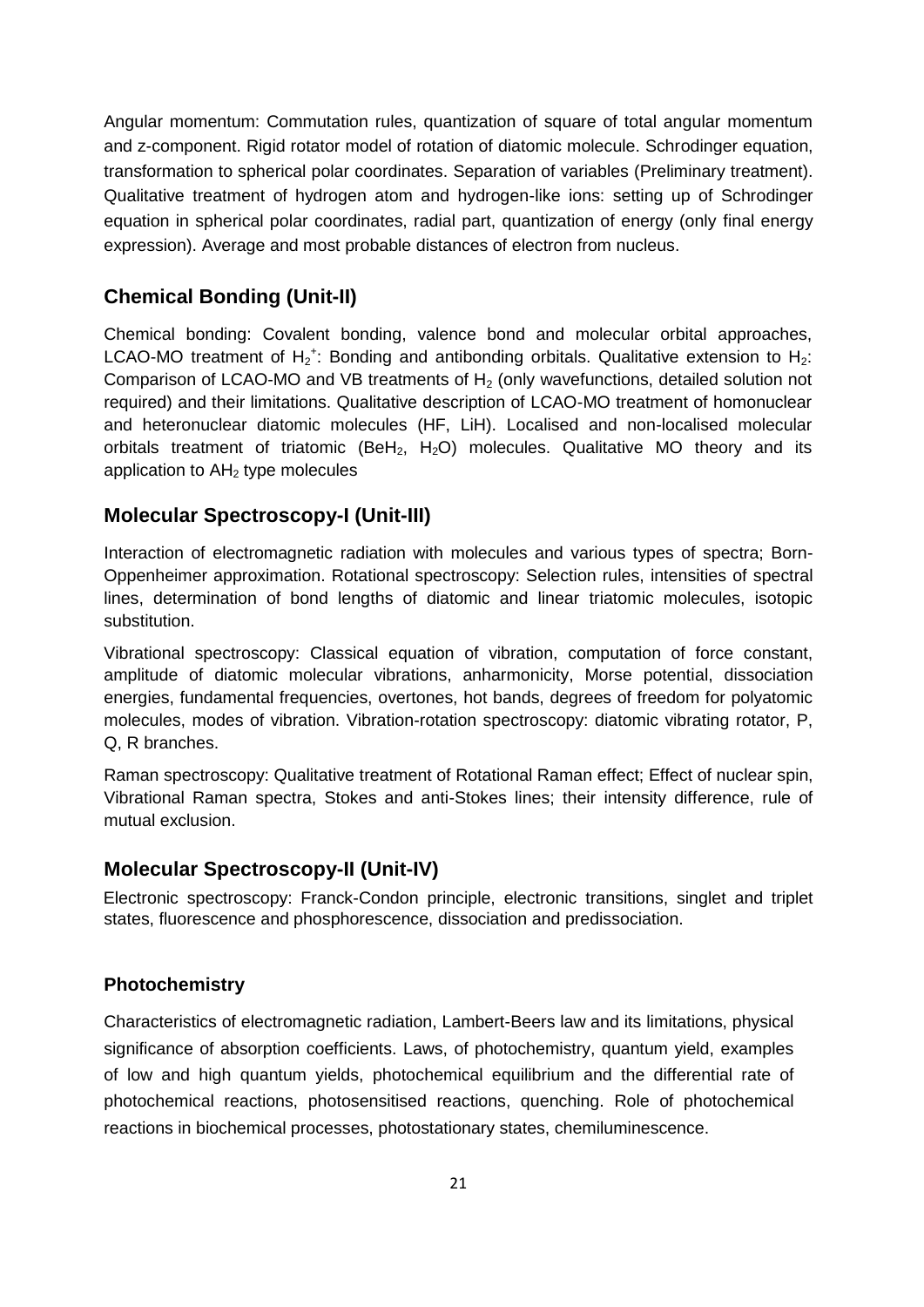#### **Reference:**

- ▶ Banwell, C. N. & McCash, E. M. Fundamentals of Molecular Spectroscopy 4th Ed. Tata McGraw- Hill: New Delhi (2006).
- ▶ Chandra, A. K. Introductory Quantum Chemistry Tata McGraw-Hill (2001).
- House, J. E. Fundamentals of Quantum Chemistry 2nd Ed. Elsevier: USA (2004). Lowe, J. P. & Peterson, K. Quantum Chemistry, Academic Press (2005).
- $\triangleright$  Kakkar, R. Atomic & Molecular Spectroscopy, Cambridge University Press (2015).

#### **PRACTICAL: C-12 LAB**

#### **Colourimetry**

1. Determine the concentration of HCl against 0.1 N NaOH spectrophotometrically. 2. To nd the strength of given ferric ammonium sulfate solution of (0.05 M) by using EDTA spectrophotometrically. 3. To nd out the strength of CuSO4 solution by titrating with EDTA spectrophotometrically. 4. To determine the concentration of Cu(II) and Fe(III) solution photometrically by titrating with EDTA.

#### **Reference:**

- ▶ Khosla, B. D.; Garg, V. C. & Gulati, A., Senior Practical Physical Chemistry, R. Chand & Co.: New Delhi (2011).
- Garland, C. W.; Nibler, J. W. & Shoemaker, D. P. Experiments in Physical Chemistry 8th Ed.; McGraw-Hill: New York (2003).
- Halpern, A. M. & McBane, G. C. Experimental Physical Chemistry 3rd Ed.; W.H. Freeman & Co.: New York (2003).
- Experimental Physical Chemistry by J. N. Gurtu, R. Kapoor.

## **SEMESTER- VI C-13: INORGANIC CHEMISTRY- IV**

Credits-6: (Theory-4, Practical-2)

#### **Organometallic Compounds-I (Unit-I)**

Definition and classification of organometallic compounds on the basis of bond type. Concept of hapticity of organic ligands. Metal carbonyls: 18 electron rule, electron count of mononuclear, polynuclear and substituted metal carbonyls of 3d series. General methods of preparation (direct combination, reductive carbonylation, thermal and photochemical decomposition) of mono and binuclear carbonyls of 3d series. Structures of mononuclear and binuclear carbonyls of Cr, Mn, Fe, Co and Ni using VBT. - acceptor behaviour of CO (MO diagram of CO to be discussed), Synergic effect and use of IR data to explain extent of back bonding. Zeise's Salt: Preparation and structure, evidences of synergic effect and comparison of synergic effect with that in carbonyls.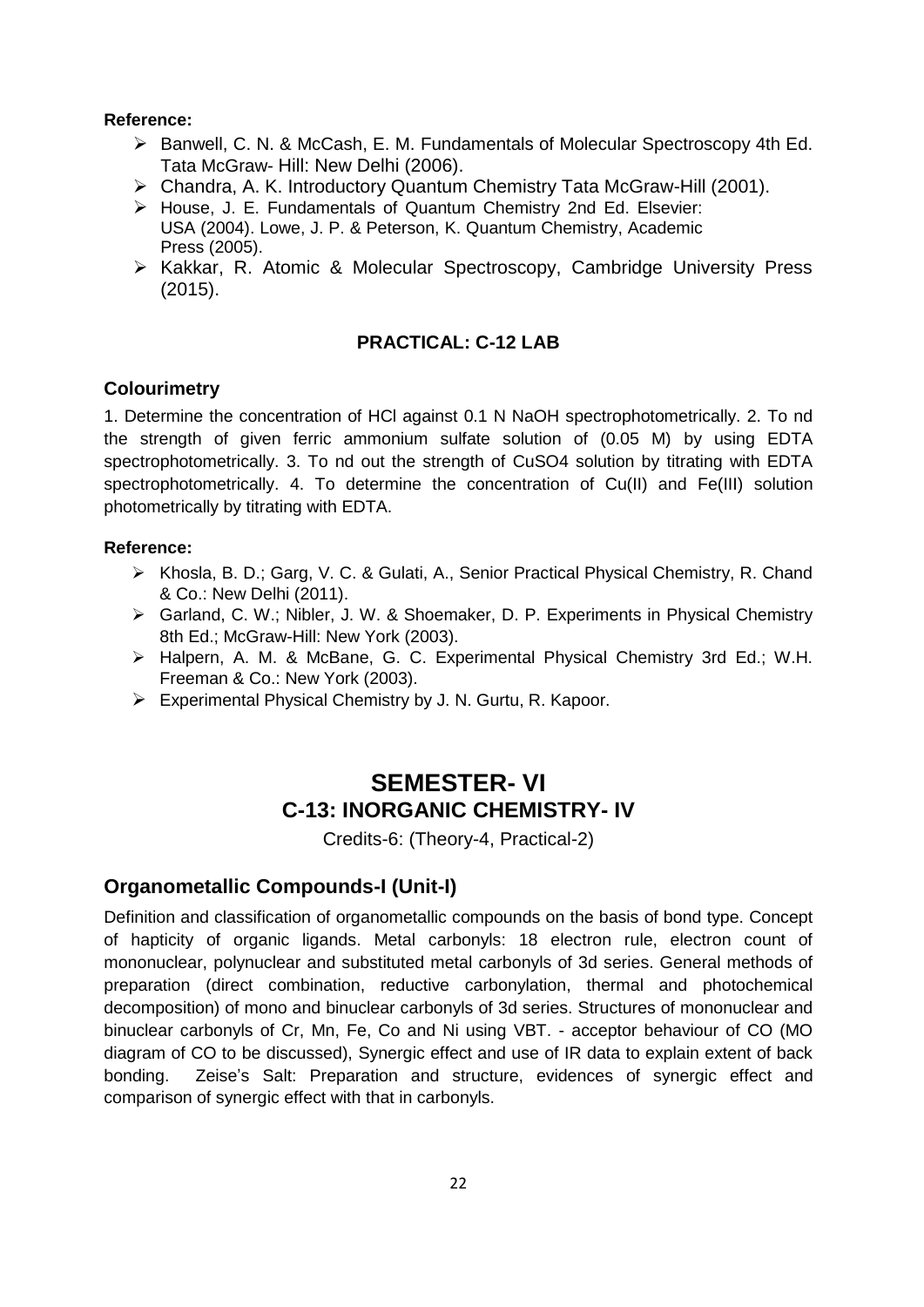#### **Organometallic Compounds-II (Unit-II)**

Metal Alkyls: Important structural features of methyl lithium (tetramer) and trialkyl aluminium (dimer), concept of multicentre bonding in these compounds. Role of triethylaluminium in polymerisation of ethene (Ziegler Natta Catalyst). Species present in ether solution of Grignard reagent and their structures. Ferrocene: Preparation and reactions (acetylation, alkylation, metallation, Mannich Condensation), structure and aromaticity, comparison of aromaticity and reactivity with that of benzene.

#### **Theoretical Principles in Qualitative Analysis (H2S Scheme) (Unit-III)**

Basic principles involved in analysis of cations and anions and solubility products, common ion effect. Principles involved in separation of cations into groups and choice of group reagents. Interfering anions (fluoride, borate, oxalate and phosphate) and need to remove them after Group II.

#### **Catalysis by Organometallic Compounds**

Study of the following industrial processes and their mechanism:

- 1. Alkene hydrogenation (Wilkinsons Catalyst).
- 2. Hydroformylation (Co salts).
- 3. Wacker Process.
- 4. Synthetic gasoline (Fischer Tropsch reaction).

#### **Reaction Kinetics and Mechanism (Unit-IV)**

Introduction to inorganic reaction mechanisms. Substitution reactions in square planar complexes, Trans-effect and its applications, theories of trans effect, Mechanism of nucleophilic substitution in square planar complexes. Thermodynamic and kinetic stability, Kinetics of octahedral substitution (classification of metal ions based on water exchange rate), General mechanism of substitution in octahedral complexes (D, I, Id, Ia).

- Huheey, J. E.; Keiter, E.A. & Keiter, R.L. Inorganic Chemistry, Principles of Structure and Reactivity 4th Ed., Harper Collins 1993, Pearson,2006.
- Sharpe, A.G. Inorganic Chemistry, 4th Indian Reprint (Pearson Education) 2005.
- Douglas, B. E.; McDaniel, D.H. & Alexander, J.J. Concepts and Models in Inorganic Chemistry, 3rd Ed., John Wiley and Sons, NY, 1994.
- Greenwood, N.N. & Earnshaw, A. Chemistry of the Elements, Elsevier 2nd Ed, 1997 (Ziegler Natta Catalyst and Equilibria in Grignard Solution).
- Lee, J.D. Concise Inorganic Chemistry 5th Ed., John Wiley and sons 2008. Powell, P. Principles of Organometallic Chemistry, Chapman and Hall, 1988.
- Shriver, D.D. & P. Atkins, Inorganic Chemistry 2nd Ed., Oxford University Press, 1994.
- ▶ Basolo, F. & Person, R. Mechanisms of Inorganic Reactions: Study of Metal Complexes in Solution 2nd Ed., John Wiley & Sons Inc; NY.
- ▶ Purcell, K.F. & Kotz, J.C., Inorganic Chemistry, W.B. Saunders Co. 1977.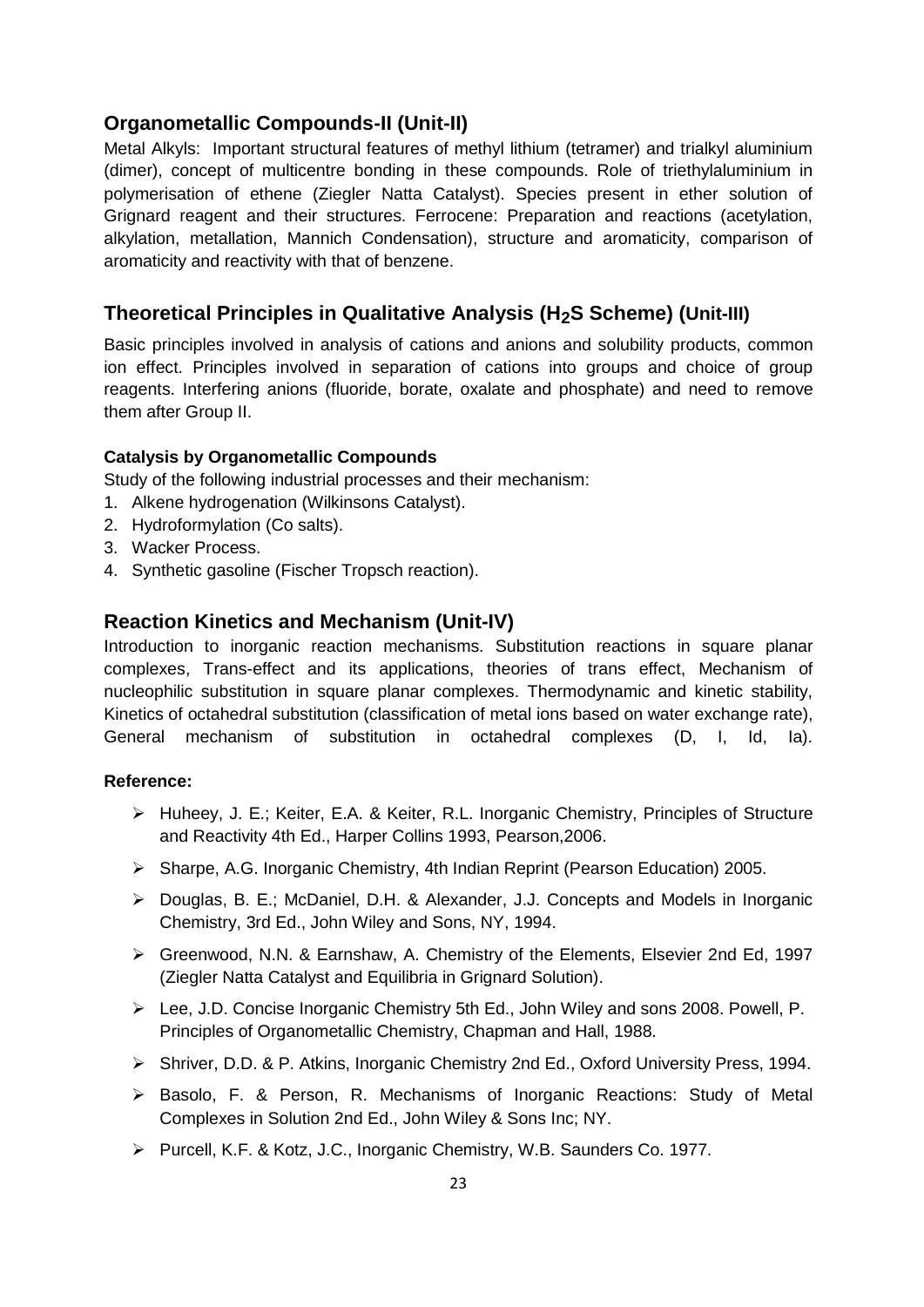- Miessler, G. L. & Donald, A. Tarr, Inorganic Chemistry 4th Ed., Pearson, 2010.
- Collman, James P. et al. Principles and Applications of Organotransition Metal Chemistry. Mill Valley, CA: University Science Books, 1987.
- $\triangleright$  Crabtree, Robert H. The Organometallic Chemistry of the Transition Metals, New York, NY: John Wiley, 2000.
- Spessard, Gary O., & Gary L. Miessler. Organometallic Chemistry. Upper Saddle River, NJ: Prentice-Hall, 1996.
- Mehrotra R.C. and Singh, A. Organometallic Chemistry, New Age International Publishers, 2nd Edn, 2000.

#### **PRACTICAL: C-13 LAB**

Qualitative semimicro analysis of mixtures containing 3 anions and 3 cations. Emphasis should be given to the understanding of the chemistry of di erent reactions. The following radicals are suggested:

 $CO_3^2$ ; NO<sub>2</sub>; S; SO<sub>3</sub>; S<sub>2</sub>O<sub>3</sub><sup>2</sup>; CH<sub>3</sub>COO; F; CI; Br; I; NO<sub>3</sub>; BO<sub>3</sub>; C<sub>2</sub>O<sub>4</sub><sup>2</sup>; PO<sub>4</sub><sup>3</sup>; NH<sub>4</sub><sup>+</sup>; K<sup>+</sup>;  $Pb^{+}_{2}$ ; Cu<sup>+</sup><sub>2</sub>; Cd<sup>+</sup><sub>2</sub>; Bi<sup>+</sup><sub>3</sub>; Sn<sup>2+</sup>; Sb<sup>3+</sup>; Fe<sup>3+</sup>; Al<sup>3+</sup>; ; Cr<sup>3+</sup>; Zn<sup>2+</sup>; Mn<sup>2+</sup>; Co<sup>2+</sup>; Ni<sup>2+</sup>; Ba<sup>2+</sup>; Sr<sup>2+</sup>; Ca<sup>2+</sup>;  $Mg^{2+}$ : Mixtures should preferably contain one interfering anion, or insoluble component (BaSO<sub>4</sub>; SrSO<sub>4</sub>; PbSO<sub>4</sub>; CaF<sub>2</sub>orAl<sub>2</sub>O<sub>3</sub>) or combination of anions e.g. CO<sub>3</sub><sup>2</sup> and SO<sub>3</sub><sup>2</sup>; NO<sub>2</sub> and  $NO<sub>3</sub>$ ; Cl and Br; Cl and I; Br and I;  $NO<sub>3</sub>$  and Br;  $NO<sub>3</sub>$  and I: Spot tests should be done whenever possible.

#### **Reference:**

- $\triangleright$  Vogels Qualitative Inorganic Analysis, Revised by G. Svehla.
- > Marr & Rockett Inorganic Preparations.

## **C-14: ORGANIC CHEMISTRY- V**

Credits-6: (Theory-4, Practical-2)

#### **Organic Spectroscopy-I (Unit-I)**

UV-Visible Spectroscopy: Types of electronic transitions,  $\lambda_{\text{max}}$ , Chromophores and Auxochromes, Bathochromic and Hypsochromic shifts, Intensity of absorption; Application of Woodward rules for calculation of  $\lambda_{\text{max}}$  for the following systems: the unsaturated aldehydes: ketones, carboxylic acids and esters; Conjugated dienes: alicyclic, homoannular and heteroannular; Extended conjugated systems (aldehydes, ketones and dienes); distinction between cis and trans isomers.

IR Spectroscopy: Fundamental and non-fundamental molecular vibrations; IR absorption positions of O, N and S containing functional groups; Effect of H-bonding, conjugation, resonance and ring size on IR absorptions; Fingerprint region and its significance; application in functional group analysis.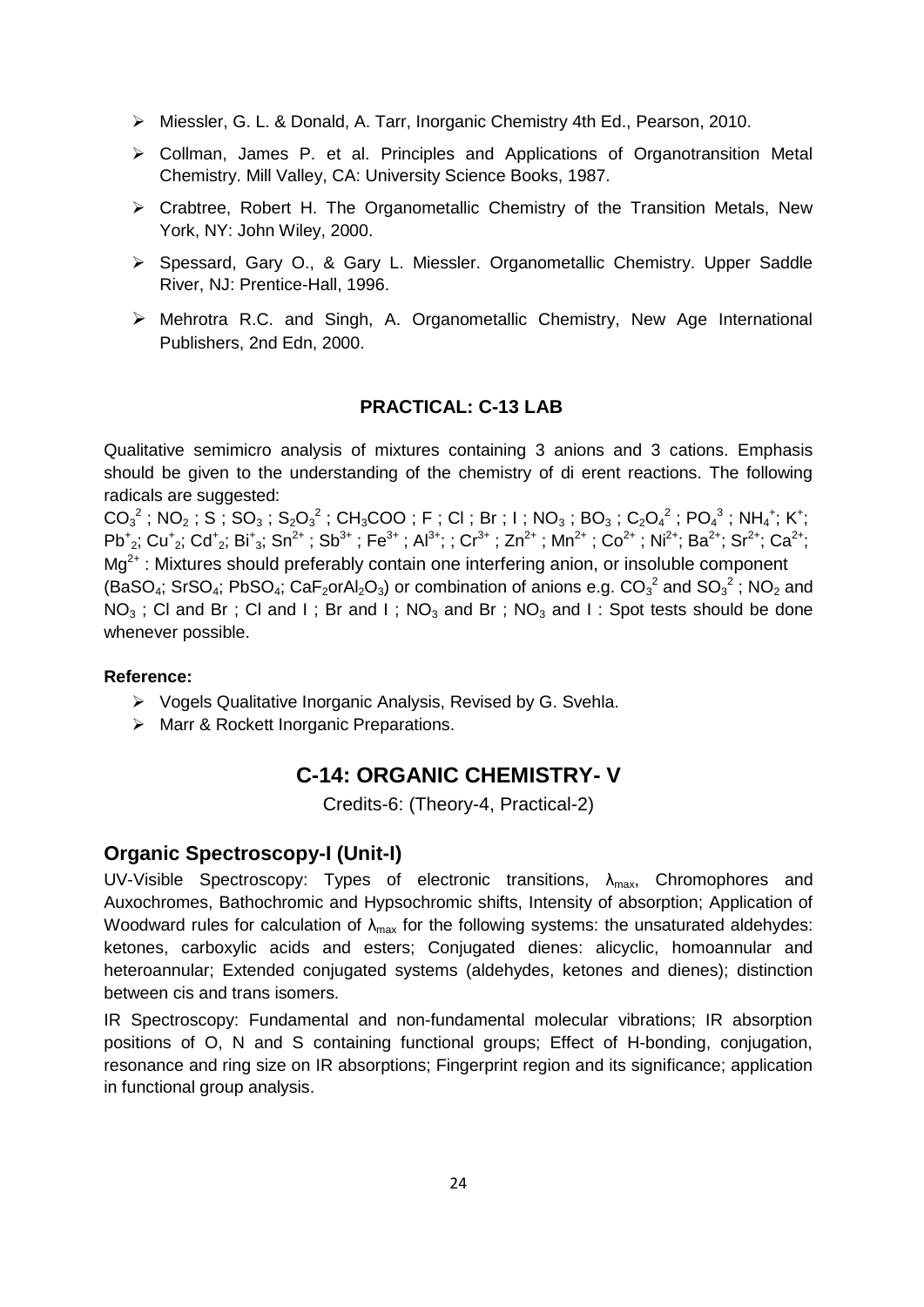#### **Organic Spectroscopy-II (Unit-II)**

NMR Spectroscopy: Basic principles of Proton Magnetic Resonance, chemical shift and factors influencing it; Spin-spin coupling and coupling constant; Anisotropic effects in alkene, alkyne, aldehydes and aromatics; Interpretation of NMR spectra of simple compounds. Mass Spectroscopy-Basic principle, Fragmentation pattern, Instrumentation, Determination of m/e ratio. Application of Mass Spectroscopy on  $CH_4$ ,  $C_2H_6$ , n-butane and neo-pentane. Applications of IR, UV and NMR for identification of simple organic molecules.

## **Carbohydrates (Unit-III)**

Occurrence, classification and their biological importance. Monosaccharides: Constitution and absolute configuration of glucose and fructose, epimers and anomers, mutarotation, determination of ring size of glucose and fructose, Haworth projections and conformational structures; Inter conversions of aldoses and ketoses; Killiani-Fischer synthesis and Ruff degradation; Disaccharides Structure elucidation of maltose. Polysaccharides Elementary treatment of starch, cellulose.

#### **Dyes**

Classification, colour and constitution; Mordant and Vat dyes; Chemistry of dyeing. Synthesis and applications of: Azo dyes Methyl orange and Congo red (mechanism of Diazo Coupling); Triphenyl methane dyes - Malachite Green, and crystal violet; Phthalein dyes Phenolphthalein and Fluorescein; Natural dyes Alizarin and Indigo; Edible dyes with examples.

#### **Polymers (Unit-IV)**

Introduction and classification including di-block, tri-block and amphiphilic polymers; Number average molecular weight, Weight average molecular weight, Degree of polymerization, Polydispersity Index. Polymerisation reactions -Addition and condensation -Mechanism of cationic, anionic and free radical addition polymerization; Metallocene-based Ziegler-Natta polymerisation of alkenes; Preparation and applications of plastics thermosetting (phenolformaldehyde, Polyurethanes) and thermosoftening (PVC, polythene); Fabrics natural and synthetic (acrylic, polyamido, polyester); Rubbers natural and synthetic: Buna-S and Neoprene; Vulcanization; Polymer additives; Biodegradable and conducting polymers with examples.

- Billmeyer, F. W. Textbook of Polymer Science, John Wiley & Sons, Inc.
- Gowariker, V. R.; Viswanathan, N. V. & Sreedhar, J. Polymer Science, New Age International (P) Ltd. Pub.
- Finar, I. L. Organic Chemistry (Volume 2: Stereochemistry and the Chemistry of Natural Prod-ucts), Dorling Kindersley (India) Pvt. Ltd. (Pearson Education).
- > Kalsi, P. S. Textbook of Organic Chemistry 1st Ed., New Age International (P) Ltd. Pub.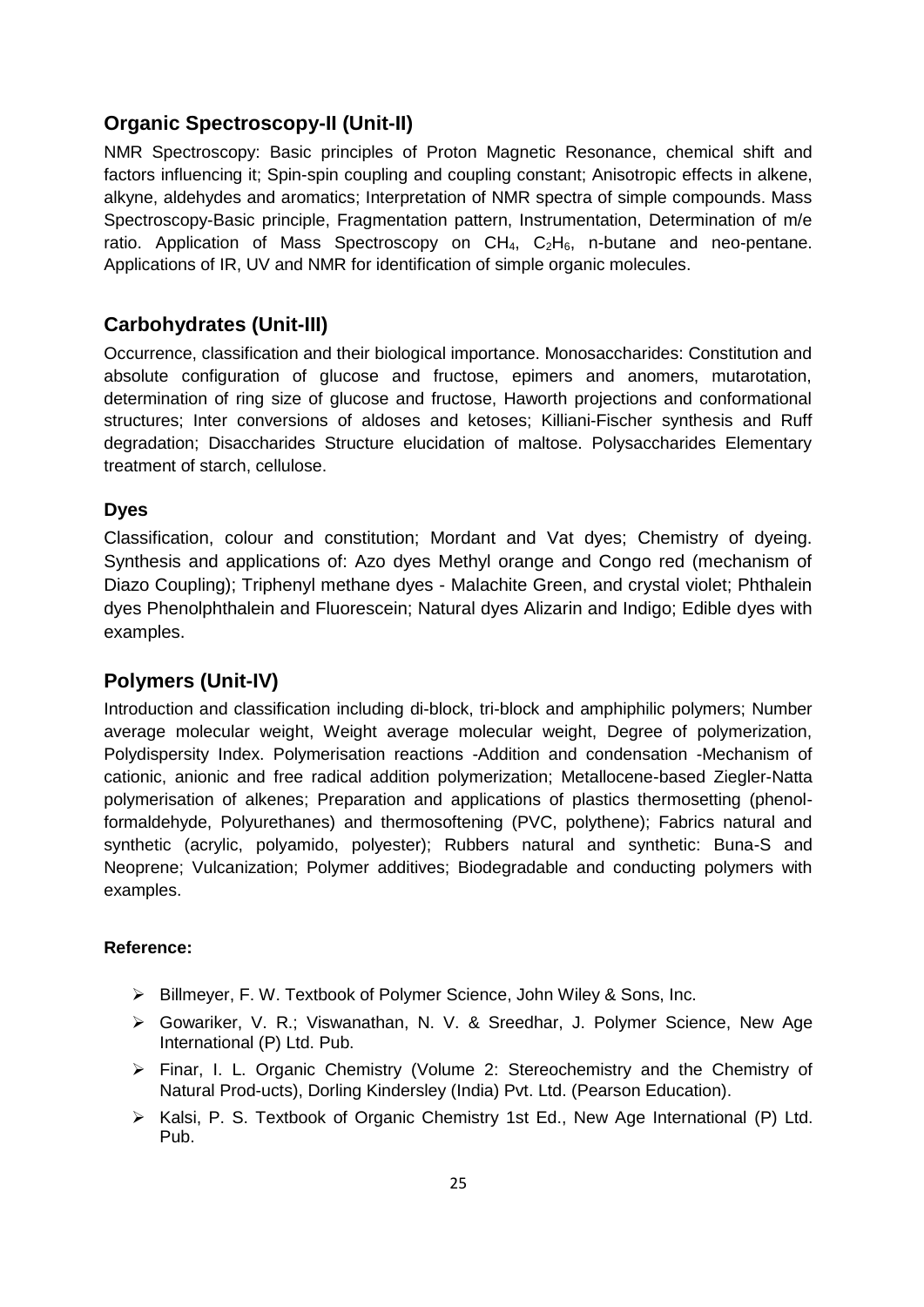- Morrison, R. T. & Boyd, R. N. Organic Chemistry, Dorling Kindersley (India) Pvt. Ltd. (Pearson Education).
- Graham Solomons, T.W. Organic Chemistry, John Wiley & Sons, Inc.
- Clayden, J.; Greeves, N.; Warren, S.; Wothers, P.; Organic Chemistry, Oxford University Press.
- Singh, J.; Ali, S.M. & Singh, J. Natural Product Chemistry, Pragati Prakashan (2010).
- $\triangleright$  Kemp, W. Organic Spectroscopy, Palgrave.

## **PRACTICAL: C-14 LAB**.

- 1. Extraction of caffeine from tea leaves.
- 2. Preparation of sodium polyacrylate.
- 3. Preparation of urea formaldehyde.
- 4. Analysis of Carbohydrate: aldoses and ketoses, reducing and non-reducing sugars.

5. Qualitative analysis of unknown organic compounds containing mono-functional groups (car-bohydrates, aryl halides, aromatic hydrocarbons, nitro compounds, amines and amides) and simple bifunctional groups, for e.g. salicylic acid, cinnamic acid, nitrophenols etc.

- Vogel, A.I. Quantitative Organic Analysis, Part 3, Pearson (2012).
- Mann, F.G. & Saunders, B.C. Practical Organic Chemistry, Pearson Education (2009).
- Furniss, B.S., Hannaford, A.J.; Smith, P.W.G.; Tatchell, A.R. Practical Organic Chemistry, 5th Ed., Pearson (2012).
- Ahluwalia, V.K. & Aggarwal, R. Comprehensive Practical Organic Chemistry: Preparation and Quantitative Analysis, University Press (2000).
- Ahluwalia, V.K. & Dhingra, S. Comprehensive Practical Organic Chemistry: Qualitative Analysis, University Press (2000).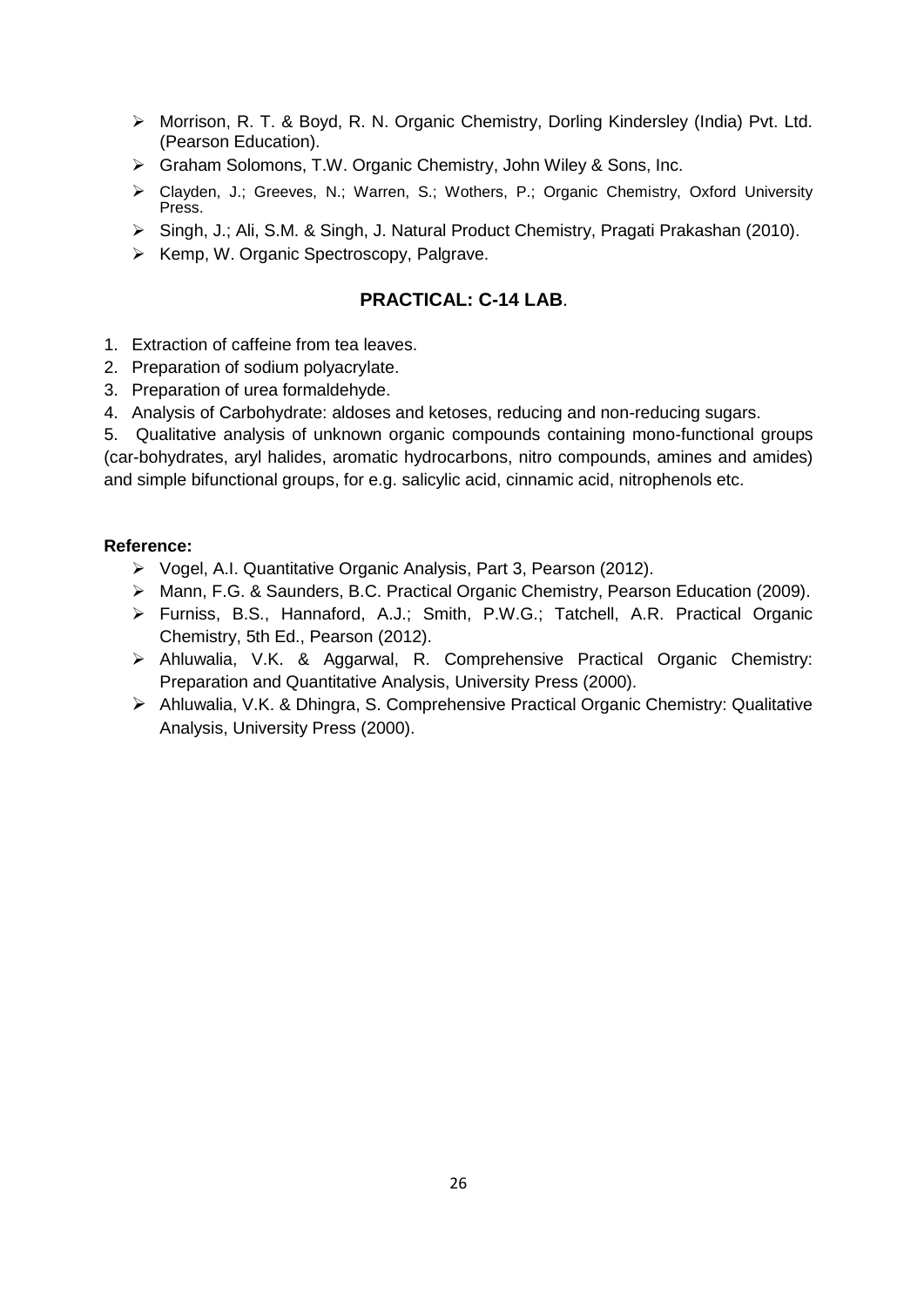## **DISCIPLINE SPECIFIC ELECTIVE (DSE) DSE-1: POLYMER CHEMISTRY**

Credits-6: (Theory-4, Practical-2)

## **Introduction and history of polymeric materials: (Unit-I)**

Different schemes of classification of polymers, Polymer nomenclature, Molecular forces and chemical bonding in polymers, Texture of Polymers.

#### **Functionality and its importance:**

Criteria for synthetic polymer formation, classification of polymerization processes, Relationships between functionality, extent of reaction and degree of polymerization. Bifunctional systems, Polyfunctional systems.

## **Kinetics of Polymerization: (Unit-II)**

Mechanism and kinetics of step growth, radical chain growth, ionic chain (both cationic and anionic) and coordination polymerizations, Mechanism and kinetics of copolymerization, polymerization techniques.

## **Crystallization and crystallinity:**

Determination of crystalline melting point and degree of crystallinity, Morphology of crystalline polymers, Factors affecting crystalline melting point. Nature and structure of polymers-Structure property relationships. .

## **Determination of molecular weight of polymers: (Unit-III)**

(Mn, Mw, etc.) by end group analysis, viscometry, light scattering and osmotic pressure methods. Molecular weight distribution and its significance. Polydispersity index.

Glass transition temperature (Tg) and determination of Tg WLF equation, Factors affecting glass transition temperature (Tg).

## **Polymer Solution (Unit-IV)**

Criteria for polymer solubility, Solubility parameter, Thermodynamics of polymer solutions, entropy, enthalpy, and free energy change of mixing of polymers solutions.

## **Properties of Polymers**

(Physical, thermal & mechanical properties). Brief introduction to preparation, structure, properties and application of the following polymers: polyolefins, polystyrene and styrene copolymers, poly(vinyl chloride) poly(vinyl acetate), polyacrylamide,fluoro polymers (Teflon), polyamides (nylon-6 and nylon 6,6). Phenol formaldehyde resins (Bakelite, Novalac), polyurethanes, silicone polymers (polysiloxane), Polycarbonates, Conducting Polymers, (polyacetylene, polyaniline).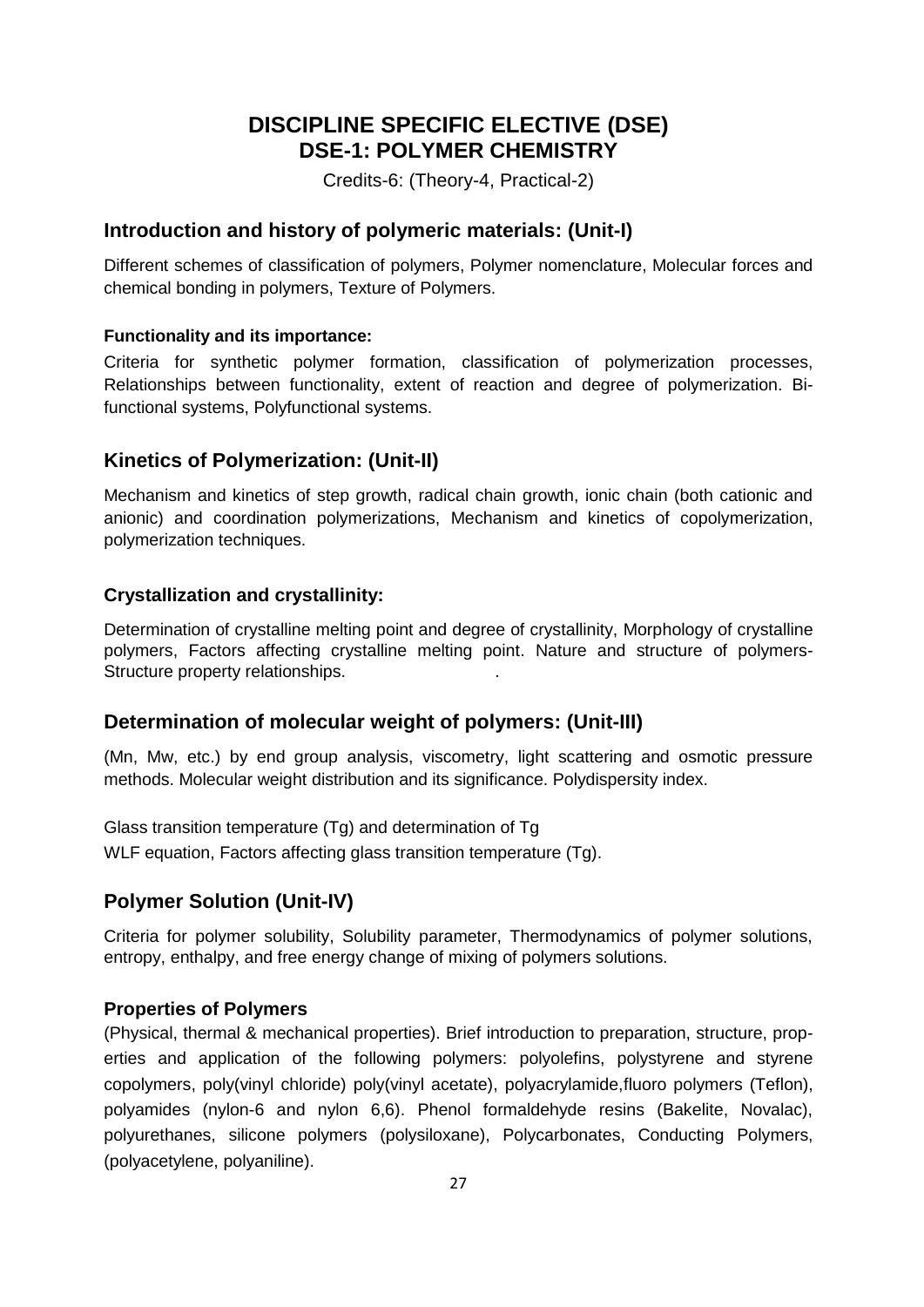#### **Reference:**

- ▶ Seymours Polymer Chemistry, Marcel Dekker
- ▶ G. Odian: Principles of Polymerization, John Wiley.
- F.W. Billmeyer: Text Book of Polymer Science, John Wiley. P. Ghosh: Polymer Science & Technology, Tata Mcgraw-Hill. R.W. Lenz: Organic Chemistry of Synthetic High Polymers.

## **PRACTICAL: DSE-1 LAB**

## **Polymer synthesis**

- 1. Free radical solution polymerization of styrene (St) / Methyl Methacrylate (MMA) / Methyl Acrylate (MA) / Acrylic acid (AA).
	- (a) Purification of monomer.
	- (b) Polymerization using benzoyl peroxide (BPO) / 2,2-azo-bis-isobutylonitrile (AIBN).
- 2. Preparation of nylon 66/6.
- 3. Interfacial polymerization, preparation of polyester from isophthaloyl chloride (IPC) and phenolphthalein.
	- (a) Preparation of IPC.
	- (b) Purification of IPC.
	- (c) Interfacial polymerization.
- 4. Redox polymerization of acrylamide.
- 5. Precipitation polymerization of acrylonitrile.
- 6. Preparation of urea-formaldehyde resin.
- 7. Preparations of novalac resin/resold resin.
- 8. Microscale Emulsion Polymerization of poly(methylacrylate).

#### **Polymer characterization**

- 1. Determination of molecular weight by viscometry:
	- (a) Polyacrylamide-aq. NaNO2 solution
	- (b) (Poly vinyl proplylidine (PVP) in water
- 2. Determination of the viscosity-average molecular weight of poly(vinyl alcohol) (PVOH) and the fraction of head-to-head monomer linkages in the polymer.
- 3. Determination of molecular wt. by end group analysis: Polyethylene glycol (PEG) (OH group).
- 4. Determination of hydroxyl number of a polymer using colorimetric method.

#### **Polymer analysis**

- 1. Estimation of the amount of HCHO in the given solution by sodium sulphite method
- 2. Instrumental Techniques
- 3. IR studies of polymers

\*at least 5 experiments to be carried out.

- Malcohm P. Stevens, Polymer Chemistry: An Introduction, 3rd Ed.
- $\triangleright$  Harry R. Allcock, Frederick W. Lampe and James E. Mark, Contemporary Polymer Chemistry, 3rd ed. Prentice-Hall (2003).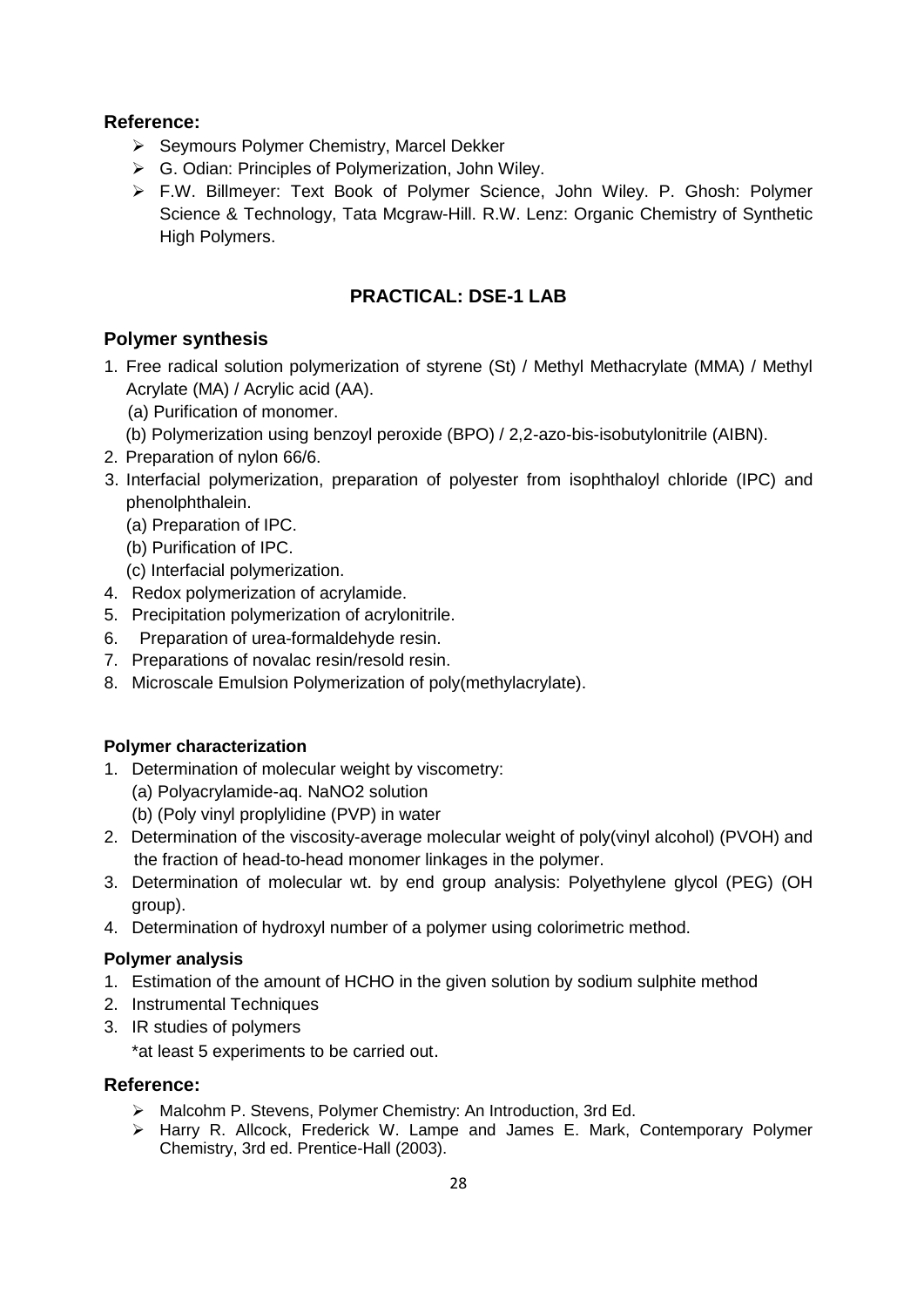- Fred W. Billmeyer, Textbook of Polymer Science, 3rd ed. Wiley-Interscience (1984). Joel R. Fried, Polymer Science and Technology, 2nd ed. Prentice-Hall (2003).
- Petr Munk and Tejraj M. Aminabhavi, Introduction to Macromolecular Science, 2nd ed. John
- $\triangleright$  Wiley & Sons (2002).
- $\triangleright$  L.H. Sperling, Introduction to Physical Polymer Science, 4th ed. John Wiley & Sons (2005).

## **DSE-2: GREEN CHEMISTRY**

Credits-6: (Theory-4, Practical-2)

#### **Introduction to Green Chemistry (Unit-I)**

What is Green Chemistry? Need for Green Chemistry. Goals of Green Chemistry. Limitations/ Obstacles in the pursuit of the goals of Green Chemistry.

#### **Principles of Green Chemistry and Designing a Chemical synthesis-I**

Twelve principles of Green Chemistry with their explanations and examples with special emphasis on: Designing a Green Synthesis using these principles; Prevention of Waste/ byproducts; maximum incorporation of the materials used in the process into the final products, Atom Economy, calculation of atom economy of the rearrangement, addition, substitution and elimination reactions. Prevention/ minimization of hazardous/ toxic products reducing toxicity. risk = (function) hazard exposure; waste or pollution prevention hierarchy. Green solvents supercritical fluids, water as a solvent for organic reactions, ionic liquids.

## **Principles of Green Chemistry and Designing a Chemical synthesis-II (Unit-II)**

Explanation of principles with special emphasis on: Energy requirements for reactions alternative sources of energy: use of microwaves and ultrasonic energy. Selection of starting materials; avoidance of unnecessary derivatization careful use of blocking/protecting groups. Use of catalytic reagents (wherever possible) in preference to stoichiometric reagents; catalysis and green chemistry, comparison of heterogeneous and homogeneous catalysis, biocatalysis, asymmetric catalysis and photo catalysis. Prevention of chemical accidents designing greener processes, inherent safer design, principle of ISD What you dont have cannot harm you, greener alternative to Bhopal Gas Tragedy (safer route to carcarbaryl) and Flixiborough accident (safer route to cyclohexanol) subdivision of ISD, minimization, simplification, substitution, moderation and limitation. Strengthening/ development of analytical techniques to prevent and minimize the generation of hazardous substances in chemical processes.

## **Examples of Green Synthesis/ Reactions and some real world cases-I (Unit-III)**

Green Synthesis of the following compounds: adipic acid, catechol, disodium iminodiacetate (alternative to Strecker synthesis) Microwave assisted reactions in water: Hofmann Elimination, methyl benzoate to benzoic acid, oxidation of toluene and alcohols; microwave assisted reactions in organic solvents: Diels-Alder reaction and Decarboxylation reaction. Ultrasound assisted reactions: sonochemical Simmons-Smith Reaction (Ultrasonic alternative to Iodine). Surfactants for carbon dioxide replacing smog producing and ozone depleting solvents with  $CO<sub>2</sub>$  for precision cleaning and dry cleaning of garments. Designing of Environmentally safe marine antifoulant.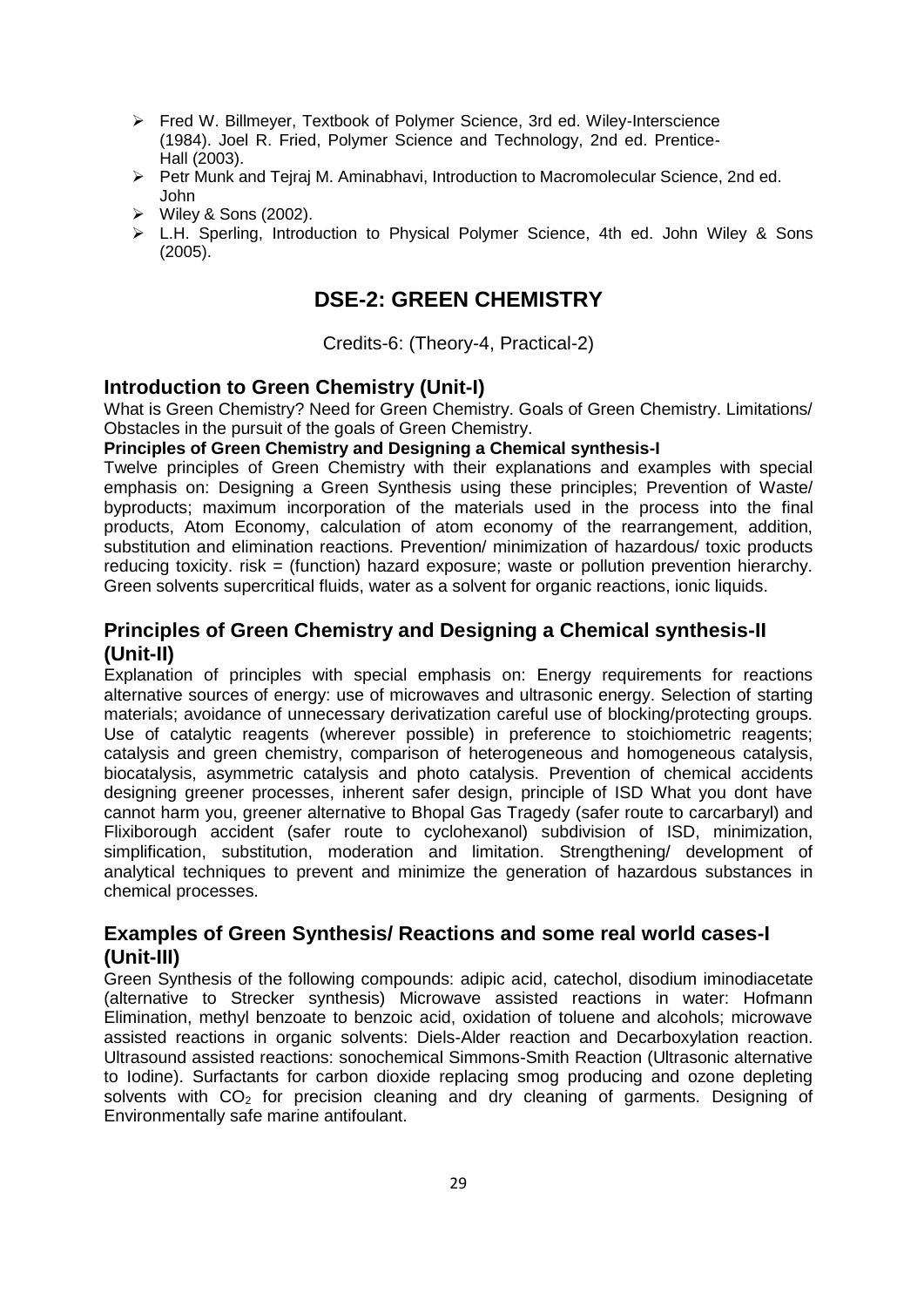#### **Examples of Green Synthesis/ Reactions and some real world cases-II (Unit-IV)**

Rightfit pigment: synthetic azopigments to replace toxic organic and inorganic pigments. An efficient, green synthesis of a compostable and widely applicable plastic (poly lactic acid) made from corn. Healthier Fats and oil by Green Chemistry: Enzymatic Inter etherification for production of no Trans Fats and Oils Development of Fully Recyclable Carpet: Cradle to Cradle Carpeting.

#### **Future Trends in Green Chemistry**

Oxidation reagents and catalysts; Biomimetic, multifunctional reagents; Combinatorial green chemistry; Proliferation of solvent less reactions; co-crystal controlled solid state synthesis  $(C_2S_3)$ : Green chemistry in sustainable development.

#### **Reference:**

- V.K. Ahluwalia & M.R. Kidwai: New Trends in Green Chemistry, Anamalaya Publishers (2005). P.T. Anastas & J.K. Warner: Oxford Green Chemistry- Theory and Practical, University Press (1998).
- A.S. Matlack: Introduction to Green Chemistry, Marcel Dekker (2001).
- M.C. Cann & M.E. Connely: Real-World cases in Green Chemistry, American Chemical Society, Washington (2000).
- M.A. Ryan & M. Tinnesand, Introduction to Green Chemistry, American Chemical Society, Wash-ington (2002).

## **PRACTICAL: DSE-2 LAB**

#### **1. Safer starting materials.**

- **The Vitamin C clock reaction using Vitamin C tablets, tincture of iodine, hydrogen** peroxide and quid laundry starch.
- **Effect of concentration on clock reaction.**
- **Preparation and characterization of nanoparticles (Ag, Au) using plant extract.**

#### **2. Using renewable resources**

**Preparation of biodiesel from vegetable oil.** 

#### **3. Avoiding waste**

- Principle of atom economy.
- Use of molecular model kit to stimulate the reaction to investigate how the atom economy can illustrate Green Chemistry.
- **Preparation of propene by two methods can be studied.**
- (I) Triethylamine ion + OH<sup>-</sup>  $\frac{H_2SO_4/\Delta}{\Delta}$  propene + trimethylpropene + water
- (II) 1-propanol  $\rightarrow$  propene + water
	- The other types of reactions, like addition, elimination, substitution and rearrangement should also be studied for the calculation of atom economy.

#### **4. Use of enzymes as catalysts**

**Benzoin condensation using Thiamine Hydrochloride as a catalyst instead of cyanide** 

#### **5. Alternative Green solvents**

Diels Alder reaction in water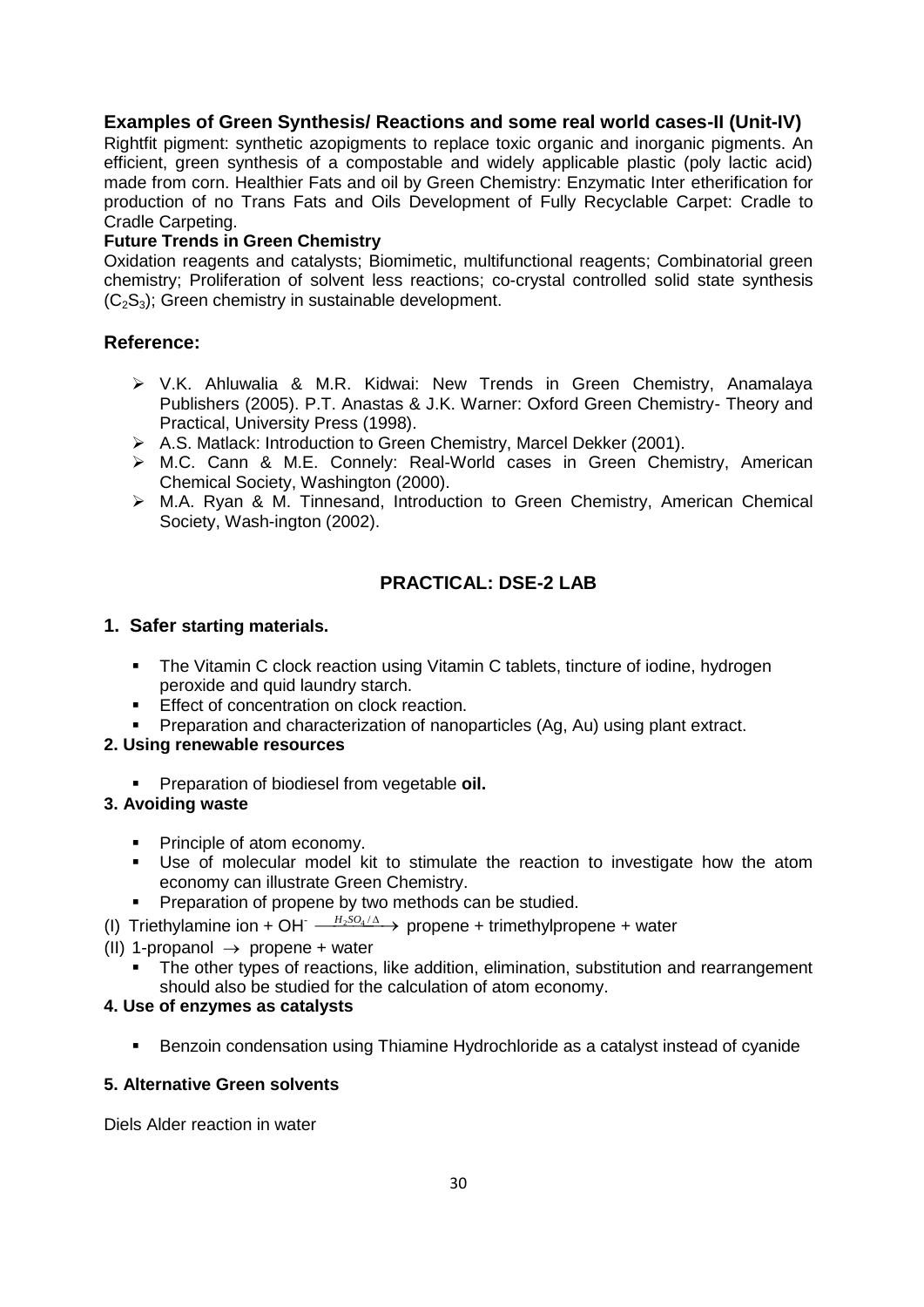- Extraction of D-limonene from orange peel using liquid  $CO<sub>2</sub>$  prepared form dry ice.
- Mechanochemical solvent free synthesis of azomethines

#### **6. Alternative sources of energy**

- Solvent free, microwave assisted one pot synthesis of phthalocyanine complex of Cu(II).
- **Photoreduction of benzophenone to benzopinacol in the presence of sunlight.**

- Anastas, P.T & Warner, J.C. Green Chemistry: Theory and Practice, Oxford University Press (1998).
- $\triangleright$  Kircho, M. & Ryan, M.A. Greener approaches to undergraduate chemistry experiment. American Chemical Society, Washington DC (2002).
- Ryan, M.A. Introduction to Green Chemistry, Tinnesand; (Ed), American Chemical Society, Wash-ington DC (2002).
- Sharma, R.K.; Sidhwani, I.T. & Chaudhari, M.K. I.K. Green Chemistry Experiment: A monograph International Publishing House Pvt Ltd. New Delhi. Bangalore CISBN 978- 93-81141-55-7 (2013).
- Cann, M.C. & Connelly, M. E. Real world cases in Green Chemistry, American Chemical Society (2008).
- Cann, M. C. & Thomas, P. Real world cases in Green Chemistry, American Chemical Society (2008).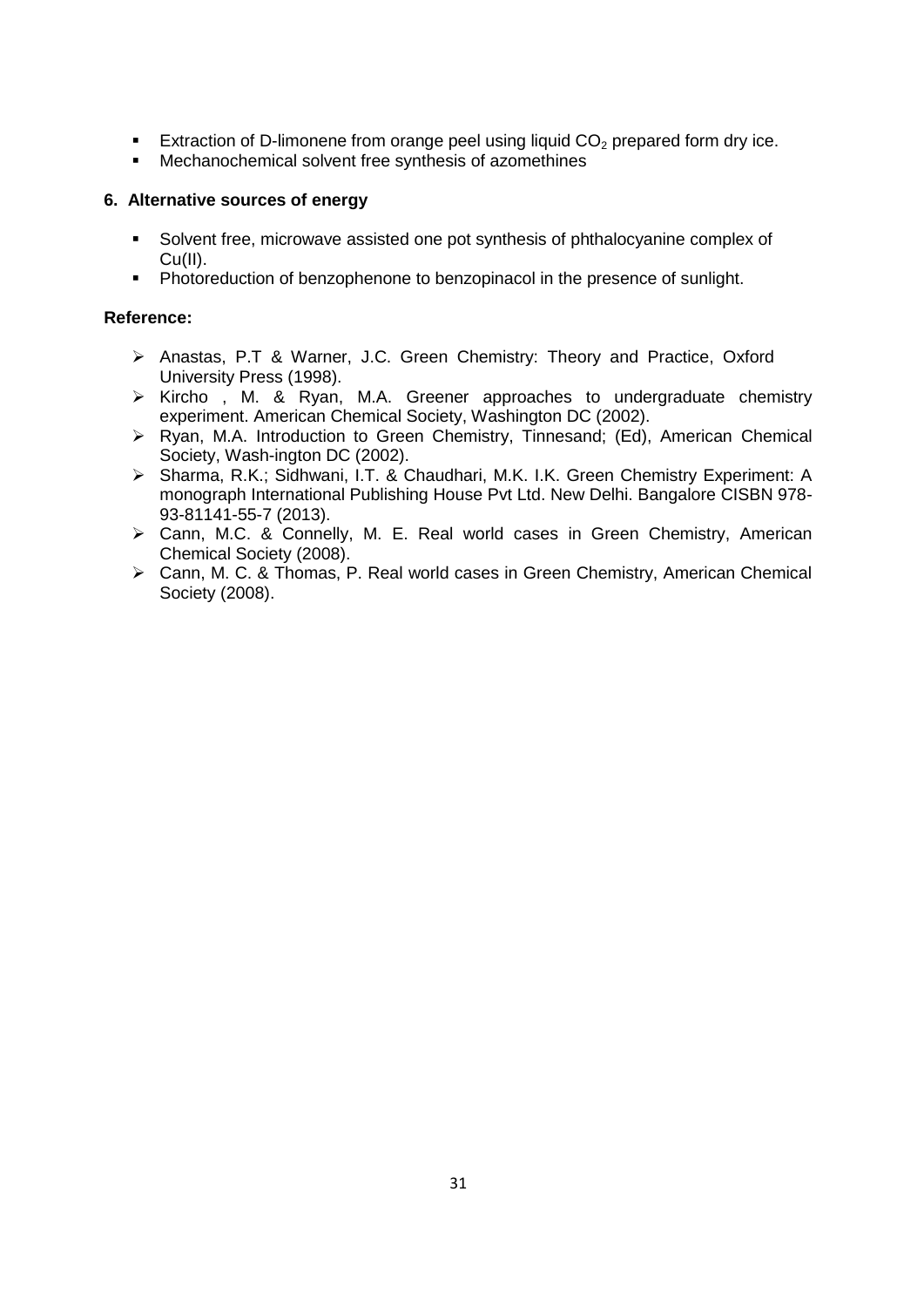## **DSE-3: INDUSTRIAL CHEMICALS AND ENVIRONMENT**

Credits-6: (Theory-4, Practical-2)

#### **Industrial Gases and Inorganic Chemicals (Unit-I)**

Industrial Gases: Large scale production, uses, storage and hazards in handling of the following gases: oxygen, nitrogen, argon, neon, helium, hydrogen, acetylene, carbon monoxide, chlorine, sulphur dioxide. Inorganic Chemicals: Manufacture, application and hazards in handling the following chemicals: hydrochloric acid, nitric acid, sulphuric acid, caustic soda, common salt, bleaching powder, sodium thiosulphate, hydrogen peroxide, potash alum, potassium dichromate and potassium permanganate.

#### Industrial Metallurgy

Preparation of metals (ferrous and nonferrous) and ultrapure metals for semiconductor technology.

#### **Environment and its segments (Unit-II)**

Ecosystems. Biogeochemical cycles of carbon, nitrogen and sulphur. Air Pollution: Major regions of atmosphere. Chemical and photochemical reactions in atmosphere. Air pollutants: types, sources, particle size and chemical nature; Photochemical smog: its constituents and photochemistry. Environmental effects of ozone. Major sources of air pollution. Pollution by SO<sub>2</sub>; CO<sub>2</sub>; CO; NO<sub>x</sub>; and H<sub>2</sub>S and control procedures. Effects of air pollution on living organisms and vegetation. Greenhouse effect and global warming, Ozone depletion by oxides of nitrogen, chlorofluorocarbons and halogens, removal of sulphur from coal.

#### **Water Pollution (Unit-III):**

Hydrological cycle, water resources, aquatic ecosystems, Sources and nature of water pollutants, Techniques for measuring water pollution, Impacts of water pollution on hydrological and ecosystems. Water purification methods. Effluent treatment plants (primary, secondary and tertiary treatment). Industrial effluents from the following industries and their treatment: electroplating, textile, tannery, dairy, petroleum and petrochemicals, fertilizer. Sludge disposal. Industrial waste management, incineration of waste. Water treatment and purification (reverse osmosis, ion exchange). Water quality parameters for waste water, industrial water and domestic water.

#### **Energy & Environment (Unit-IV)**

Sources of energy: Coal, petrol and natural gas. Nuclear fusion/fission, solar energy, hydrogen, geothermal, tidal and hydel. Nuclear Pollution: Disposal of nuclear waste, nuclear disaster and its management. **(10 Lectures)**

**Biocatalysis:** Introduction to biocatalysis: Importance in green chemistry and chemical industry.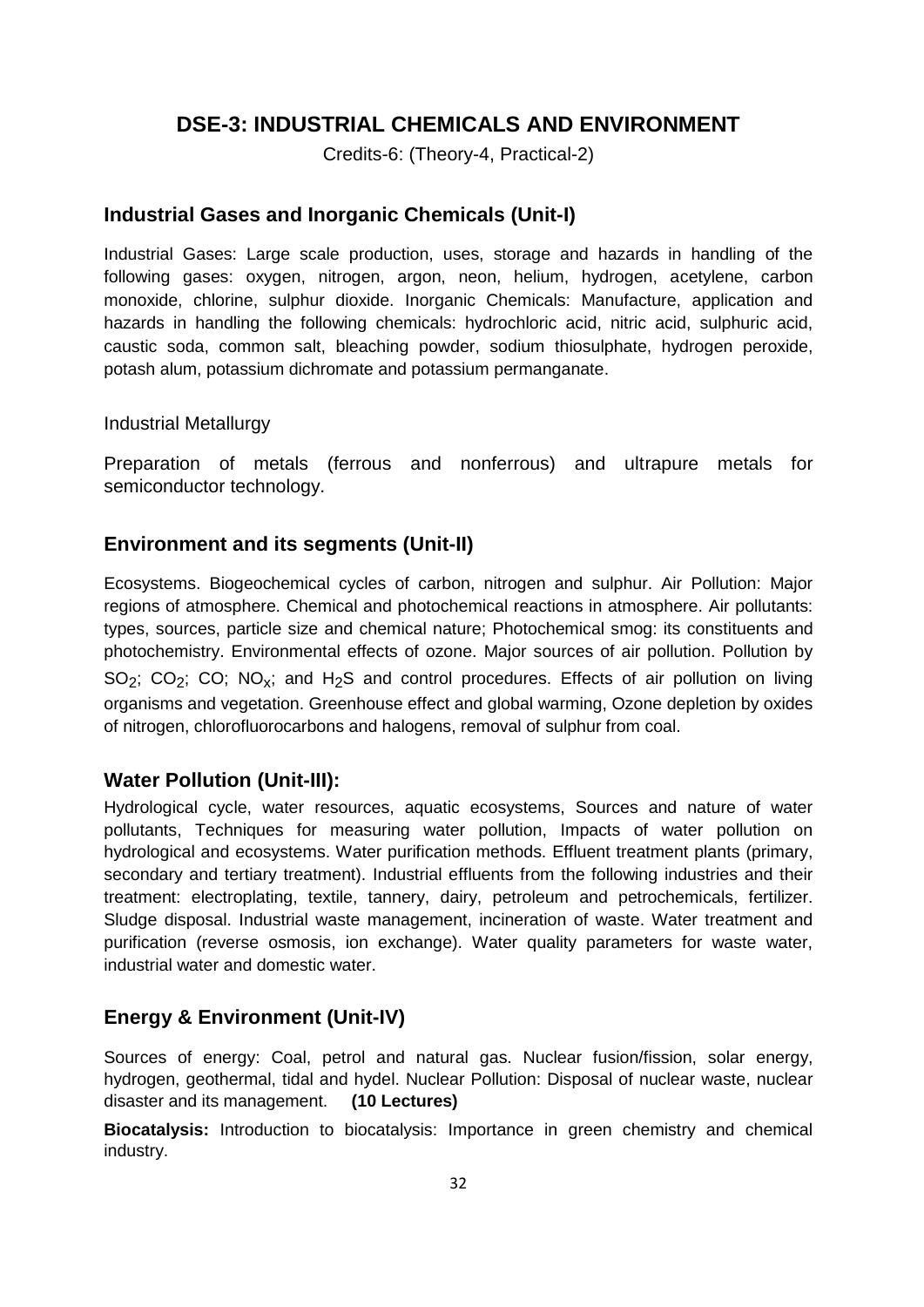#### **Reference:**

- E. Stocchi: Industrial Chemistry, Vol-I, Ellis Horwood Ltd. UK.
- R.M. Felder, R.W. Rousseau: Elementary Principles of Chemical Processes, Wiley Publishers, New Delhi.
- ▶ Kent: Riegels Handbook of Industrial Chemistry, CBS Publishers, New Delhi.
- S. S. Dara: A Textbook of Engineering Chemistry, S. Chand & Company Ltd. New Delhi. De, Environmental Chemistry: New Age International Pvt., Ltd, New Delhi.
- S. M. Khopkar, Environmental Pollution Analysis: Wiley Eastern Ltd, New Delhi. S.E. Manahan, Environmental Chemistry, CRC Press (2005).
- G.T. Miller, Environmental Science 11th edition. Brooks/ Cole (2006).
- Mishra, Environmental Studies. Selective and Scienti c Books, New Delhi (2005).

#### **PRACTICAL: DSE-3 LAB 20 Classes (2 hr duration)**

- 1. Determination of dissolved oxygen in water.
- 2. Determination of Chemical Oxygen Demand (COD).
- 3. Determination of Biological Oxygen Demand (BOD).
- 4. Percentage of available chlorine in bleaching powder.
- 5. Measurement of chloride, sulphate and salinity of water samples by simple titration method  $(AgNO<sub>3</sub>$  and potassium chromate).
- 6. Estimation of total alkalinity of water samples  $(CO_3^2$ ; HCO<sub>3</sub>) using double titration method.
- 7. Measurement of dissolved  $CO<sub>2</sub>$ :
- 8. Study of some of the common bio-indicators of pollution.
- 9. Estimation of SPM in air samples.
- 10. Preparation of borax/ boric acid.

- E. Stocchi: Industrial Chemistry, Vol-I, Ellis Horwood Ltd. UK.
- R.M. Felder, R.W. Rousseau: Elementary Principles of Chemical Processes, Wiley Publishers, New Delhi.
- $\triangleright$  Kent: Riegels Handbook of Industrial Chemistry, CBS Publishers, New Delhi.
- $\triangleright$  S. S. Dara: A Textbook of Engineering Chemistry, S. Chand & Company Ltd. New Delhi. De, Environmental Chemistry: New Age International Pvt., Ltd, New Delhi.
- $\triangleright$  S. M. Khopkar, Environmental Pollution Analysis: Wiley Eastern Ltd, New Delhi.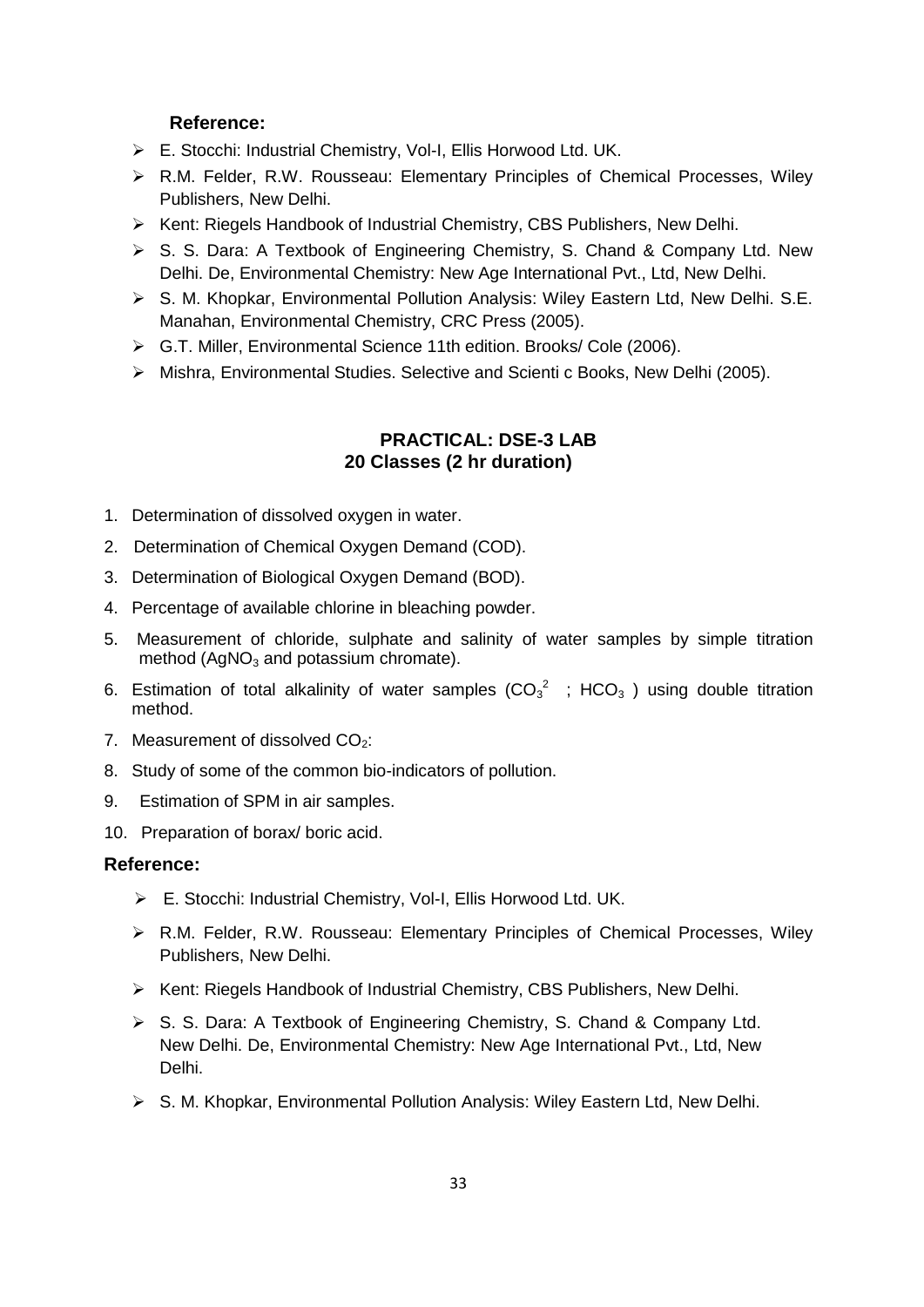## **DSE-4: NOVEL INORGANIC SOLIDS**

Credits-6: (Theory-4, Practical-2)

#### **Synthesis and modification of inorganic solids (Unit-I)**

Conventional heat and beat methods, Co-precipitation method, Sol-gel methods, Hydrothermal method, Ion-exchange and Intercalation methods.

#### **Inorganic solids of technological importance**

Solid electrolytes - Cationic, anionic, mixed Inorganic pigments - coloured solids, white and black pigments. Molecular material and fullerides, molecular materials & chemistry - onedimensional metals, molecular magnets, inorganic liquid crystals.

#### **Nanomaterials (Unit-II)**

Overview of nanostructures and nanomaterials: classification. Preparation of gold and silver metallic nanoparticles, self-assembled nanostructures-control of nanoarchitecture-one dimensional control. Carbon nanotubes and inorganic nanowires. Bio-inorganic nanomaterials, DNA and nanomaterials, natural and antisical nanomaterials, bionano composites.

#### **Introduction to engineering materials for mechanical construction (Unit-III)**

Composition, mechanical and fabricating characteristics and applications of various types of cast irons, plain carbon and alloy steels, copper, aluminum and their alloys like duralumin, brasses and bronzes cutting tool materials, super alloys thermoplastics, thermosets and composite materials.

#### **Composite materials:**

Introduction, limitations of conventional engineering materials, role of matrix in composites, classification, matrix materials, reinforcements, metal-matrix composites, polymer-matrix composites, fibre-reinforced composites, environmental effects on composites, applications of composites.

#### **Speciality polymers (Unit-IV)**

Conducting polymers - Introduction, conduction mechanism, polyacetylene, polyparaphenylene and polypyrrole, applications of conducting polymers, Ion-exchange resins and their applications. Ceramic & Refractory: Introduction, classification, properties, raw materials, manufacturing and applications.

- Shriver & Atkins. *Inorganic Chemistry,* Peter Alkins, Tina Overton, Jonathan Rourke, Mark Weller and Fraser Armstrong, 5<sup>th</sup> Edition, Oxford University Press (2011-2012).
- Adam, D.M. *Inorganic Solids: An introduction to concepts in solid-state structural chemistry.* John Wiley & Sons, 1974.
- Poole, C.P. & Owens, F.J. *Introduction to Nanotechnology* John Wiley & Sons, 2003.
- Rodger, G.E. *Inorganic and Solid State Chemistry,* Cengage Learning India Edition, 2002.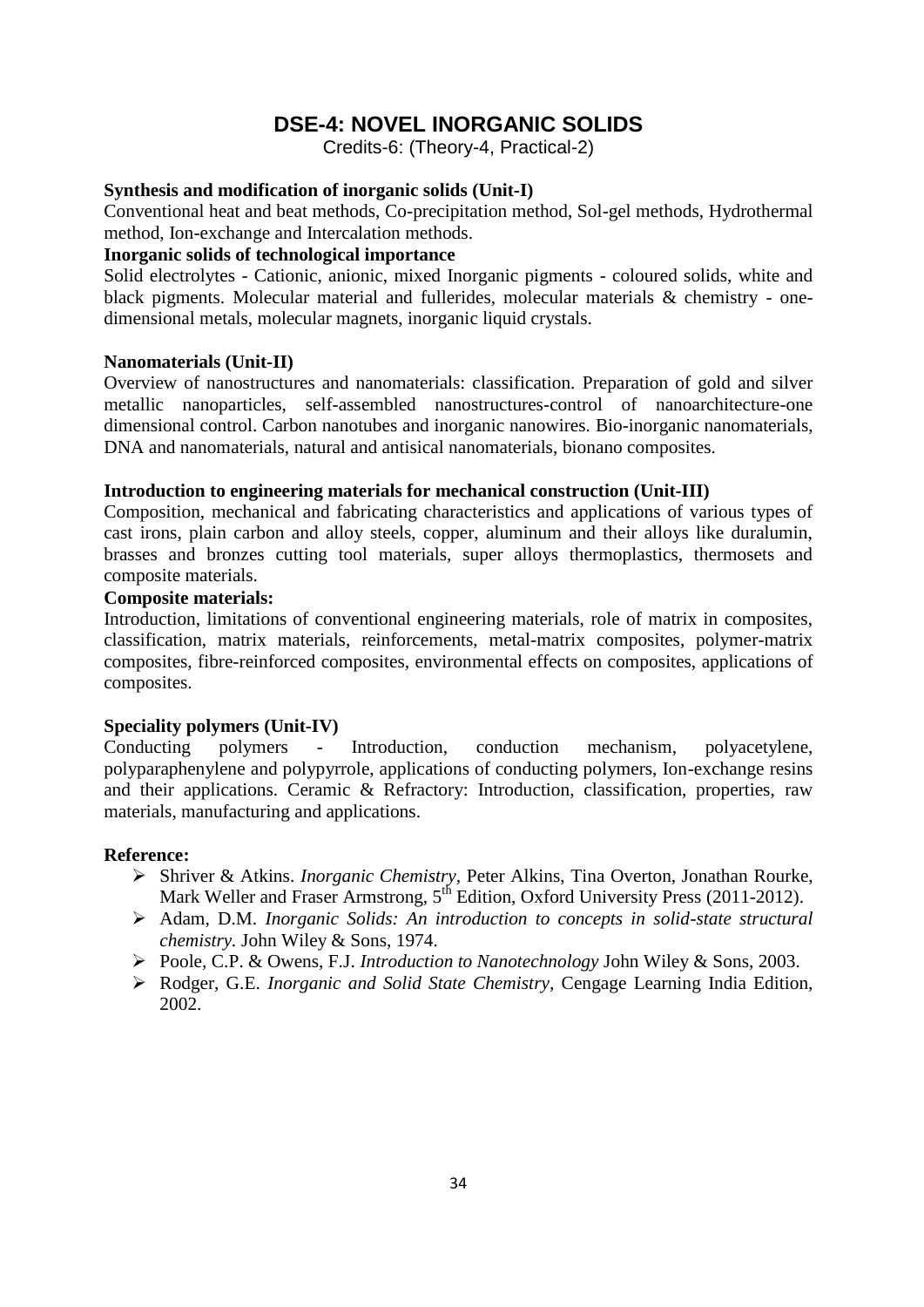#### **PRACTICAL: DSE-4 LAB**

- 1. Determination of cation exchange method
- 2. Determination of total difference of solids.
- 3. Synthesis of hydrogel by co-precipitation method.
- 4. Synthesis of silver and gold metal nanoparticles.

#### **Reference:**

Fahlman, B.D. *Materials Chemistry,* Springer, 2004.

#### **DSE-5: INSTRUMENTAL METHODS OF CHEMICAL ANALYSIS**

Credits-6: (Theory-4, Practical-2)

#### **Introduction to spectroscopic methods of analysis:**

Recap of the spectroscopic methods covered in detail in the core chemistry syllabus: Treatment of analytical data, including error analysis. Classification of analytical methods and the types of instrumental methods. Consideration of electromagnetic radiation.

#### **Molecular spectroscopy:**

#### **Infrared spectroscopy***:*

Interactions with molecules: absorption and scattering. Means of excitation (light sources), separation of spectrum (wavelength dispersion, time resolution), detection of the signal (heat,

differential detection), interpretation of spectrum (qualitative, mixtures, resolution),

advantages of Fourier Transform (FTIR). Samples and results expected. Applications: Issues of quality assurance and quality control, Special problems for portable instrumentation and rapid detection.

**UV-Visible/ Near IR** - emission, absorption, fluorescence and photoaccoustic. Excitation sources (lasers, time resolution), wavelength dispersion (gratings, prisms, interference filters, laser, placement of sample relative to dispersion, resolution), Detection of signal (photocells, photomultipliers, diode arrays, sensitivity and S/N), Single and Double Beam instruments, Interpretation (quantification, mixtures, absorption vs. fluorescence and the use of time, photoaccoustic, fluorescent tags).

#### **Separation techniques**

*Chromatography:* Gas chromatography, liquid chromatography, supercritical fluids, Importance of column technology (packing, capillaries), Separation based on increasing number of factors (volatility, solubility, interactions with stationary phase, size, electrical field), Detection: simple vs. specific (gas and liquid), Detection as a means of further analysis (use of tags and coupling to IR and MS), Electrophoresis (plates and capillary) and use with DNA analysis.

#### **Immunoassays and DNA techniques**

*Mass spectroscopy:* Making the gaseous molecule into an ion (electron impact, chemical ionization), Making liquids and solids into ions (electrospray, electrical discharge, laser desorption, fast atom bombardment), Separation of ions on basis of mass to charge ratio,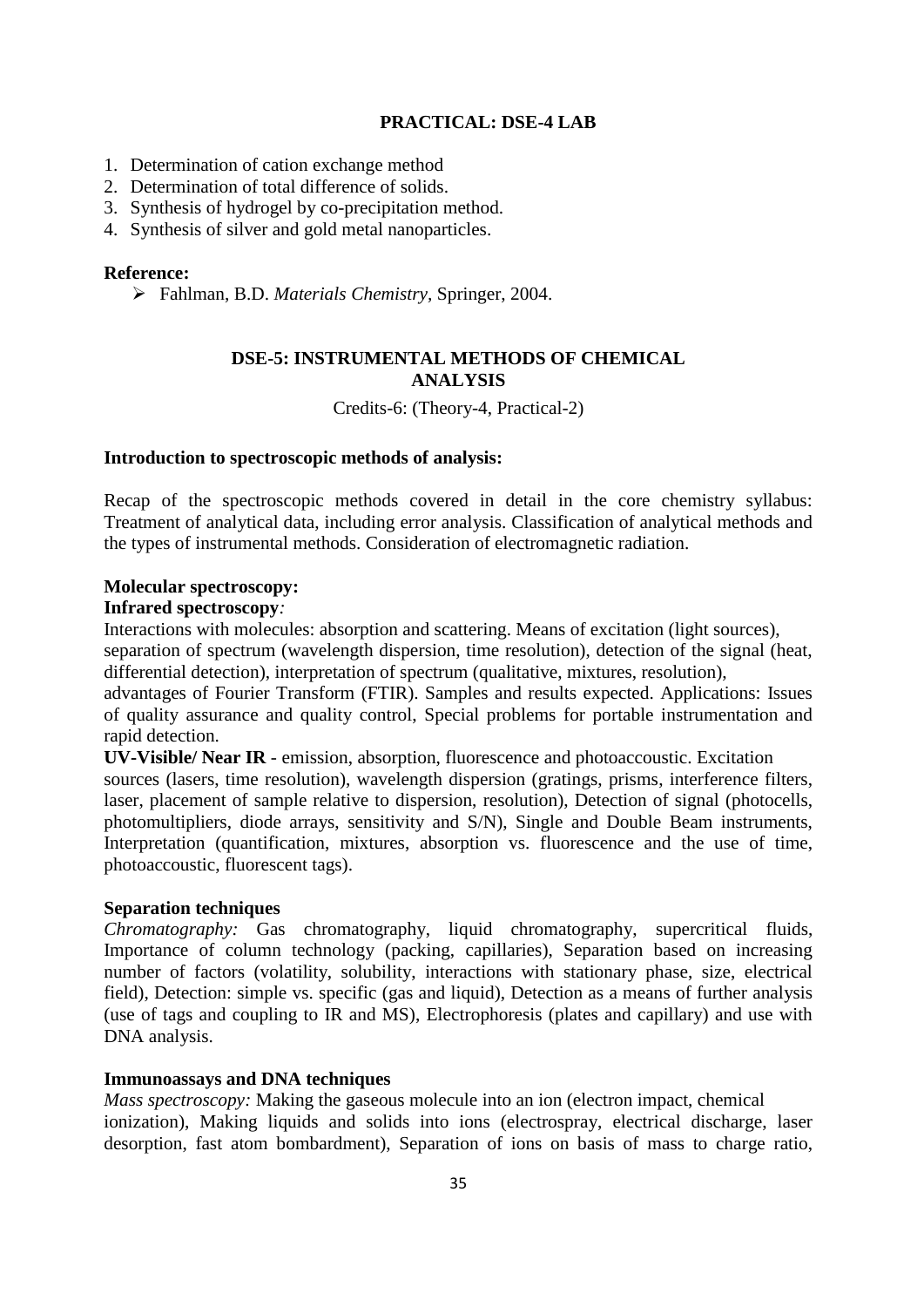Magnetic, Time of flight, Electric quadrupole. Resolution, time and multiple separations, Detection and interpretation (how this is linked to excitation).

#### **Elemental analysis:**

Mass spectrometry (electrical discharges). Atomic spectroscopy: Atomic absorption, Atomic emission, and Atomic fluorescence. Excitation and getting sample into gas phase (flames, electrical discharges, plasmas), Wavelength separation and resolution (dependence on technique), Detection of radiation (simultaneous/scanning, signal noise), Interpretation (errors due to molecular and ionic species, matrix effects, other interferences).

**NMR spectroscopy: P**rinciple, Instrumentation, Factors affecting chemical shift, Spincoupling, Applications.

**Electroanalytical Methods: P**otentiometry & Voltammetry

#### **Radiochemical Methods**

#### **X-ray analysis and electron spectroscopy (surface analysis)**

#### **Reference:**

- D.A. Skoog, F.J. Holler & S. Crouch (ISBN 0-495-01201-7) *Principles of Instrumental Analysis,* Cengage Learning India Edition, 2007.
- Willard, Merritt, Dean, Settle, *Instrumental Methods of Analysis,* 7th ed, IBH Book House, New Delhi.
- > Atkins, P.W & Paula, J.D. *Physical Chemistry*, 10<sup>th</sup> Ed., Oxford University Press (2014).
- Kakkar, R. *Atomic and Molecular Spectroscopy: Concepts and Applications.* Cambridge University Press, 2015.
- Castellan, G. W. *Physical Chemistry 4th Ed.,* Narosa (2004).
- > Banwell, C. N. & McCash, E. M. *Fundamentals of Molecular Spectroscopy* 4<sup>th</sup> Ed. Tata McGraw-Hill: New Delhi (2006).

#### **PRACTICAL: DSE-5 LAB**

- 1. Safety Practices in the Chemistry Laboratory
- 2. Determination of the isoelectric pH of a protein.
- 3. Titration curve of an amino acid.
- 4. Determination of the void volume of a gel filtration column.
- 5. Determination of a Mixture of Cobalt and Nickel (UV/Vis spec.)
- 6. Study of Electronic Transitions in Organic Molecules (i.e., acetone in water)
- 7. IR Absorption Spectra (Study of Aldehydes and Ketones)
- 8. Determination of Calcium, Iron, and Copper in Food by Atomic Absorption
- 9. Separation of Carbohydrates by HPLC
- 10. Determination of Caffeine in Beverages by HPLC
- 11. Potentiometric Titration of a Chloride-Iodide Mixture
- 12. Cyclic Voltammetry of the Ferrocyanide/ Ferricyanide Couple
- 13. Use of fluorescence to do "presumptive tests" to identify blood or other body fluids.
- 14. Use of "presumptive tests" for anthrax or cocaine
- 15. Laboratory analysis to confirm anthrax or cocaine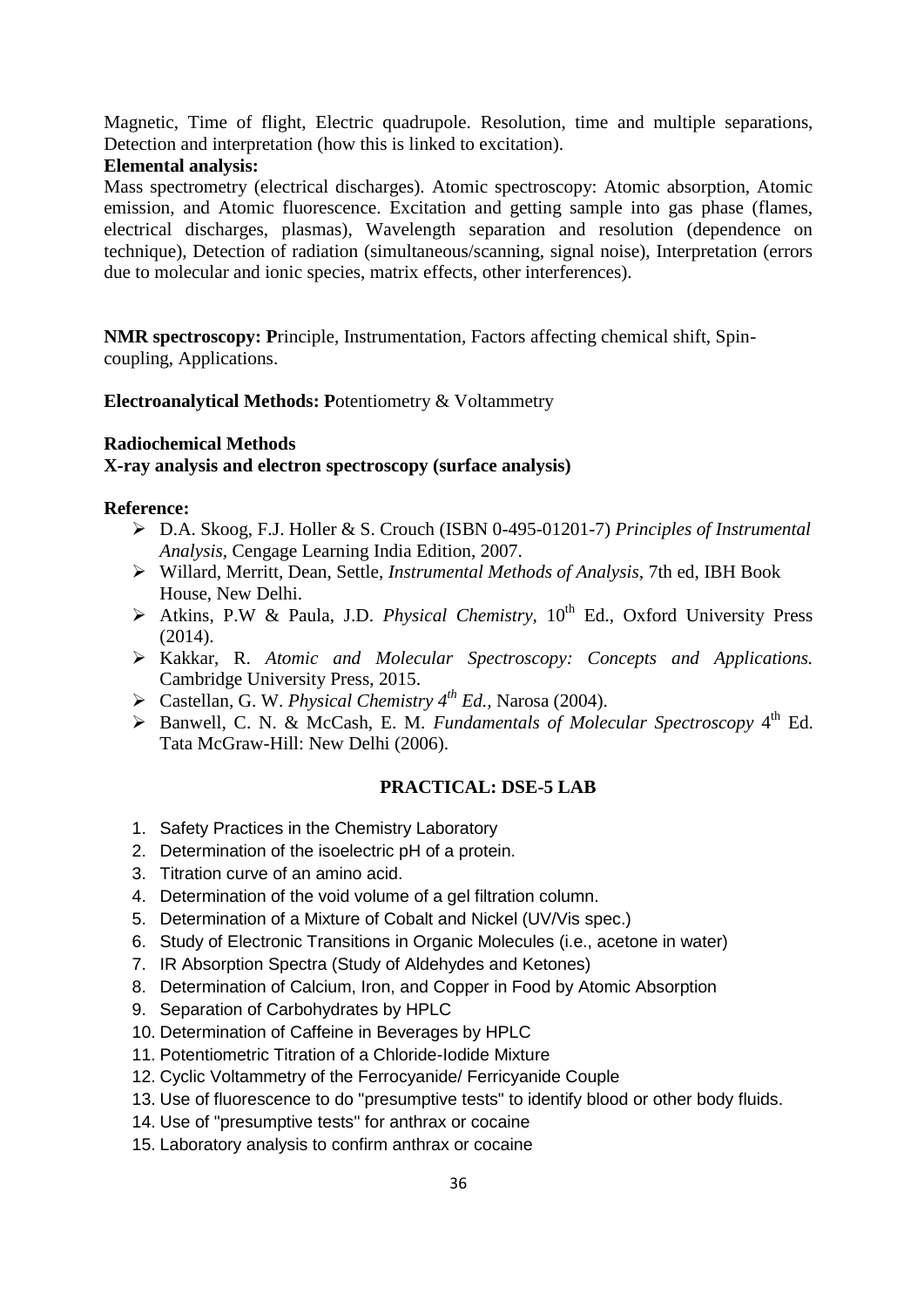- 16. Detection of illegal drugs or steroids in athletes
- 17. Detection of pollutants or illegal dumping

#### **Reference:**

- 18. Skoog, D.A. Holler F.J. & Nieman, T.A. Principles of Instrumental Analysis, Cengage Learning India Ed.
- 19. Willard, H.H., Merritt, L.L., Dean, J. & Settoe, F.A. Instrumental Methods of Analysis, 7th Ed. Wadsworth Publishing Company Ltd., Belmont, California, USA, 1988.

# **DSE:6- INORGANIC MATERIALS OF INDUSTRIAL IMPORTANCE**

Credits-6: (Theory-4, Practical-2)

#### **Recapitulation of** *s***- and** *p***-Block Elements**

Periodicity in *s*- and *p*-block elements with respect to electronic configuration, atomic and ionic size, ionization enthalpy, electronegativity (Pauling, Mulliken, and Alfred-Rochow scales). Allotropy in C, S, and P.

Oxidation states with reference to elements in unusual and rare oxidation states like carbides and nitrides), inert pair effect, diagonal relationship and anomalous behaviour of first member of each group.

#### **Silicate Industries**

*Glass:* Glassy state and its properties, classification (silicate and non-silicate glasses). Manufacture and processing of glass. Composition and properties of the following types of glasses: Soda lime glass, lead glass, armoured glass, safety glass, borosilicate glass, fluorosilicate, coloured glass, photosensitive glass.

*Ceramics:* Important clays and feldspar, ceramic, their types and manufacture. High technology ceramics and their applications, superconducting and semiconducting oxides, fullerenes carbon nanotubes and carbon fibre.

*Cements:* Classification of cement, ingredients and their role, Manufacture of cement and the setting process, quick setting cements.

#### **Fertilizers:**

Different types of fertilizers. Manufacture of the following fertilizers: Urea, ammonium nitrate, calcium ammonium nitrate, ammonium phosphates; polyphosphate, superphosphate, compound and mixed fertilizers, potassium chloride, potassium sulphate.

#### **Surface Coatings:**

Objectives of coatings surfaces, preliminary treatment of surface, classification of surface coatings. Paints and pigments-formulation, composition and related properties. Oil paint, Vehicle, modified oils, Pigments, toners and lakes pigments, Fillers, Thinners, Enamels, emulsifying agents. Special paints (Heat retardant, Fire retardant, Eco-friendly paint, Plastic paint), Dyes, Wax polishing, Water and Oil paints, additives, Metallic coatings (electrolytic and electroless), metal spraying and anodizing.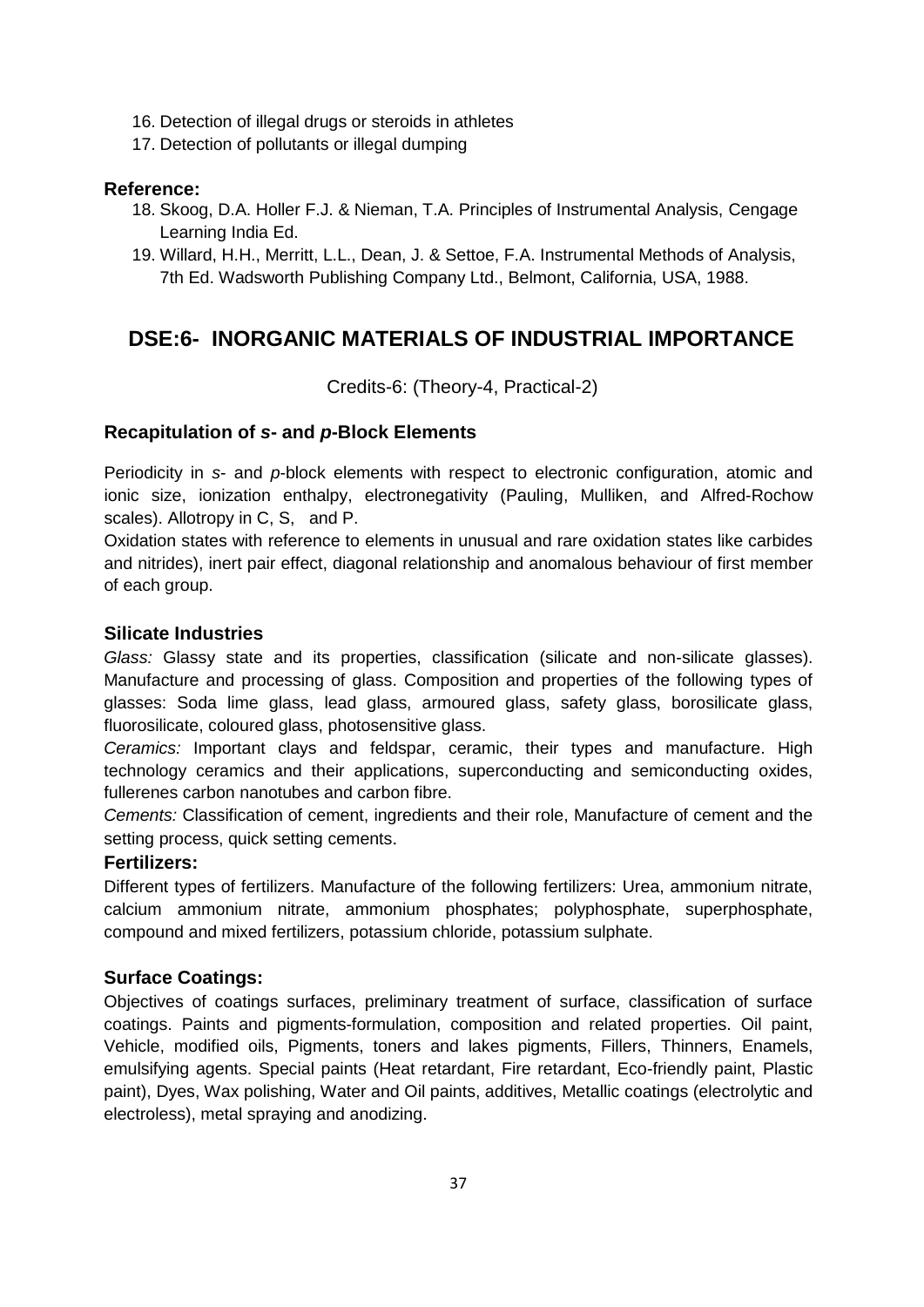#### **Batteries:**

Primary and secondary batteries, battery components and their role, Characteristics of Battery. Working of following batteries: Pb acid, Li-Battery, Solid state electrolyte battery. Fuel cells, Solar cell and polymer cell.

#### **Alloys:**

Classification of alloys, ferrous and non-ferrous alloys, Specific properties of elements in alloys. Manufacture of Steel (removal of silicon decarbonization, demanganization, desulphurization dephosphorisation) and surface treatment (argon treatment, heat treatment, nitriding, carburizing). Composition and properties of different types of steels.

#### **Catalysis:**

General principles and properties of catalysts, homogenous catalysis (catalytic steps and examples) and heterogenous catalysis (catalytic steps and examples) and their industrial applications, Deactivation or regeneration of catalysts. Phase transfer catalysts, application of zeolites as catalysts.

#### **Chemical explosives:**

Origin of explosive properties in organic compounds, preparation and explosive properties of lead azide, PETN, cyclonite (RDX). Introduction to rocket propellants.

#### **Reference:**

- E. Stocchi: *Industrial Chemistry*, Vol-I, Ellis Horwood Ltd. UK.
- R. M. Felder, R. W. Rousseau: *Elementary Principles of Chemical Processes*, Wiley Publishers, New Delhi.
- W. D. Kingery, H. K. Bowen, D. R. Uhlmann: *Introduction to Ceramics,* Wiley Publishers, New Delhi.
- J. A. Kent: Riegel's *Handbook of Industrial Chemistry*, CBS Publishers, New Delhi.
- P. C. Jain & M. Jain: *Engineering Chemistry,* Dhanpat Rai & Sons, Delhi.
- R. Gopalan, D. Venkappayya, S. Nagarajan: *Engineering Chemistry,* Vikas Publications, New Delhi.
- B. K. Sharma: *Engineering Chemistry*, Goel Publishing House, Meerut

#### **PRACTICAL: DSE-6 LAB 20 Classes (2 hr duration)**

- 1. Determination of free acidity in ammonium sulphate fertilizer.
- 2. Estimation of calcium in calcium ammonium nitrate fertilizer.
- 3. Estimation of phosphoric acid in superphosphate fertilizer.
- 4. Electroless metallic coatings on ceramic and plastic material.
- 5. Determination of composition of dolomite (by complexometric titration).
- 6. Analysis of (Cu, Ni); (Cu, Zn ) in alloy or synthetic samples.
- 7. Analysis of Cement.
- 8. Preparation of pigment (zinc oxide).

#### **Reference:**

E. Stocchi: *Industrial Chemistry*, Vol-I, Ellis Horwood Ltd. UK.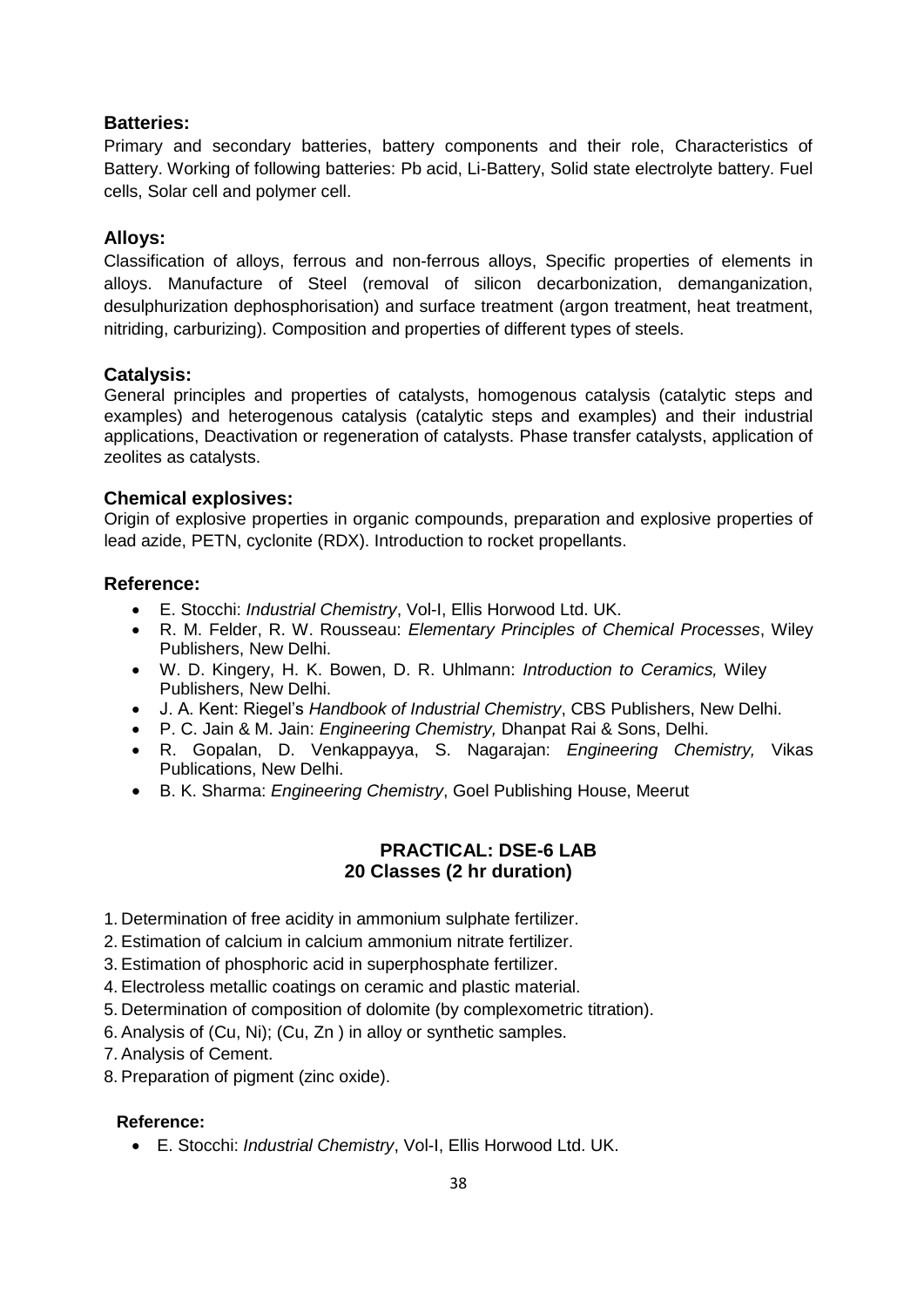- R. M. Felder, R. W. Rousseau: *Elementary Principles of Chemical Processes*, Wiley Publishers, New Delhi
- W. D. Kingery, H. K. Bowen, D. R. Uhlmann: *Introduction to Ceramics,* Wiley Publishers, New Delhi.
- J. A. Kent: Riegel's *Handbook of Industrial Chemistry*, CBS Publishers, New Delhi.
- P. C. Jain, M. Jain: *Engineering Chemistry,* Dhanpat Rai & Sons, Delhi.
- R. Gopalan, D. Venkappayya, S. Nagarajan: *Engineering Chemistry,* Vikas Publications, New Delhi.
- Sharma, B.K. & Gaur, H. *Industrial Chemistry,* Goel Publishing House, Meerut (1996)

# **DSE: 7- Project**

### **(Credits: 06) (Compulsory)**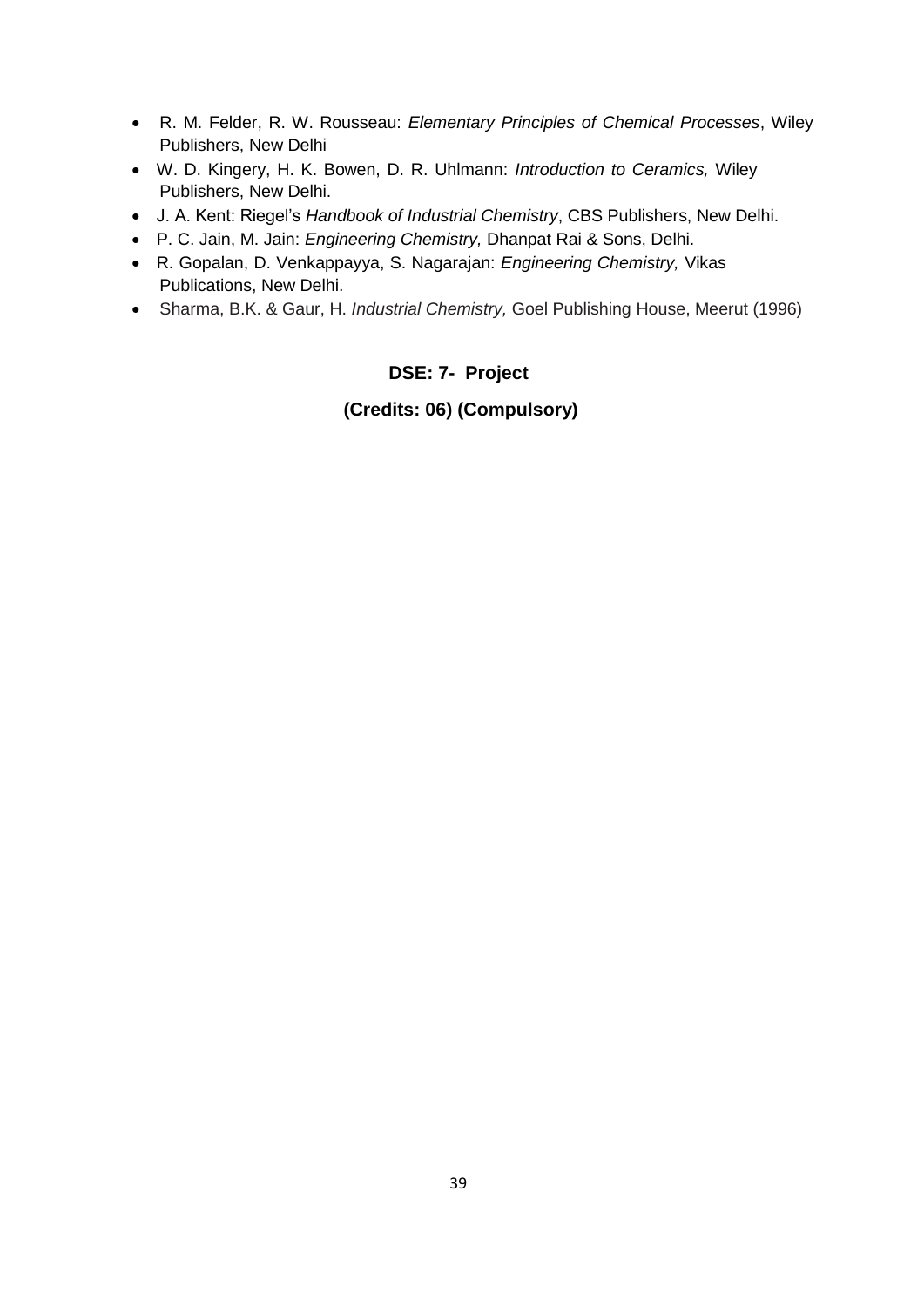# **GENERIC ELECTIVE (GE)**

B.Sc.(Hons.) Students other than Chemistry Honours will opt two Chemistry GE Papers.

# **GE- 1: ATOMIC STRUCTURE, BONDING, GENERAL ORGANIC**

# **CHEMISTRY & ALIPHATIC HYDROCARBONS**

Credits-6: (Theory-4, Practical-2)

#### **INORGANIC CHEMISTRY-1 Atomic Structure (Unit-I)**

Review of: Bohrs theory and its limitations, dual behaviour of matter and radiation, de-Broglies relation, Heisenberg Uncertainty principle. Hydrogen atom spectra.

What is Quantum mechanics ? Time independent Schrodinger equation and meaning of various terms in it. Significance of , Schrodinger equation for hydrogen atom. Radial and angular parts of the hydogenic wave functions (atomic orbitals) and their variations for 1s, 2s, 2p, 3s, 3p and 3d orbitals (Only graphical representation). Significance of quantum numbers, orbital angular momentum and quantum numbers ml and ms. Shapes of s, p and d atomic orbitals, nodal planes. Discovery of spin, spin quantum number (s) and magnetic spin quantum number (ms). Rules for filling electrons in various orbitals, Electronic configurations of the atoms. Stability of half- filled and completely filled orbitals, concept of exchange energy. Relative energies of atomic orbitals, Anomalous electronic configurations.

#### **Chemical Bonding and Molecular Structure (Unit-II)**

Ionic Bonding: General characteristics of ionic bonding. Energy considerations in ionic bonding, lattice energy and solvation energy and their importance in the context of stability and solubility of ionic compounds. Statement of Born-Land equation for calculation of lattice energy, Born-Haber cycle and its applications, polarizing power and polarizability. Fajans rules, ionic character in covalent compounds, bond moment, dipole moment and percentage ionic character.

Covalent bonding: VB Approach: Shapes of some inorganic molecules and ions on the basis of VSEPR and hybridization with suitable examples of linear, trigonal planar, square planar, tetrahedral, trigonal bipyramidal and octahedral arrangements. Concept of resonance and resonating structures in various inorganic and organic compounds.

MO Approach: Rules for the LCAO method, bonding and antibonding MOs and their characteristics for s-s, s-p and p-p combinations of atomic orbitals, nonbonding combination of orbitals. MO treatment of homonuclear diatomic molecules  $(N_2; O_2)$  and and heteronuclear diatomic molecules (CO, NO). Comparison of VB and MO approaches.

#### **Organic Chemistry-1**

#### **Fundamentals of Organic Chemistry (Unit- III)**

Physical Effects, Electronic Displacements: Inductive Effect, Electromeric Effect, Resonance and Hyper conjugation. Cleavage of Bonds: Homolysis and Heterolysis.Structure, shape and reactivity of organic molecules: Nucleophiles and electrophiles. Reactive Intermediates: Carbocations, Carbanions and free radicals. Strength of organic acids and bases: Comparative study with emphasis on factors affecting pK values. Aromaticity: Huckels rule.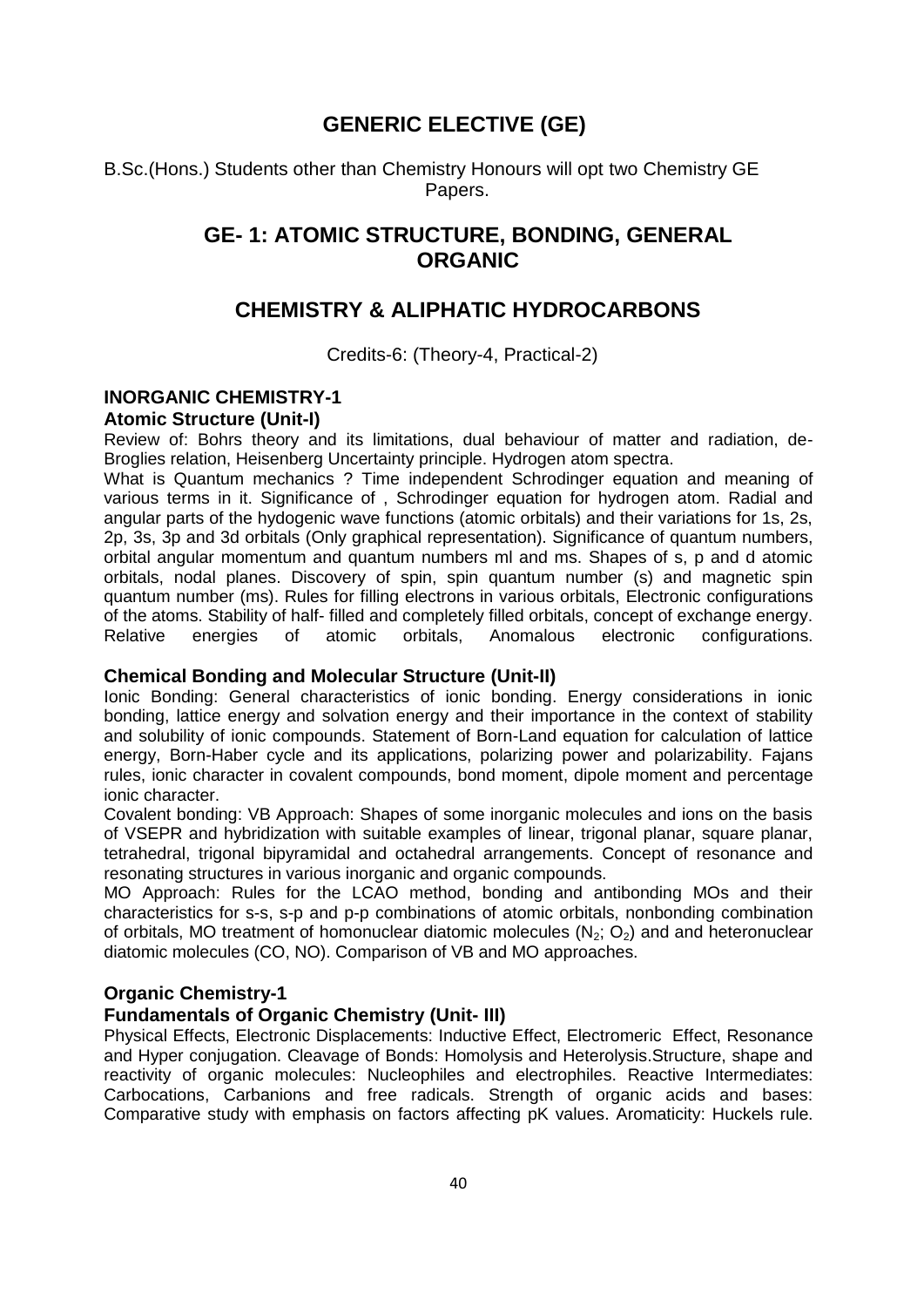#### **Stereochemistry**

Conformations with respect to ethane, butane and cyclohexane. Interconversion of Wedge Formula, Newmann, Sawhorse and Fischer representations. Concept of chirality (upto two carbon atoms). Configuration: Geometrical and Optical isomerism; Enantiomerism, Diastereomerism and Meso compounds). D and L; cis-trans nomenclature; CIP Rules: R/S (for one chiral carbon atoms) and E/Z Nomenclature (for up to two C=C systems).

#### **Aliphatic Hydrocarbons (Unit- IV)**

Functional group approach for the following reactions (preparations & reactions) to be studied in context to their structure. Alkanes: (Upto 5 Carbons). Preparation: Catalytic hydrogenation, Wurtz reaction, Kolbes synthesis, from Grignard reagent. Reactions: Free radical Substitution: Halogenation.

**Alkenes: (Upto 5 Carbons) Preparation:** Elimination reactions: Dehydration of alkenes and dehydrohalogenation of alkyl halides (Saytzeff's rule); cis alkenes (Partial catalytic hydrogenation) and trans alkenes (Birch reduction). Reactions: cis-addition (alk. KMnO<sub>4</sub>) and trans-addition (bromine), Addition of HX (Markownikoff's and anti-Markownikoff's addition), Hydration, Ozonolysis, Alkynes: (Upto 5 Carbons) Preparation: Acetylene from  $CaC<sub>2</sub>$  and conversion into higher alkynes; by de-halogenation of tetra halides and dehydrohalogenation of vicinal-dihalides.

**Reactions:** formation of metal acetylides, addition of bromine and alkaline KMnO<sub>4</sub>, ozonolysis.

#### **Reference:**

- J. D. Lee: A new Concise Inorganic Chemistry, E L. B. S.
- $\triangleright$  F. A. Cotton & G. Wilkinson: Basic Inorganic Chemistry, John Wiley.
- Douglas, McDaniel and Alexader: Concepts and Models in Inorganic Chemistry, John Wiley. T. W. Graham Solomon: Organic Chemistry, John Wiley and Sons.
- Peter Sykes: A Guide Book to Mechanism in Organic Chemistry, Orient Longman.
- E. L. Eliel: Stereochemistry of Carbon Compounds, Tata McGraw Hill. I. L. Finar: Organic Chemistry (Vol. I & II), E. L. B. S.
- ▶ R. T. Morrison & R. N. Boyd: Organic Chemistry, Prentice Hall.
- > Arun Bahl and B. S. Bahl: Advanced Organic Chemistry, S. Chand.

#### **PRACTICAL: GE-1 LAB**

#### **Section A: Inorganic Chemistry-Volumetric Analysis**

- 1. Estimation of sodium carbonate and sodium hydrogen carbonate present in a mixture.
- 2. Estimation of oxalic acid by titrating it with  $KMD_4$ :
- 3. Estimation of water of crystallization in Mohrs salt by titrating with  $KMD<sub>4</sub>$ :
- 4. Estimation of Fe (II) ions by titrating it with  $K_2Cr_2O_7$  using internal indicator.
- 5. Estimation of Cu (II) ions iodometrically using  $Na<sub>2</sub>S<sub>2</sub>O<sub>3</sub>$ :

#### **Section B: Organic Chemistry**

1. Detection of extra elements (N, S, Cl, Br, I) in organic compounds (containing upto two extra elements).

2. Separation of mixtures by Chromatography: Measure the Rf value in each case (combination of two compounds to be given).

(a) Identify and separate the components of a given mixture of 2 amino acids (glycine,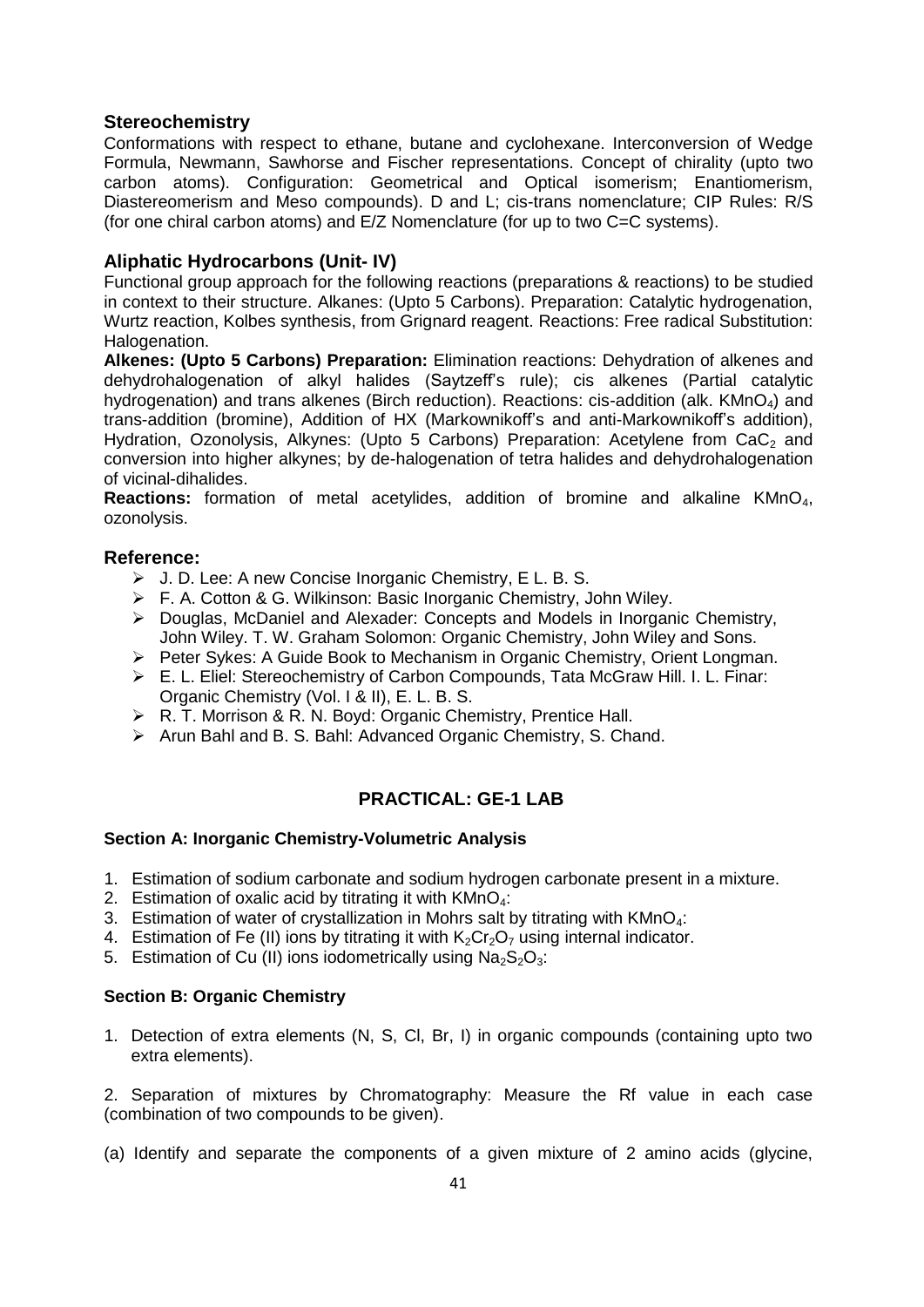aspartic acid, glutamic acid, tyrosine or any other amino acid) by paper chromatography.

(b) Identify and separate the sugars present in the given mixture by paper chromatography. Large Reference Books:

- Vogels Qualitative Inorganic Analysis, A.I.
- Vogel, Prentice Hall, 7th Edition. Vogels Quantitative Chemical Analysis, A.I. Vogel, Prentice Hall, 6th Edition.
- Textbook of Practical Organic Chemistry, A.I. Vogel , Prentice Hall, 5th edition.
- Practical Organic Chemistry, F. G. Mann. & B. C. Saunders, Orient Longman, 1960.

# **GE-2: CHEMICAL ENERGETICS, EQUILIBRIA & FUNCTIONAL ORGANIC CHEMISTRY- I**

Credits-6: (Theory-4, Practical-2)

# **Physical Chemistry-1**

#### **Chemical Energetics (Unit-I)**

Review of thermodynamics and the Laws of Thermodynamics. Important principles and definitions of thermo chemistry. Concept of standard state and standard enthalpies of formations, integral and differential enthalpies of solution and dilution. Calculation of bond energy, bond dissociation energy and resonance energy from thermo chemical data. Variation of enthalpy of a reaction with temperature Kirchhoff's equation. Statement of Third Law of thermodynamics

#### **Chemical Equilibrium:**

Free energy change in a chemical reaction. Thermodynamic derivation of the law of chemical equilibrium. Distinction between AG and AG°, Le Chateliers principle. Relationships between Kp, Kc and Kx for reactions involving ideal gases.

#### **Ionic Equilibria (Unit- II)**

Strong, moderate and weak electrolytes, degree of ionization, factors affecting degree of ionization, ionization constant and ionic product of water. Ionization of weak acids and bases, pH scale, common ion effect. Salt hydrolysis-calculation of hydrolysis constant, degree of hydrolysis and pH for different salts. Buffer solutions. Solubility and solubility product of sparingly soluble salts applications of solubility product principle.

#### **Organic Chemistry-2 (Unit- III)**

Functional group approach for the following reactions (preparations & reactions) to be studied in context to their structure. Aromatic hydrocarbons: Preparation (in case of benzene): from phenol, by decarboxylation, from acetylene, from benzene sulphonic acid. Reactions: (in case of benzene): Electrophilic substitution: nitration, halogenation and sulphonation. Friedel-Crafts reaction (alkylation and acylation) (upto 4 carbons on benzene). Side chain oxidation of alkyl benzenes (up to 4 carbons on benzene).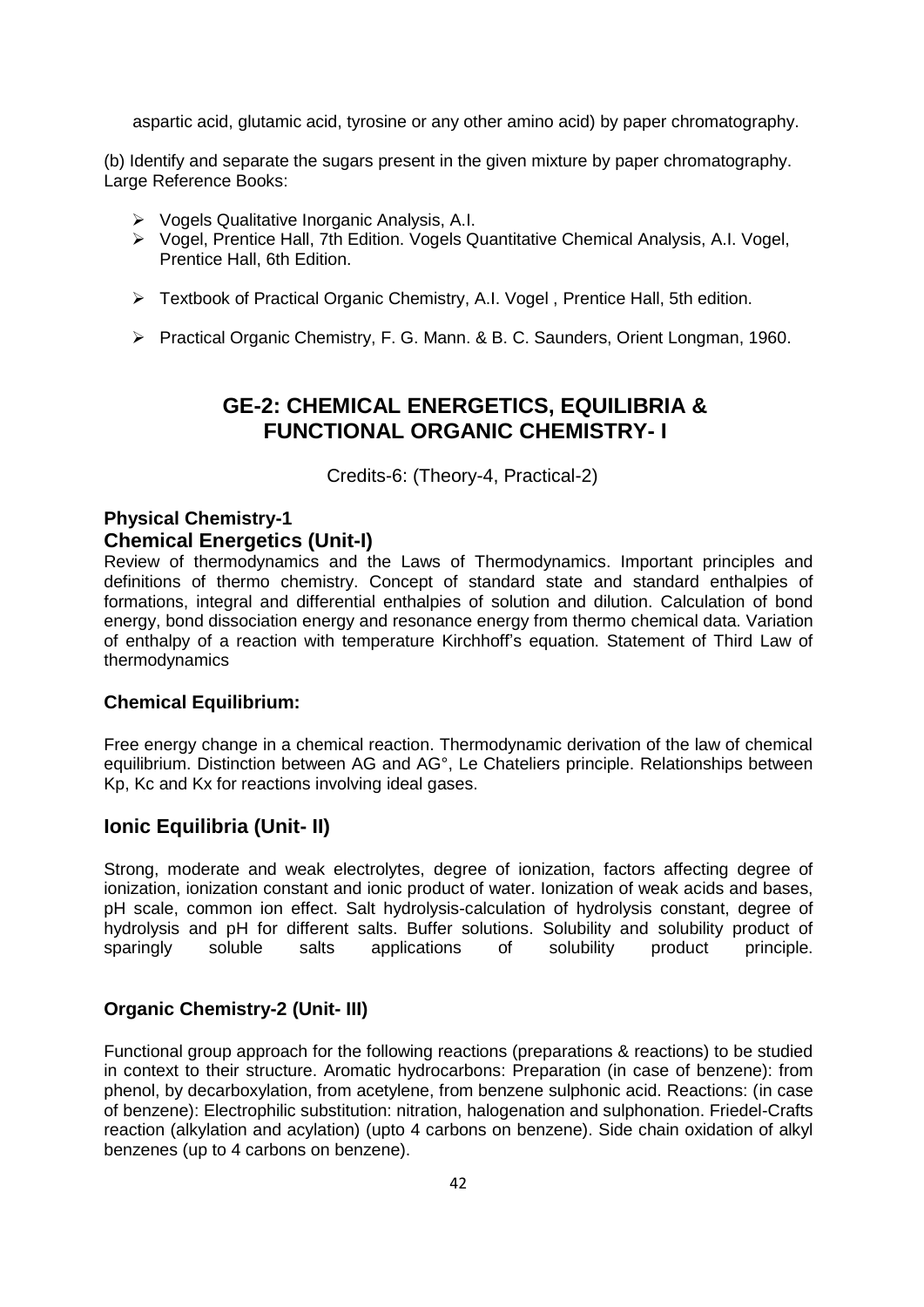### **Alkyl and Aryl Halides**

Alkyl Halides (Up to 5 Carbons) Types of Nucleophilic Substitution  $(SN_1; SN_2$  and  $SN_i)$ reactions. Preparation: from alkenes and alcohols.

**Reactions:** hydrolysis, nitrite & nitro formation, nitrile & isonitrile formation. Williamsons ether synthesis: Elimination vs substitution.

**Aryl Halides Preparation:** (Chloro, bromo and iodo-benzene case): from phenol, Sandmeyer & Gattermann reactions. Reactions (Chlorobenzene): Aromatic nucleophilic substitution (replacement by OH group) and effect of nitro substituent. Benzyne Mechanism: KNH<sub>2</sub>=NH<sub>3</sub> (or  $N$ aNH<sub>2</sub>=NH<sub>3</sub>).

### **Alcohols, Phenols and Ethers (Upto 5 Carbons) (Unit- IV)**

Alcohols: Preparation: Preparation of 1, 2 and 3 alcohols: using Grignard reagent, Ester hydrolysis, Reduction of aldehydes and ketones, carboxylic acid and esters.

Reactions: With sodium, HX (Lucas test), esterification, oxidation (with PCC, alk. KMnO<sub>4</sub>, acidic dichromate, conc.  $HNO<sub>3</sub>$ ). Oppeneauer oxidation Diols: (Upto 6 Carbons) oxidation of diols. Pinacol-Pinacolone rearrangement.

Phenols: (Phenol case) Preparation: Cumene hydroperoxide method, from diazonium salts. Reactions: Electrophilic substitution: Nitration, halogenation and sulphonation. ReimerTiemann Reaction, Gattermann-Koch Reaction,

Ethers (aliphatic and aromatic): Cleavage of ethers with HI.

Aldehydes and ketones (aliphatic and aromatic): Formaldehye, acetaldehyde, acetone and benzalde-hyde

Preparation: from acid chlorides and from nitriles.

Reactions Reaction with HCN, ROH, NaHSO<sub>3</sub>, NH<sub>2</sub> G derivatives. Iodoform test. Aldol Condensation, Cannizzaros reaction, Benzoin condensation. Clemensen reduction and Wolf Kishner reduction.

#### **Reference:**

- T. W. Graham Solomons: Organic Chemistry, John Wiley and Sons.
- Peter Sykes: A Guide Book to Mechanism in Organic Chemistry, Orient Longman. I.L. Finar: Organic Chemistry (Vol. I & II), E. L. B. S.
- ▶ R. T. Morrison & R. N. Boyd: Organic Chemistry, Prentice Hall.
- > Arun Bahl and B. S. Bahl: Advanced Organic Chemistry, S. Chand.
- G. M. Barrow: Physical Chemistry Tata McGraw-Hill (2007). G. W. Castellan: Physical Chemistry 4th Edn. Narosa (2004).
- ▶ H. Mahan: University Chemistry 3rd Ed. Narosa (1998).
- R. H. Petrucci: General Chemistry 5th Ed. Macmillan Publishing Co.: New York (1985).

#### **PRACTICAL: GE-2 LAB**

#### **Section A: Physical Chemistry**

#### **Thermo chemistry**

- 1. Determination of heat capacity of calorimeter for different volumes.
- 2. Determination of enthalpy of neutralization of hydrochloric acid with sodium hydroxide.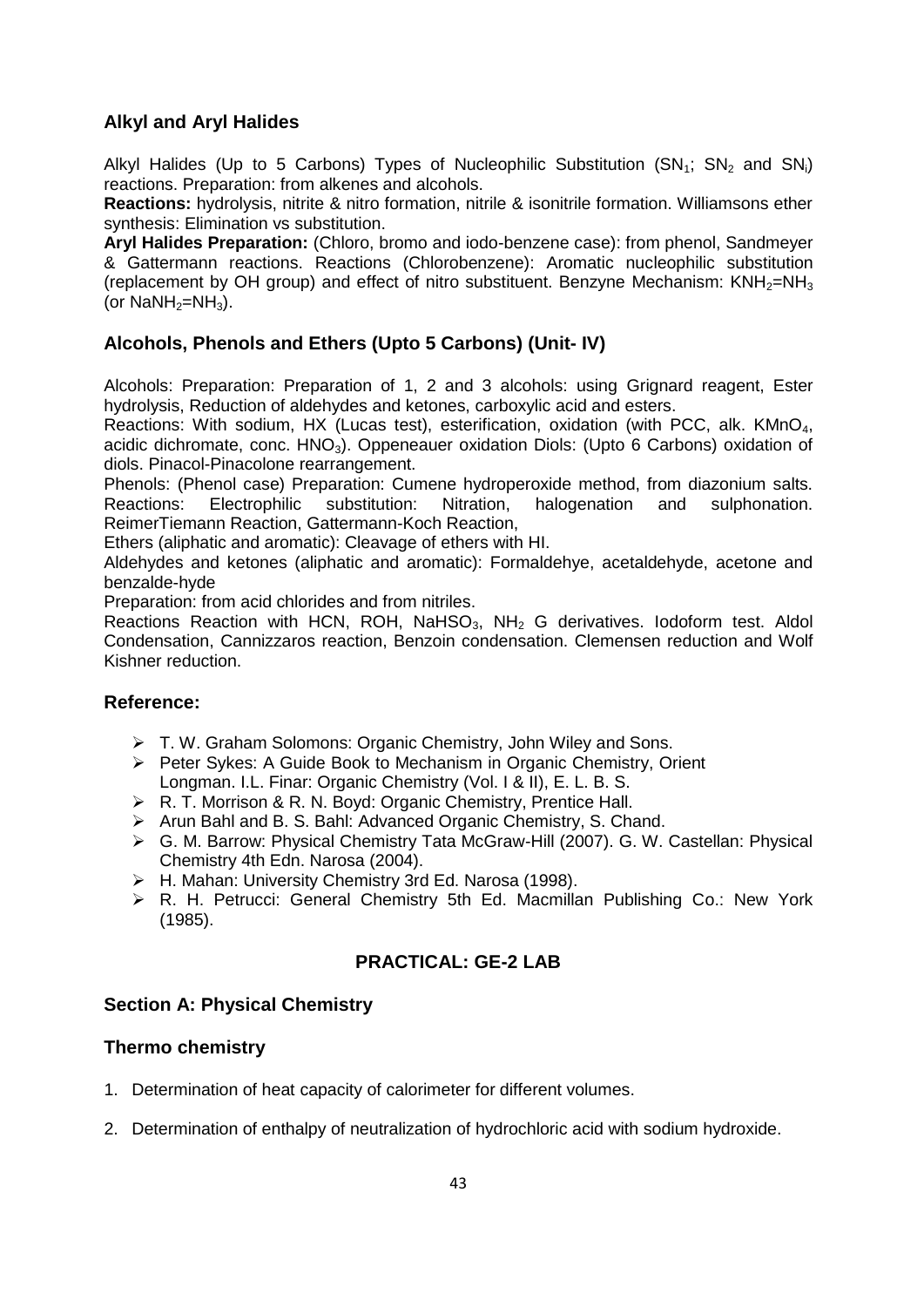- 3. Determination of enthalpy of ionization of acetic acid.
- 4. Determination of integral enthalpy of solution of salts ( $KNO<sub>3</sub>$ , NH<sub>4</sub>Cl).
- 5. Determination of enthalpy of hydration of copper sulphate.
- 6. Study of the solubility of benzoic acid in water and determination of H. Ionic equilibria

pH measurements a) Measurement of pH of different solutions like aerated drinks, fruit juices, shampoos and soaps (use dilute solutions of soaps and shampoos to prevent damage to the glass electrode) using pH-meter.

b) Preparation of buffer solutions:

- (i) Sodium acetate-acetic acid.
- (ii) Ammonium chloride-ammonium hydroxide.

Measurement of the pH of buffer solutions and comparison of the values with theoretical values.

#### **Section B: Organic Chemistry**

- 1. Purification of organic compounds by crystallization (from water and alcohol) and distillation.
- 2. Criteria of Purity: Determination of melting and boiling points.

3. Preparations: Mechanism of various reactions involved to be discussed. Recrystallisation, determination of melting point and calculation of quantitative yields to be done.

- (a) Bromination of Phenol/Aniline.
- (b) Benzoylation of amines/phenols.
- (c) Oxime and 2,4 dinitrophenylhydrazone of aldehyde/ketone.

#### **Reference:**

- A.I. Vogel: Textbook of Practical Organic Chemistry, 5th edition, Prentice-Hall.
- F. G. Mann & B. C. Saunders, Practical Organic Chemistry, Orient Longman (1960). B.D. Khosla, Senior Practical Physical Chemistry, R. Chand & Co.

# **GE-3: CHEMISTRY OF S- AND P-BLOCK ELEMENTS, STATES OF MATTER & CHEMICAL KINETICS**

Credits-6: (Theory-4, Practical-2)

#### **General Principles of Metallurgy (UNIT-I)**

Chief modes of occurrence of metals based on standard electrode potentials. Ellingham diagrams for reduction of metal oxides using carbon as reducing agent. Hydrometallurgy,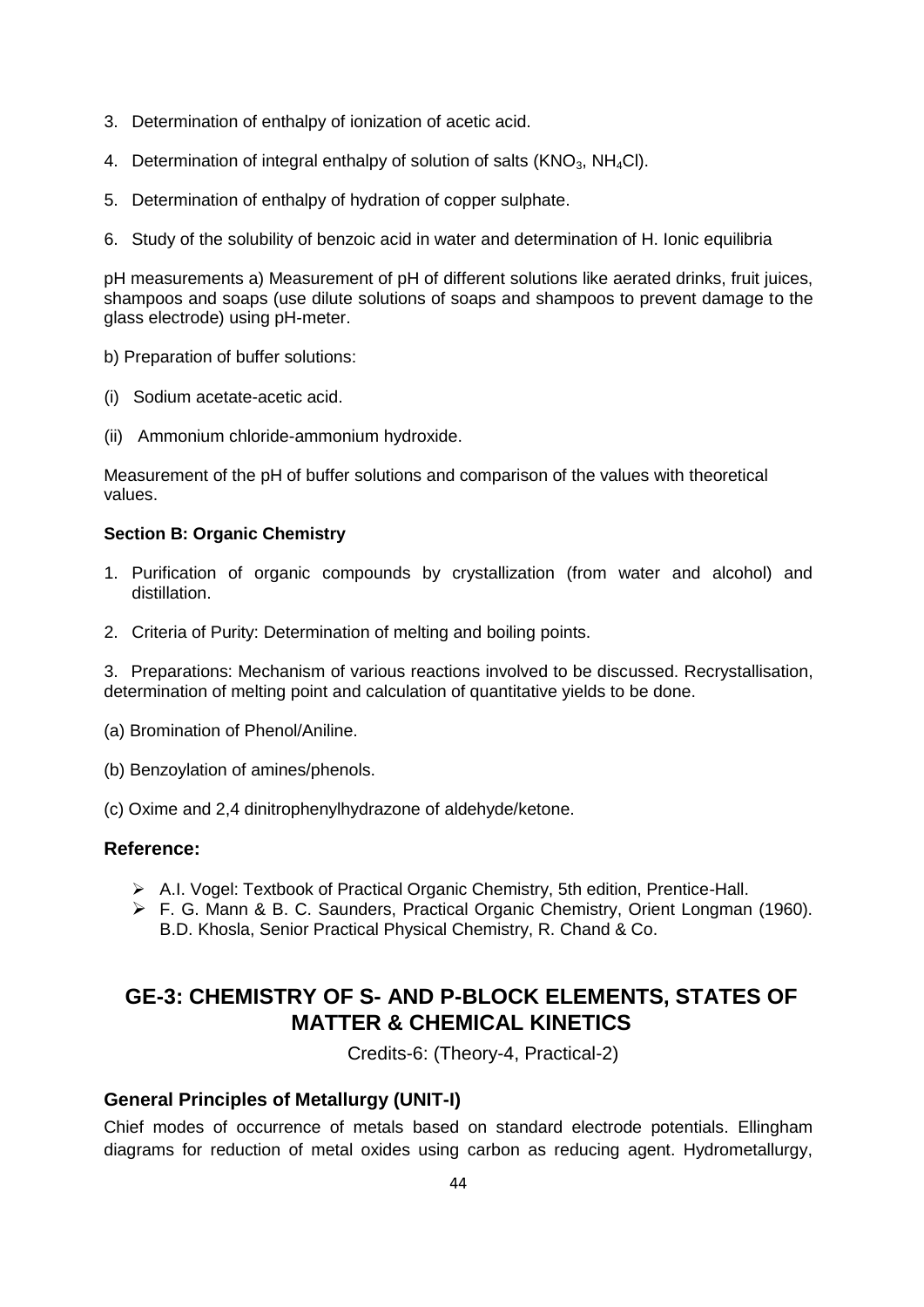Methods of purification of metals (Al, Pb, Fe, Cu, Ni, Zn): electrolytic, oxidative refining, Parting process, van Arkel-de Boer process and Monds process.

#### **s- and p-Block Elements**

Periodicity in s- and p-block elements with respect to electronic configuration, atomic and ionic size, ionization enthalpy, electronegativity (Pauling & Mulliken scales). Allotropy in C, S, and P. Oxidation states with reference to elements in unusual and rare oxidation states like carbides and nitrides), inert pair effect, diagonal relationship and anomalous behaviour of first member of each group.

#### **Compounds of s- and p-Block Elements (UNIT-II)**

Hydrides and their classification (ionic, covalent and interstitial), structure and properties with respect to stability of hydrides of p- block elements. Concept of multicentre bonding (diborane). Structure, bonding and their important properties like oxidation/reduction, acidic/basic nature of the following compounds and their applications in industrial, organic and environmental chemistry. Hydrides of nitrogen ( $NH_3$ ;  $N_2H_4$ ;  $N_3H$ ;  $NH_2OH$ )

Oxoacids of P, S and Cl.

Halides and oxohalides: PCI<sub>3</sub>: PCI<sub>5</sub>: SOCI<sub>2</sub>: Section B: Physical Chemistry-3

#### **Kinetic Theory of Gases (UNIT-III)**

Postulates of Kinetic Theory of Gases and derivation of the kinetic gas equation. Deviation of real gases from ideal behaviour, compressibility factor, causes of deviation. van der Waals equation of state for real gases. Boyle temperature (derivation not required). Critical phenomena, critical constants and their calculation from van der Waals equation. Maxwell Boltzmann distribution laws of molecular velocities and molecular energies (graphic representation derivation not required) and their importance.

Temperature dependence of these distributions. Most probable, average and root mean square velocities (no derivation). collision number, collision frequency, collision diameter and mean free path of molecules. Viscosity of gases and effect of temperature and pressure on coefficient of viscosity (qualitative treatment only).

#### Liquids

Surface tension and its determination using stalagmometer. Viscosity of a liquid and determination of coefficient of viscosity using Ostwald viscometer. Effect of temperature on surface tension and coefficient of viscosity of a liquid (qualitative treatment only).

#### **Solids (UNIT-IV)**

Forms of solids. Symmetry elements, Unit cells, crystal systems, Bravais lattice types and identification of lattice planes. Laws of Crystallography - Law of constancy of interfacial angles, Law of rational indices. Miller indices. XRay diffraction by crystals, Braggs law. Structures of NaCl, and CsCl (qualitative treatment only). Defects in crystals.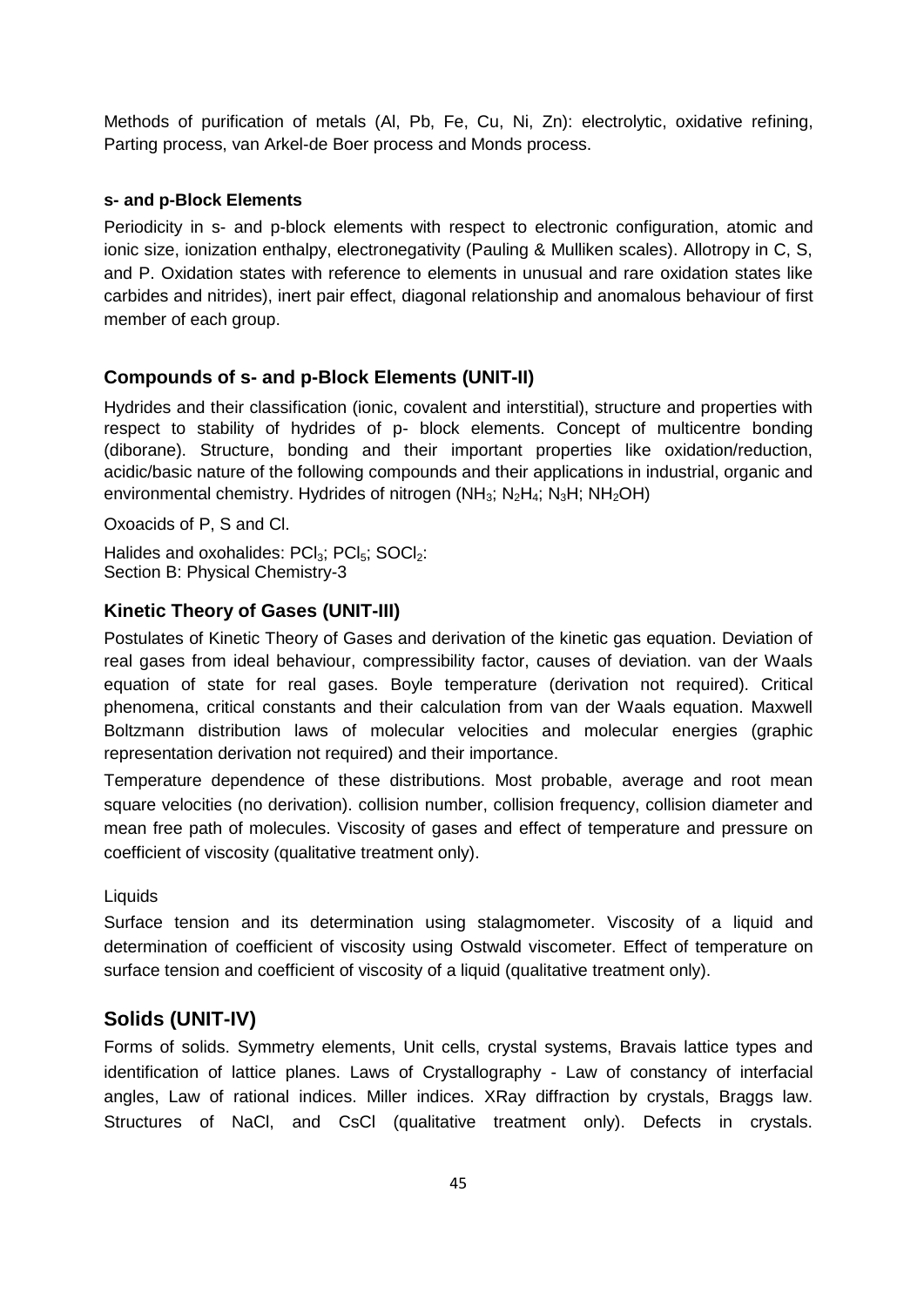#### **Chemical Kinetics**

The concept of reaction rates. Effect of temperature, pressure, catalyst and other factors on reaction rates. Order and molecularity of a reaction. Derivation of integrated rate equations for zero, first and second order reactions (both for equal and unequal concentrations of reactants). Half life of a reaction. General methods for determination of order of a reaction. Concept of activation energy and its calculation from Arrhenius equation. Theories of Reaction Rates: Collision theory and Activated Complex theory of bimolecular reactions. Comparison of the two theories (qualitative treatment only).

#### **Reference:**

- G. M. Barrow: Physical Chemistry Tata McGraw-Hill (2007). G. W. Castellan: Physical Chemistry 4th Edn. Narosa (2004).
- ▶ C. Kotz, P. M. Treichel & J. R. Townsend: General Chemistry Cengage Lening India Pvt. Ltd., New Delhi (2009).
- H. Mahan: University Chemistry 3rd Ed. Narosa (1998).
- ▶ F.A. Cotton & G. Wilkinson: Basic Inorganic Chemistry, John Wiley.
- F. Shriver and P. W. Atkins: Inorganic Chemistry, Oxford University Press. Gary Wulfsberg: Inorganic Chemistry, Viva Books Pvt. Ltd.

### **PRACTICAL: GE-3 LAB**

#### **Section A: Inorganic Chemistry**

Semi-micro qualitative analysis using H<sub>2</sub>S of mixtures- not more than four ionic species (two anions and two cations and excluding insoluble salts) out of the following:

Cations : NH<sup>4+</sup>; Pb<sup>2+</sup>; Ag<sup>+</sup>; Bi<sup>3+</sup>; Cu<sup>2+</sup>; Cd<sup>2+</sup>; Sn<sup>2+</sup>; Fe<sup>3+</sup>; Al<sup>3+</sup>; Co; Cr<sup>3+</sup>; Ni<sup>2+</sup>; Mn<sup>2+</sup>; Zn<sup>2+</sup>; Ba<sup>2+</sup>;  $Sr^{2+}$ : Ca<sup>2+</sup>: K<sup>+</sup>

Anions:  $\mathsf{CO_3}^2$  ;  $\mathsf{S}^2$  ;  $\mathsf{SO_3}^2$  ;  $\mathsf{NO_3}$  ;  $\mathsf{Cl}$  ;  $\mathsf{Br}$  ;  $\mathsf{I}$  ;  $\mathsf{SO_4}^2$  ;  $\mathsf{PO_4}^3$  ;  $\mathsf{F}$ 

#### **Section B: Physical Chemistry**

- 1. Chemical Kinetics
- 2. Study the kinetics of the following reactions.
- 3. Initial rate method: Iodide-persulphate reaction.
- 4. Integrated rate method:
- a) Acid hydrolysis of methyl acetate with hydrochloric acid.
- b) Saponification of ethyl acetate.
- c) Compare the strengths of HCl and  $H_2SO_4$  by studying kinetics of hydrolysis of methyl acetate.

- A.I. Vogel, Qualitative Inorganic Analysis, Prentice Hall, 7th Edn
- A.I. Vogel, Quantitative Chemical Analysis, Prentice Hall, 6th Edn.
- B.D. Khosla, Senior Practical Physical Chemistry, R. Chand & Co.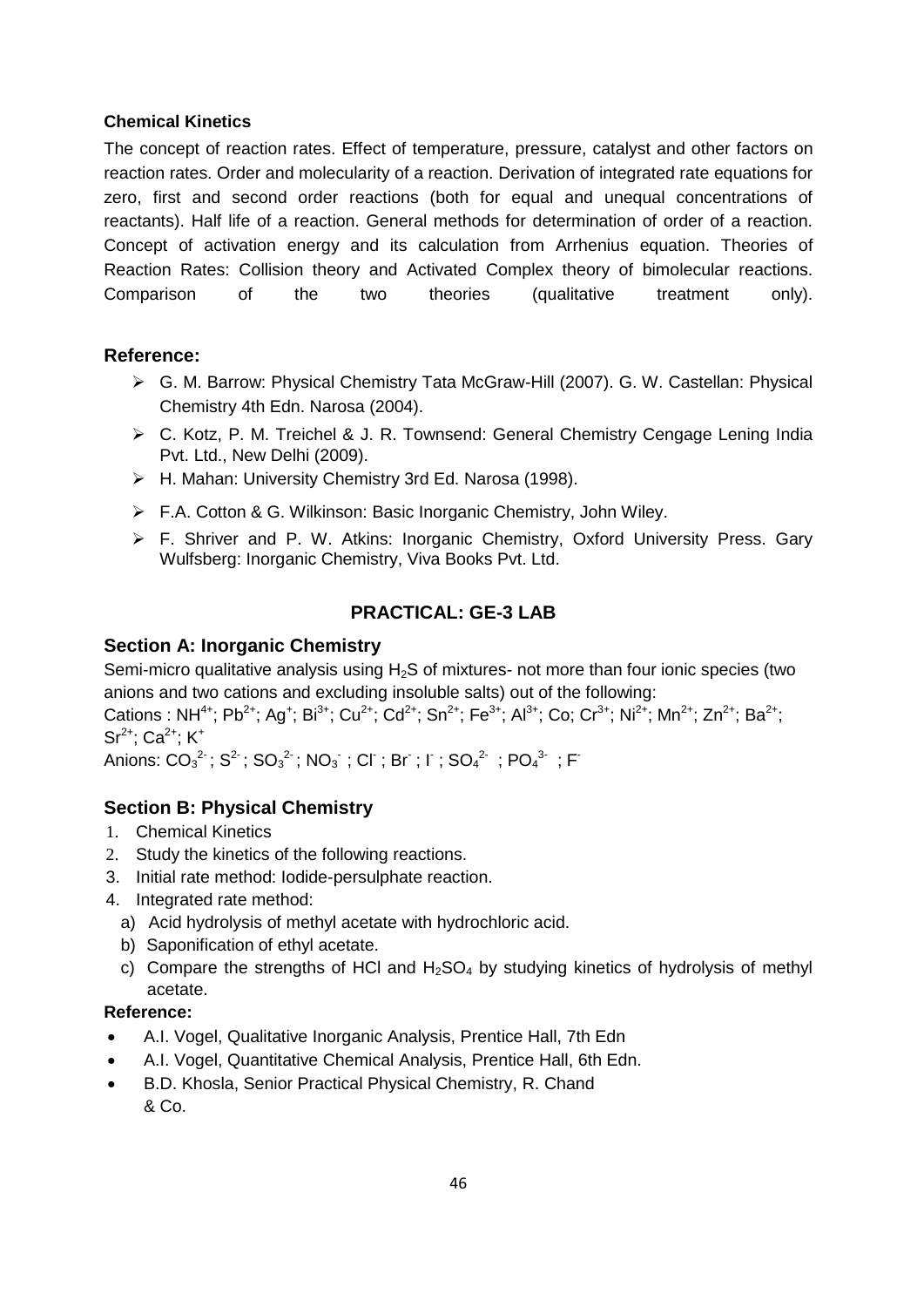# **GE:4 ORGANOMETALLICS, BIOINORGANIC CHEMISTRY, POLYNUCLEAR HYDROCARBONS AND UV, IR SPECTROSCOPY**

Credits-6: (Theory-4, Practical-2)

#### **Inorganic Chemistry- 4**

#### **Chemistry of 3d metals (UNIT-I)**

Oxidation states displayed by Cr, Fe, Co, Ni and Co. A study of the following compounds (including preparation and important properties); Peroxo compounds of Cr,  $K_2Cr_2O_7$ ; KMnO<sub>4</sub>;  $K_4$ [Fe(CN)<sub>6</sub>], sodium nitroprusside,  $[Co(NH_3)_6]Cl_3$ ; Na<sub>3</sub>[Co(NO<sub>2</sub>)<sub>6</sub>]:

Organometallic Compounds Definition and Classification with appropriate examples based on nature of metal-carbon bond (ionic, s, p and multicentre bonds). Structures of methyl lithium, Zeise's salt and ferrocene. EAN rule as applied to carbonyls. Preparation, structure, bonding and properties of mononuclear and polynuclear carbonyls of 3d metals. - acceptor behaviour of carbon monoxide. Synergic effects (VB approach).

#### **Bio-Inorganic Chemistry (UNIT-II)**

A brief introduction to bio-inorganic chemistry. Role of metal ions present in biological systems with special reference to Na<sup>+</sup>; K<sup>+</sup> and Mg<sup>2+</sup> ions: Na/K pump; Role of Mg<sup>2+</sup> ions in energy production and chlorophyll. Role of  $Ca^{2+}$  in blood clotting, stabilization of protein structures and structural role (bones).

#### **Section B: Organic Chemistry- 4**

#### **Polynuclear and heteronuclear aromatic compounds (UNIT-III)**

Properties of the following compounds with reference to electrophilic and nucleophilic substitution: Naphthalene, Anthracene , Furan, Pyrrole, Thiophene, and Pyridine.

#### Active methylene compounds

**Preparation:** Claisen ester condensation. Keto-enol tautomerism. Reactions: Synthetic uses of ethylacetoacetate (preparation of non-heteromolecules having upto 6 carbon).

#### **Application of Spectroscopy to Simple Organic Molecules (UNIT-IV)**

Applications of visible, ultraviolet and Infrared spectroscopy in organic molecules. Electromagnetic radiations, electronic transitions,  $\lambda_{\text{max}}$  and  $\epsilon_{\text{max}}$ , chromophore, auxochrome, bathochromic and hypsochromic shifts. Application of electronic spectroscopy and Woodward rules for calculating  $λ_{max}$  of conjugated dienes and  $α$ ,  $β$  - unsaturated compounds. Infrared radiation and types of molecular vibrations, functional group and fingerprint region. IR spectra of alkanes, alkenes and simple al-cohols (inter and intramolecular hydrogen bonding), aldehydes, ketones, carboxylic acids and their derivatives (effect of substitution on  $> C = O$ stretching absorptions).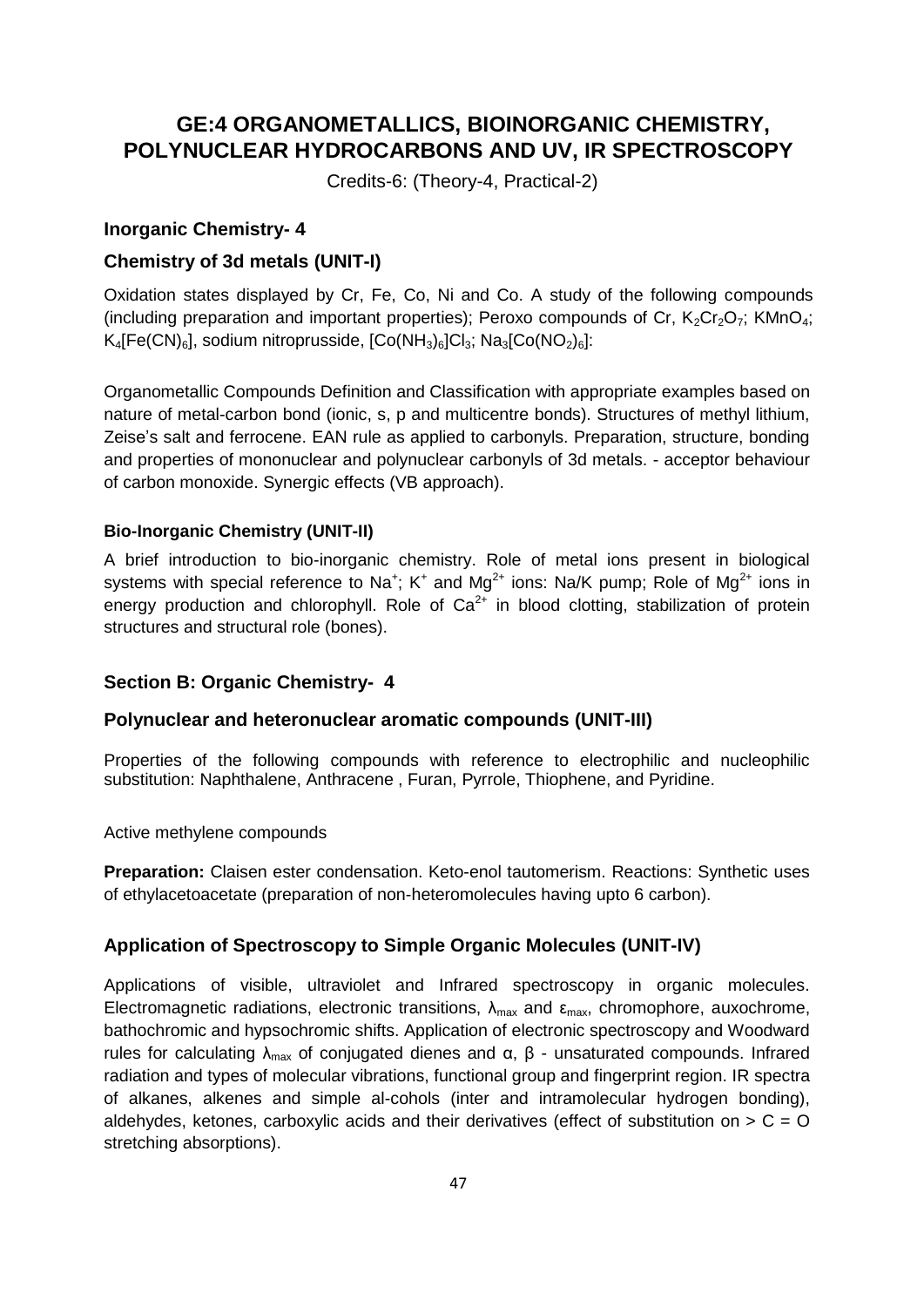### **Reference:**

- James E. Huheey, Ellen Keiter & Richard Keiter: Inorganic Chemistry: Principles of Structure and Reactivity, Pearson Publication.
- G.L. Miessler & Donald A. Tarr: Inorganic Chemistry, Pearson Publication.
- J.D. Lee: A New Concise Inorganic Chemistry, E.L.B.S.
- F.A. Cotton & G. Wilkinson: Basic Inorganic Chemistry, John Wiley & Sons. I.L. Finar: Organic Chemistry (Vol. I & II), E.L.B.S.
- John R. Dyer: Applications of Absorption Spectroscopy of Organic Compounds, Prentice Hall. R.M. Silverstein, G.C. Bassler & T.C. Morrill: Spectroscopic Identi cation of Organic Compounds, John Wiley & Sons.
- R.T. Morrison & R.N. Boyd: Organic Chemistry, Prentice Hall.
- Peter Sykes: A Guide Book to Mechanism in Organic Chemistry, Orient Longman. Arun Bahl and B. S. Bahl: Advanced Organic Chemistry, S. Chand.

# **PRACTICAL: GE-4 LAB**

#### **Section A: Inorganic Chemistry**

1. Separation of mixtures by chromatography: Measure the Rf value in each case. (Combination of two ions to be given).

Paper chromatographic separation of  $Fe^{3+}$ ; Al<sup>3+</sup> and  $Cr^{3+}$  or Paper chromatographic separation of  $Ni^{2+}$ ;  $Co^{2+}$ ; Mn<sup>2+</sup> and Zn<sup>2+</sup>

#### **Section B: Organic Chemistry**

Systematic Qualitative Organic Analysis of Organic Compounds possessing mono-functional groups (-COOH, phenolic, aldehydic, ketonic, amide, nitro, amines) and preparation of one derivative.

- A.I. Vogel: Qualitative Inorganic Analysis, Prentice Hall, 7th Edn. A.I. Vogel: Quantitative Chemical Analysis, Prentice Hall, 6th Edn.
- A.I. Vogel: Textbook of Practical Organic Chemistry, Prentice Hall, 5th Edn.
- F. G. Mann & B. C. Saunders: Practical Organic Chemistry, Orient Longman (1960).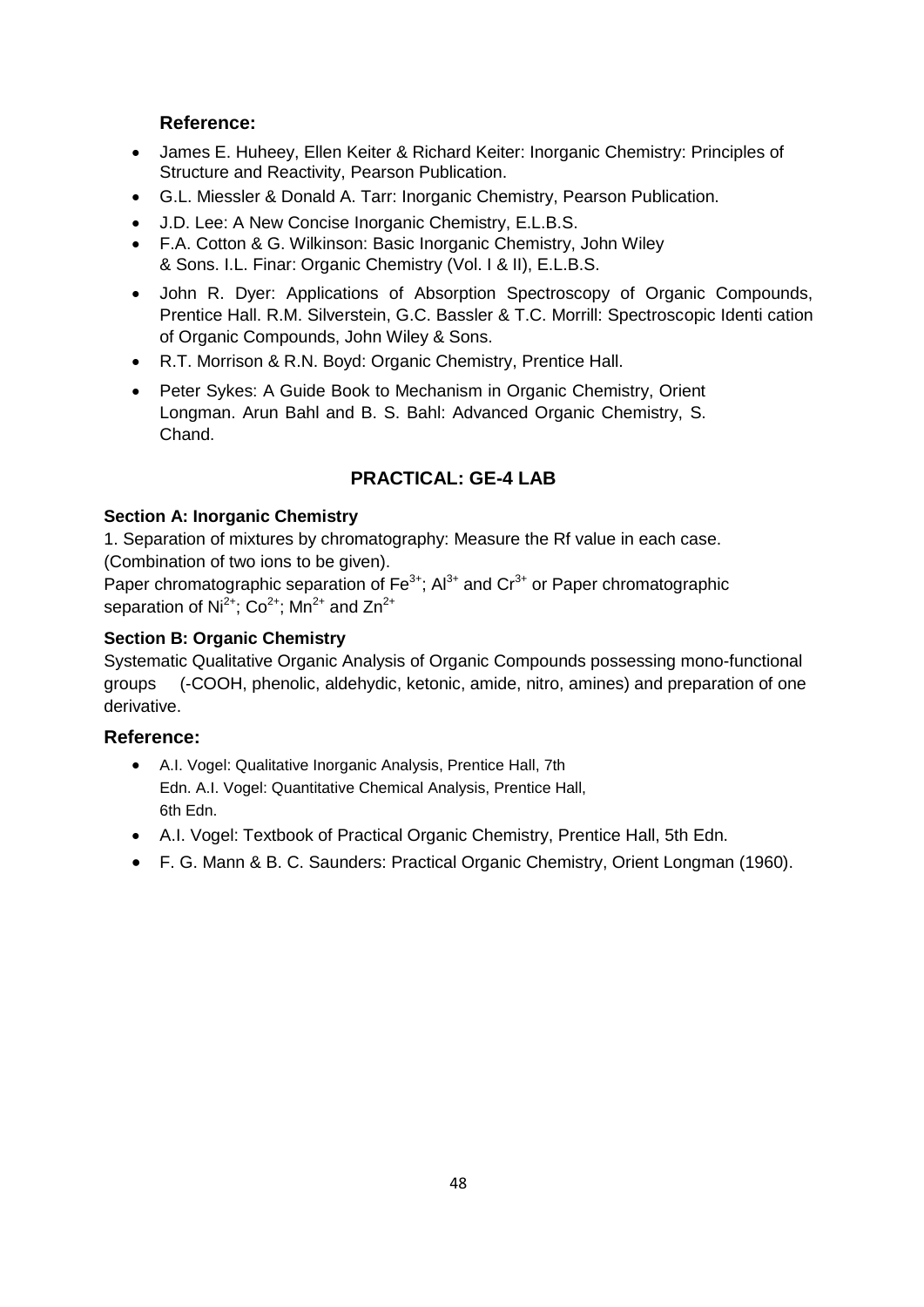# **Syllabus for B.Sc. (Chemistry Regular)**



# **Berhampur University, Bhanja Bihar**

Under

# **Choice Based Credit System (CBCS)**

**(Applicable from the Academic Session 2016-17 onwards)**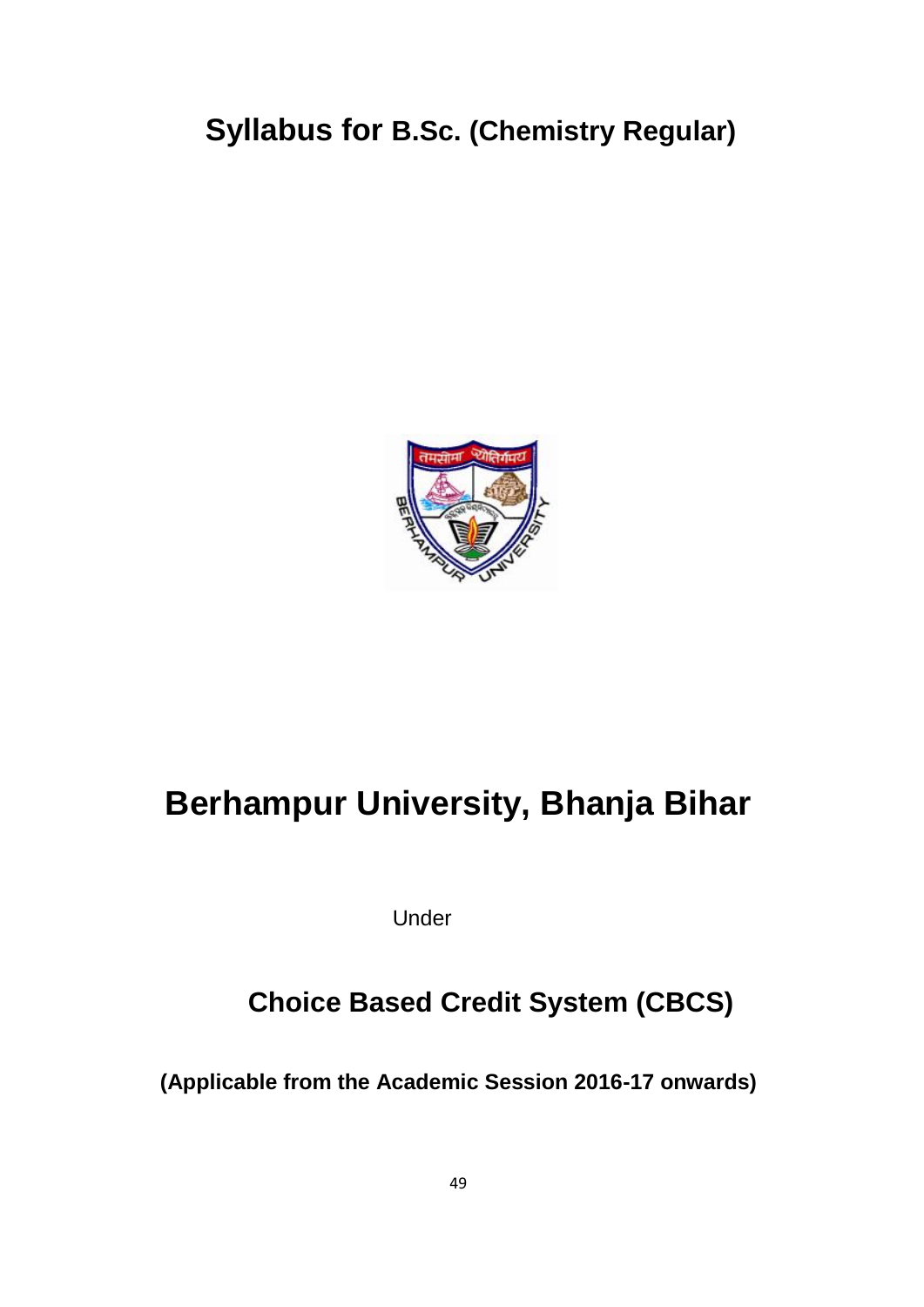# **CBCS Course Structure for B.Sc. (Chemistry Regular) Total Credits: 120**

|                      | $SEM - I$      | $SEM - II$     | $SEM - III$    | $SEM - IV$     | $SEM - V$  | $SEM - VI$ |
|----------------------|----------------|----------------|----------------|----------------|------------|------------|
|                      | $Core - A1(6)$ | $Core - A2(6)$ | $Core - A3(6)$ | $Core - A4(6)$ |            |            |
| Core                 | Core $-B1(6)$  | Core $-B2(6)$  | Core $-B3(6)$  | Core $-B4(6)$  |            |            |
|                      | Core- $C1(6)$  | Core-C2 $(6)$  | $Core-C3(6)$   | Core-C4 $(6)$  |            |            |
|                      |                |                |                |                |            |            |
| Discipline           |                |                |                |                | $DSE-A(6)$ | $DSE-A(6)$ |
| Specific<br>Elective |                |                |                |                | $DSE-B(6)$ | $DSE-B(6)$ |
|                      |                |                |                |                | $DSE-C(6)$ | $DSE-C(6)$ |
| Ability              | ENV. ST. (2)   | MIL            | $SEC - 1(2)$   | $SEC - 2 (2)$  | $SEC-3(2)$ | $SEC-4(2)$ |
| Enhancement          |                | Communication  |                |                |            |            |
| Course               |                | (2)            |                |                |            |            |
| Total                | 20             | 20             | 20             | 20             | 20         | 20         |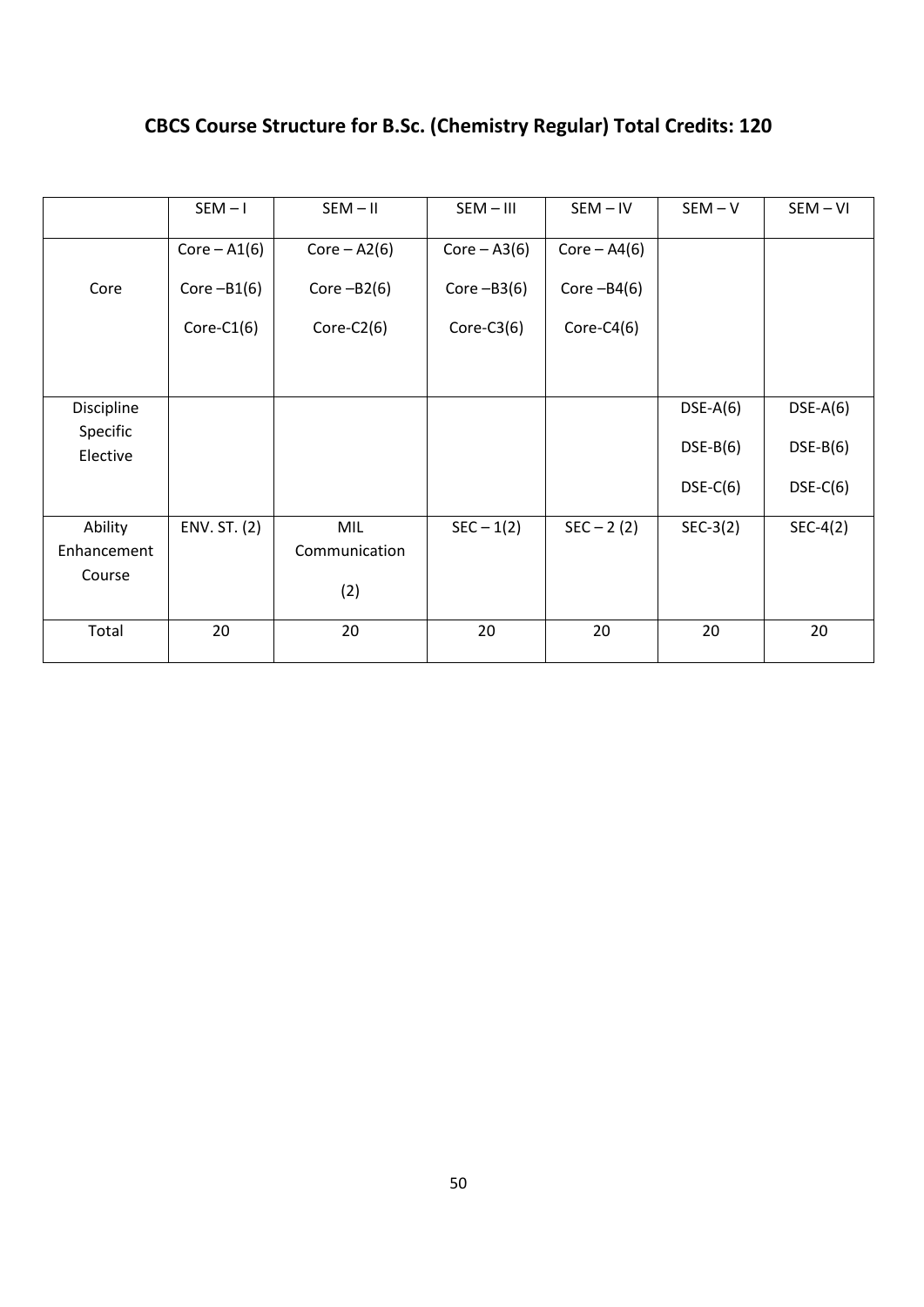# **SEMESTER-I**

# **DSC A-1: ATOMIC STRUCTURE, CHEMICAL BONDING, BASIC ORGANIC CHEMISTRY, STEREOCHEMISTRY, HYDROCARBON**

Credits-6: (Theory-4, Practical-2)

#### **Inorganic Chemistry**

#### **Atomic Structure (Unit-I):**

Bohrs theory and its limitations, dual behaviour of matter and radiation, de-Broglies relation, Heisenberg Uncertainty principle. Hydrogen atom spectra.

What is Quantum mechanics? Time independent Schrodinger equation and meaning of various terms in it. Significance of ψ and  $\psi^2$ , Schrodinger equation for hydrogen atom. Radial and angular parts of the hydogenic wave functions (atomic orbitals) and their variations for 1s, 2s, 2p, 3s, 3p and 3d orbitals (Only graphical representation). Significance of quantum numbers, orbital angular momentum and quantum numbers. Shapes of s, p and d atomic orbitals, nodal planes. Discovery of spin, spin quantum number (s) and magnetic spin quantum number  $(m_s)$ . Rules for filling electrons in various orbitals, Electronic configurations of the atoms. Stability of half- filled and completely filled orbitals, concept of exchange energy. Relative energies of atomic orbitals, Anomalous electronic configurations.

#### **Chemical Bonding and Molecular Structure (Unit-II):**

Ionic Bonding: General characteristics of ionic bonding. Energy considerations in ionic bonding, lattice energy and solvation energy and their importance in the context of stability and solubility of ionic compounds. Statement of Born-Land equation for calculation of lattice energy, Born-Haber cycle and its applications, polarizing power and polarizability. Fajan's rule, ionic character in covalent compounds, bond moment, dipole moment and percentage ionic character.

Covalent bonding: VB Approach: Shapes of some inorganic molecules and ions on the basis of VSEPR and hybridization with suitable examples of linear, trigonal planar, square planar, tetrahedral, trigonal bipyramidal and octahedral arrangements. Concept of resonance and resonating structures in various inorganic and organic compounds.

MO Approach: Rules for the LCAO method, bonding and antibonding MOs and their characteristics for s-s, s-p and p-p combinations of atomic orbitals, nonbonding combination of orbitals, MO treatment of homonuclear diatomic molecules  $(N_2; O_2)$  and heteronuclear diatomic molecules (CO, NO). Comparison of VB and MO approaches.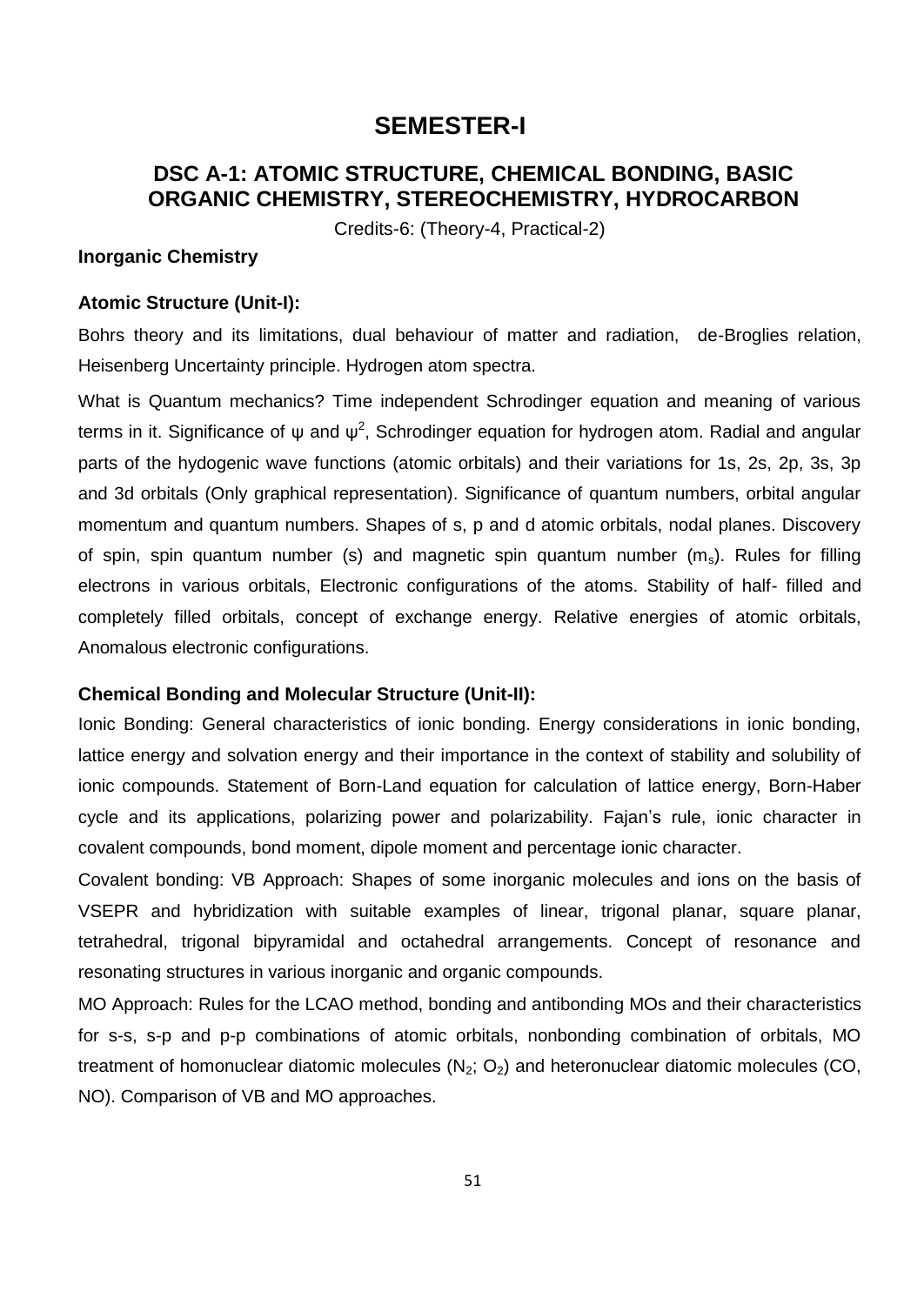### **Organic Chemistry**

### **Fundamentals of Organic Chemistry (Unit-III):**

Physical Effects, Electronic Displacements: Inductive Effect, Electromeric Effect, Resonance and Hyperconjugation. Cleavage of Bonds: Homolysis and Heterolysis.

Structure, shape and reactivity of organic molecules: Nucleophiles and electrophiles. Reactive Intermediates: Carbocations, Carbanions and free radicals. Strength of organic acids and bases: Comparative study with emphasis on factors affecting pK values. Aromaticity: Huckels rule.

#### **Stereochemistry**

Conformations with respect to ethane, butane and cyclohexane. Interconversion of Wedge Formula, Newmann, Sawhorse and Fischer representations. Concept of chirality (upto two carbon atoms). Configuration: Geometrical and Optical isomerism; Enantiomerism, Diastereomerism and Meso compounds). D and L; cis-trans nomenclature; CIP Rules: R/S (for one chiral carbon atoms) and E/Z Nomenclature (for up to two C=C systems).

#### **Aliphatic Hydrocarbons (Unit- IV):**

Functional group approach for the following reactions (preparations & reactions) to be studied in context to their structure. Alkanes: (Upto 5 Carbons). Preparation: Catalytic hydrogenation, Wurtz reaction, Kolbes synthesis, from Grignard reagent. Reactions: Free radical Substitution: Halogenation.

**Alkenes:** (Upto 5 Carbons) Preparation: Elimination reactions: Dehydration of alkenes and dehydro-halogenation of alkyl halides (Saytzeff's rule); cis alkenes (Partial catalytic hydrogenation) and trans alkenes (Birch reduction). Reactions: cis-addition (alkaline KMnO<sub>4</sub>) and trans-addition (bromine), Addition of HX (Markownikoffs and anti-Markownikoffs addition), Hydration, Ozonolysis.

Alkynes: (Upto 5 Carbons) Preparation: Acetylene from CaC<sub>2</sub> and conversion into higher alkynes; by de-halogenation of tetra halides and dehydrohalogenation of vicinal-dihalides. Reactions: formation of metal acetylides, addition of bromine and alkaline KMnO<sub>4</sub>, ozonolysis.

- Douglas, McDaniel and Alexander: Concepts and Models in Inorganic Chemistry, John Wiley. T. W. Graham Solomon: Organic Chemistry, John Wiley and Sons.
- F. A. Cotton & G. Wilkinson: Basic Inorganic Chemistry, John Wiley
- Arun Bahl and B. S. Bahl: Advanced Organic Chemistry, S. Chand
- J. D. Lee: A new Concise Inorganic Chemistry, E L. B. S.
- Peter Sykes: A Guide Book to Mechanism in Organic Chemistry, Orient Longman.
- E. L. Eliel: Stereochemistry of Carbon Compounds, Tata McGraw Hill. I. L. Finar: Organic Chemistry (Vol. I & II), E. L. B. S.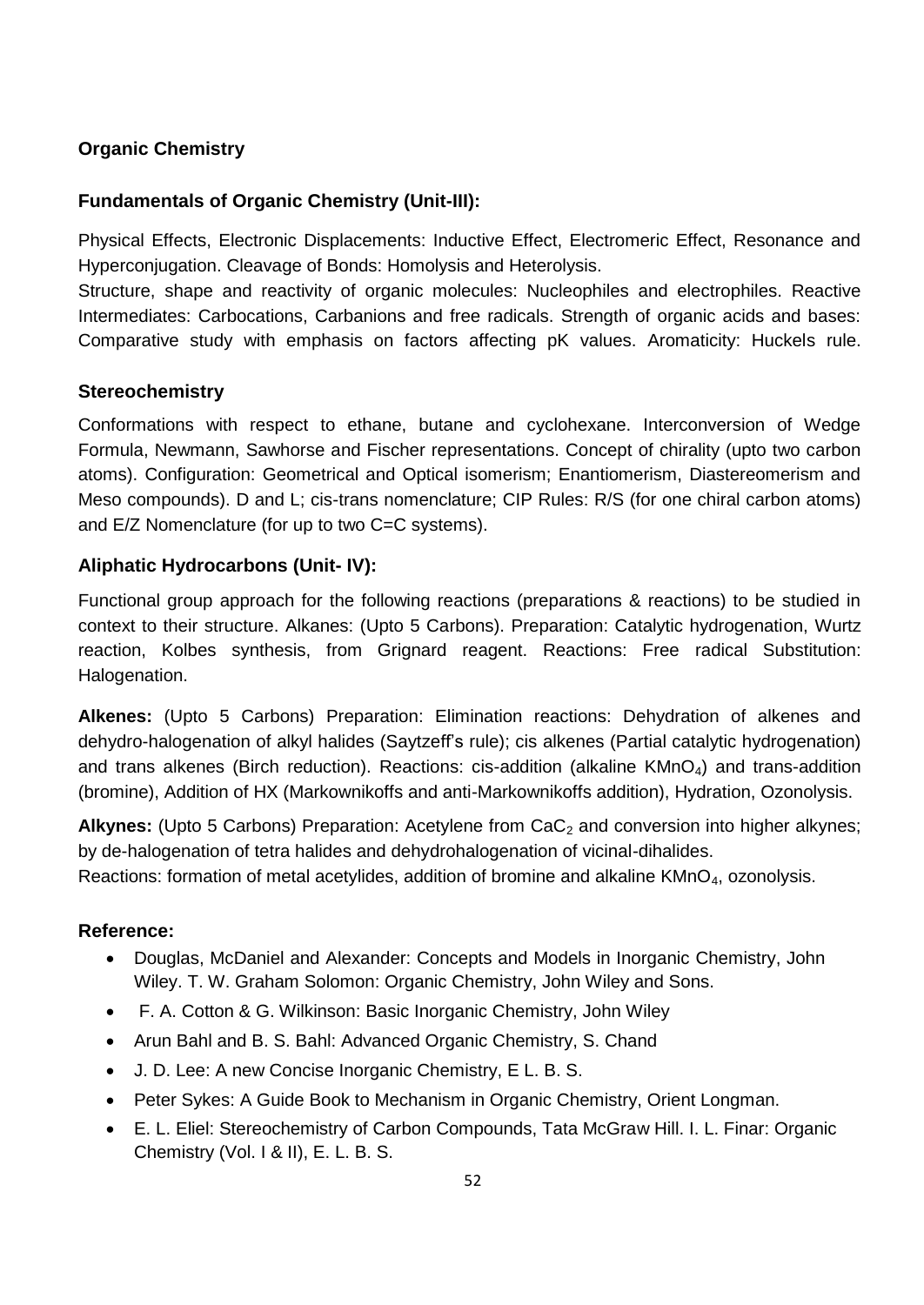R. T. Morrison & R. N. Boyd: Organic Chemistry, Prentice Hall.

# **PRACTICAL: DSC A-1 LAB**

# **Section A: Inorganic Chemistry-Volumetric Analysis**

- 1. Estimation of Cu (II) ions iodometrically using  $Na<sub>2</sub>S<sub>2</sub>O<sub>3</sub>$
- 2. Estimation of oxalic acid by titrating it with  $KMnO<sub>4</sub>$ :
- 3. Estimation of water of crystallization in Mohrs salt by titrating with  $KMnO<sub>4</sub>$ :
- 4. Estimation of Fe (II) ions by titrating it with  $K_2Cr_2O_7$  using internal indicator.
- 5. Estimation of sodium carbonate and sodium hydrogen carbonate present in a mixture

# **Section B: Organic Chemistry**

- 1. Detection of extra elements (N, S, Cl, Br, I) in organic compounds (containing upto two extra elements).
- 2. Separation of mixtures by Chromatography: Measure the Rf value in each case (combination of two compounds to be given).
- (a) Identify and separate the components of a given mixture of 2 amino acids (glycine, aspartic acid, glutamic acid, tyrosine or any other amino acid) by paper chromatography.
- (b) Identify and separate the sugars present in the given mixture by paper chromatography.

- Vogels Qualitative Inorganic Analysis, A.I. Vogel, Prentice Hall, 7th Edition. Vogels Quantitative Chemical Analysis, A.I. Vogel, Prentice Hall, 6th Edition.
- Textbook of Practical Organic Chemistry, A.I. Vogel , Prentice Hall, 5th edition.
- Practical Organic Chemistry, F. G. Mann. & B. C. Saunders, Orient Longman, 1960.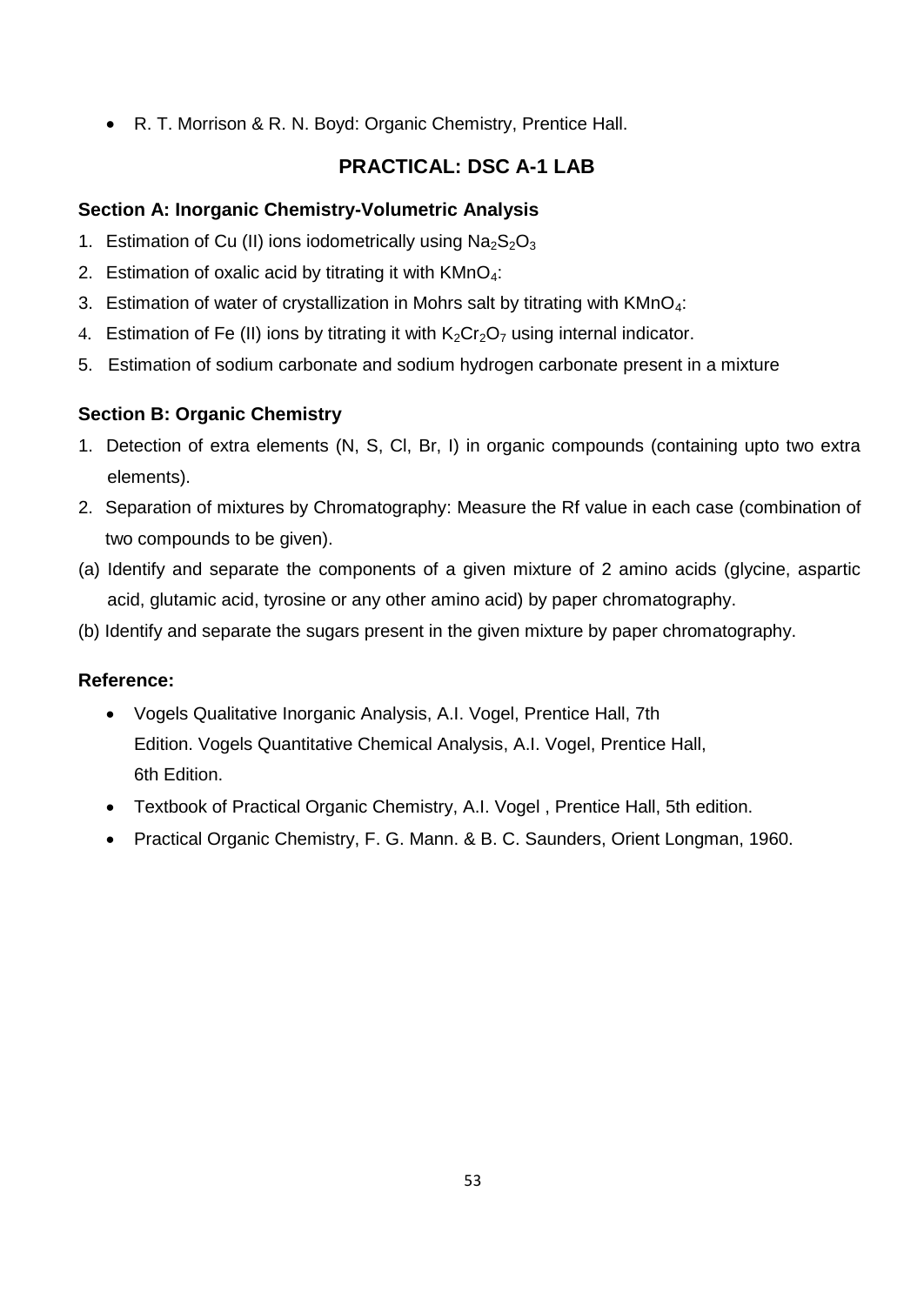# **SEMESTER-II**

# **DSC A-2: CHEMICAL ENERGETICS, EQUILIBRIA & FUNCTIONAL ORGANIC CHEMISTRY**

Credits-6: (Theory-4, Practical-2)

### **Physical Chemistry Chemical Energetics (Unit-I) :**

Review of thermodynamics and the Laws of Thermodynamics. Important principles and definitions of thermochemistry. Concept of standard state and standard enthalpies of formations, integral and differential enthalpies of solution and dilution. Calculation of bond energy, bond dissociation energy and resonance energy from thermochemical data. Variation of enthalpy of a reaction with temperature-Kirchhoff's equation. Statement of Third Law of thermodynamics

# **Chemical Equilibrium:**

Free energy change in a chemical reaction. Thermodynamic derivation of the law of chemical equilibrium. Distinction between G and G°, Le Chateliers principle. Relationships between Kp, Kc and Kx for reactions involving ideal gases.

# **Ionic Equilibria (Unit- II) :**

Strong, moderate and weak electrolytes, degree of ionization, factors affecting degree of ionization, ionization constant and ionic product of water. Ionization of weak acids and bases, pH scale, common ion effect. Salt hydrolysis-calculation of hydrolysis constant, degree of hydrolysis and pH for different salts. Buffer solutions. Solubility and solubility product of sparingly soluble salts applications of solubility product principle.

# **Organic Chemistry (Unit- III):**

Functional group approach for the following reactions (preparations & reactions) to be studied in context to their structure: Aromatic hydrocarbons Preparation (in case of benzene): from phenol, by decarboxylation, from acetylene, from benzene sulphonic acid. Reactions: (in case of benzene): Electrophilic substitution: nitration, halogenation and sulphonation. Friedel-Crafts reaction (alkylation and acylation) (upto 4 carbons on benzene). Side chain oxidation of alkyl benzenes (up to 4 carbons on benzene).

# **Alkyl and Aryl Halides:**

Alkyl Halides (Up to 5 Carbons) Types of Nucleophilic Substitution (SN<sub>1</sub>; SN<sub>2</sub> and SN<sub>i</sub>) reactions. Preparation: from alkenes and alcohols.

Reactions: hydrolysis, nitrite & nitro formation, nitrile & isonitrile formation. Williamsons ether synthesis: Elimination vs substitution.

**Aryl Halides** Preparation: (Chloro, bromo and iodo-benzene case): from phenol, Sandmeyer & Gattermann reactions. Reactions (Chlorobenzene): Aromatic nucleophilic substitution (replacement by OH group) and effect of nitro substituent. Benzyne Mechanism:  $KNH_2=NH_3$  (or NaNH<sub>2</sub>=NH<sub>3</sub>).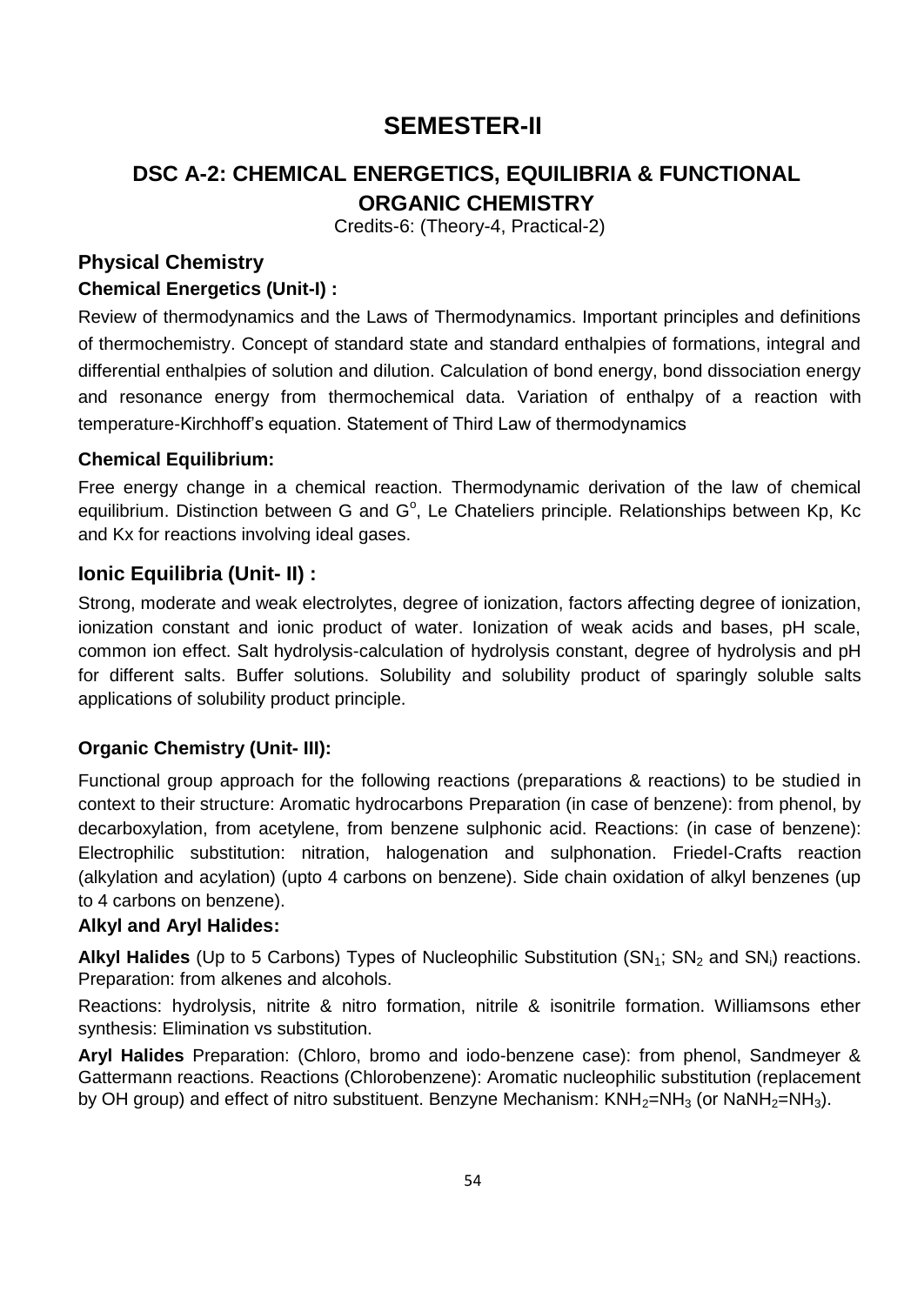### **Alcohols, Phenols and Ethers (Upto 5 Carbons) Unit- IV:**

Alcohols: Preparation: Preparation of 1, 2 and 3 alcohols: using Grignard reagent, Ester hydrolysis, Reduction of aldehydes and ketones, carboxylic acid and esters.

Reactions: With sodium, HX (Lucas test), esterification, oxidation (with PCC, alk. KMnO4, acidic dichromate, conc.  $HNO<sub>3</sub>$ ). Oppeneauer oxidation Diols: (Upto 6 Carbons) oxidation of diols. Pinacol-Pinacolone rearrangement.

**Phenols:** (Phenol case) Preparation: Cumene hydroperoxide method, from diazonium salts. Reactions: Electrophilic substitution: Nitration, halogenation and sulphonation. ReimerTiemann Reaction, Gattermann-Koch Reaction,

**Ethers (aliphatic and aromatic):** Cleavage of ethers with HI.

**Aldehydes and ketones (aliphatic and aromatic):** Formaldehye, acetaldehyde, acetone and benzaldehyde

Preparation: from acid chlorides and from nitriles.

Reactions Reaction with HCN, ROH, NaHSO<sub>3</sub>, G-NH<sub>2</sub> derivatives. Iodoform test. Aldol Condensation, Cannizzaros reaction, Benzoin condensation. Clemensen reduction and Wolf Kishner reduction.

- R. T. Morrison & R. N. Boyd: Organic Chemistry, Prentice Hall.
- Arun Bahl and B. S. Bahl: Advanced Organic Chemistry, S. Chand. G. M. Barrow: Physical Chemistry Tata McGraw-Hill (2007).
- T. W. Graham Solomons: Organic Chemistry, John Wiley and Sons.
- Peter Sykes: A Guide Book to Mechanism in Organic Chemistry, Orient Longman. I.L. Finar: Organic Chemistry (Vol. I & II), E. L. B. S.
- G. W. Castellan: Physical Chemistry 4th Edn. Narosa (2004).
- C. Kotz, P. M. Treichel & J. R. Townsend: General Chemistry Cengage Lening India Pvt. Ltd., New Delhi (2009).
- H. Mahan: University Chemistry 3rd Ed. Narosa (1998).
- R. H. Petrucci: General Chemistry 5th Ed. Macmillan Publishing Co.: New York (1985).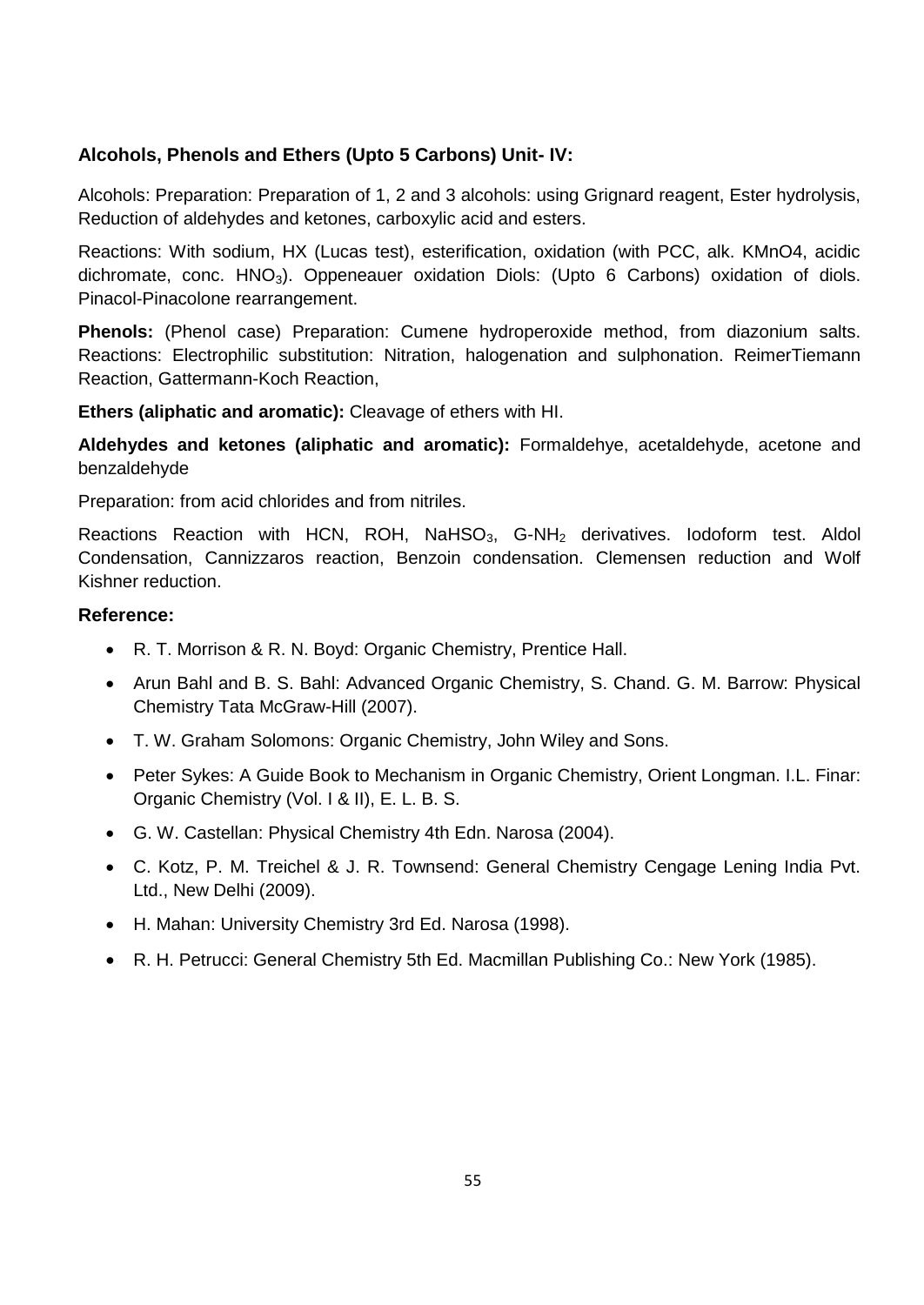# **PRACTICAL: DSC A-2 LAB**

# **Physical Chemistry**

### **Thermochemistry**

- 1. Determination of integral enthalpy of solution of salts ( $\text{KNO}_3$ ,  $\text{NH}_4\text{Cl}$ ).
- 2. Determination of enthalpy of hydration of copper sulphate.
- 3. Determination of heat capacity of calorimeter for different volumes.
- 4. Determination of enthalpy of neutralization of hydrochloric acid with sodium hydroxide.
- 5. Determination of enthalpy of ionization of acetic acid.
- 6. Study of the solubility of benzoic acid in water and determination of H. Ionic equilibria

pH measurements

- a) Measurement of pH of different solutions like aerated drinks, fruit juices, shampoos and soaps (use dilute solutions of soaps and shampoos to prevent damage to the glass electrode) using pH-meter.
- b) Preparation of buffer solutions:
- (i) Sodium acetate-acetic acid.
- (ii) Ammonium chloride-ammonium hydroxide.

Measurement of the pH of buffer solutions and comparison of the values with theoretical values.

#### **Organic Chemistry**

- 1. Purification of organic compounds by crystallization (from water and alcohol) and distillation.
- 2. Criteria of Purity: Determination of melting and boiling points.
- 3. Preparations: Mechanism of various reactions involved to be discussed. Recrystallisation, determination of melting point and calculation of quantitative yields to be done.
	- (a) Bromination of Phenol/Aniline.
	- (b) Benzoylation of amines/phenols.
	- (c) Oxime and 2,4 dinitrophenylhydrazone of aldehyde/ketone.

- F. G. Mann & B. C. Saunders, Practical Organic Chemistry, Orient Longman (1960). B.D. Khosla, Senior Practical Physical Chemistry, R. Chand & Co.
- A.I. Vogel: Textbook of Practical Organic Chemistry, 5th edition, Prentice-Hall.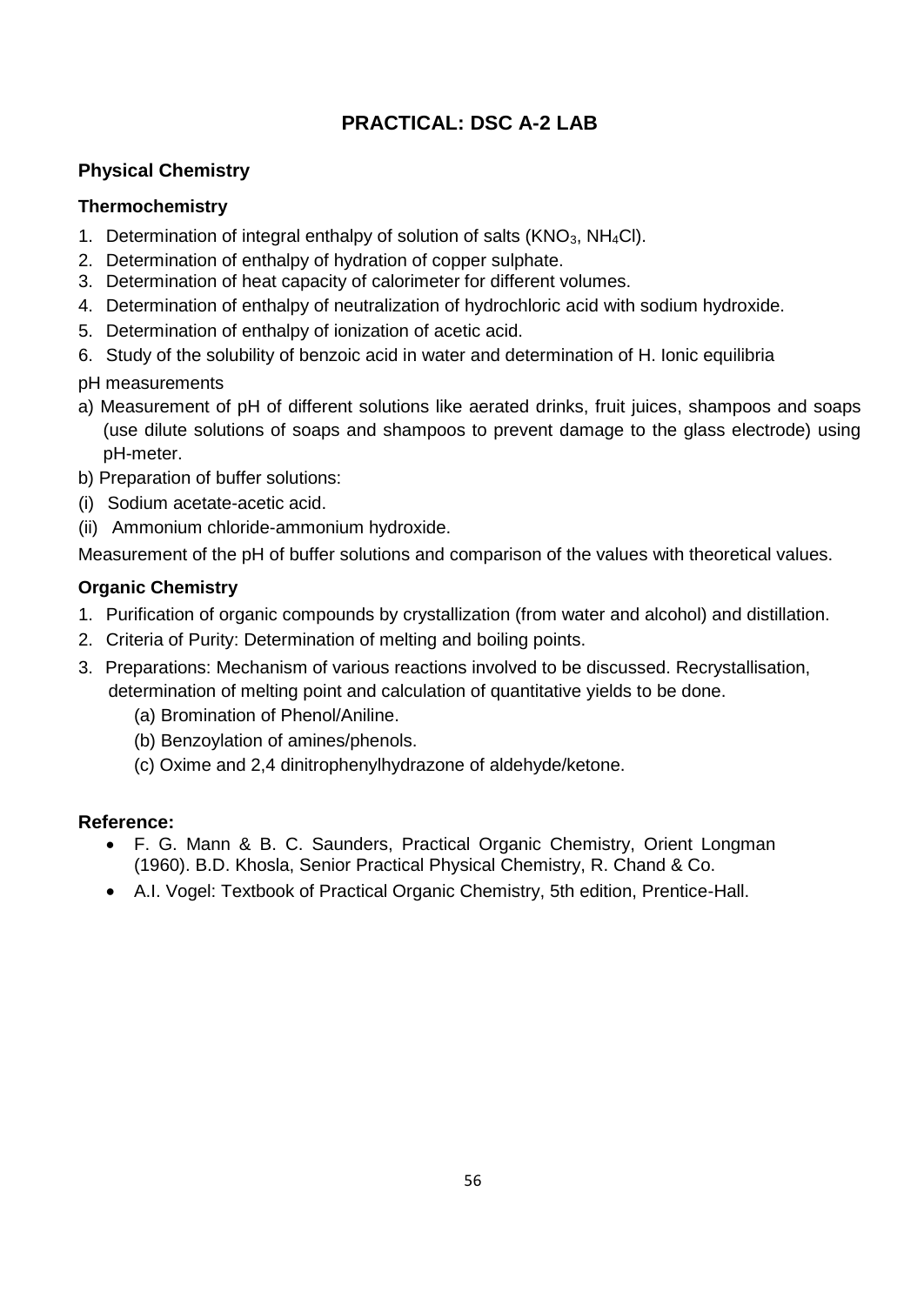# **SEMESTER-III**

# **DSC A-3: SOLUTIONS, PHASE EQUILIBRIUM, CONDUCTANCE, ELECTROCHEMISTRY & FUNCTIONAL GROUP ORGANIC CHEMISTRY-I**I

Credits-6: (Theory-4, Practical-2)

### **Physical Chemistry**

#### **Solutions (Unit-I):**

Thermodynamics of ideal solutions: Ideal solutions and Raoults law, deviations from Raoults law non-ideal solutions. Vapour pressure-composition and temperature composition curves of ideal and non-ideal solutions. Distillation of solutions. Lever rule. Azeotropes.

Partial miscibility of liquids: Critical solution temperature; effect of impurity on partial miscibility of liquids. Immiscibility of liquids- Principle of steam distillation. Nernst distribution law and its applications, solvent extraction.

#### **Phase Equilibrium**

Phases, components and degrees of freedom of a system, criteria of phase equilibrium. Gibbs Phase Rule and its thermodynamic derivation. Derivation of Clausius Clapeyron equation and its importance in phase equilibria. Phase diagrams of one-component systems (water and sulphur) and two component systems involving eutectics, congruent and incongruent melting points (lead-silver,  $FeCl<sub>3</sub>$ - H<sub>2</sub>O and Na-K only).

#### **Conductance (Unit-II):**

Conductivity, equivalent and molar conductivity and their variation with dilution for weak and strong electrolytes. Kohlrausch law of independent migration of ions. Transference number and its experimental determination using Hittorf and Moving boundary methods. Ionic mobility. Applications of conductance measurements: determination of degree of ionization of weak electrolyte, solubility and solubility products of sparingly soluble salts, ionic product of water, hydrolysis constant of a salt. Conductometric titrations (only acid-base).

#### **Electrochemistry**

Reversible and irreversible cells. Concept of EMF of a cell. Measurement of EMF of a cell. Nernst equation and its importance. Types of electrodes. Standard electrode potential. Electrochemical series. Thermodynamics of a reversible cell, calculation of thermodynamic properties: G, H and S from EMF data. Calculation of equilibrium constant from EMF data. Concentration cells with transference and without transference. Liquid junction potential and salt bridge. pH determination using hydrogen electrode and quinhydrone electrode. Potentiometric titrations qualitative treatment (acid-base and oxidation-reduction only).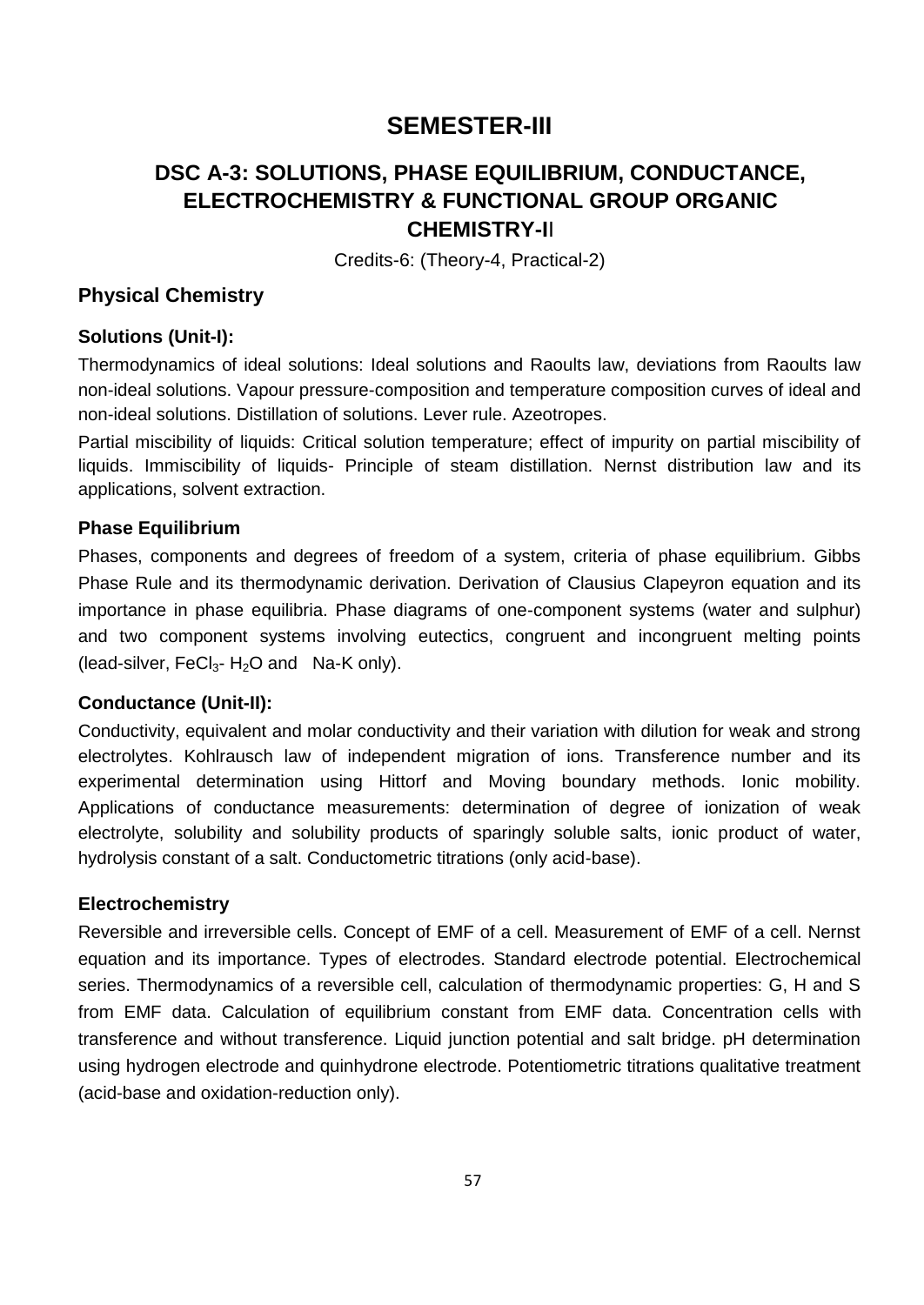# **Organic Chemistry (Unit-III) :**

Functional group approach for the following reactions (preparations & reactions) to be studied in context to their structure.

Carboxylic acids and their derivatives.

Carboxylic acids (aliphatic and aromatic) Preparation:

Acidic and Alkaline hydrolysis of esters. Reactions:

Hell Vohlard - Zelinsky Reaction.

Carboxylic acid derivatives (aliphatic): (Upto 5 carbons)

Preparation: Acid chlorides, Anhydrides, Esters and Amides from acids and their interconversion. Reactions: Comparative study of nucleophilicity of acyl derivatives. Reformatsky Reaction, Perkin condensation.

# **Amines and Diazonium Salts**

Amines (Aliphatic and Aromatic): (Upto 5 carbons) Preparation: from alkyl halides, Gabriels Phthalimide synthesis, Hofmann bromamide reaction. Reactions: Hofmann vs. Saytzeff elimination, Carbylamine test, Hinsberg test, with HNO<sub>2</sub>, Schotten Baumann Reaction. Electrophilic substitution (case aniline): nitration, bromination, sulphonation. Diazonium salts: Preparation: from aromatic amines. Reactions: conversion to benzene, phenol, dyes.

# **Amino Acids, Peptides and Proteins (Unit-IV) :**

Preparation of Amino Acids: Strecker synthesis using Gabriels phthalimide synthesis. Zwitter ion, Isoelectric point and Electrophoresis. Reactions of Amino acids: ester of COOH group, acetylation of NH<sub>2</sub> group, complexation with  $Cu^{2+}$  ions, ninhydrin test.

Overview of Primary, Secondary, Tertiary and Quaternary Structure of proteins. Determination of Primary structure of Peptides by degradation Edmann degradation (N-terminal) and C-terminal (thiohydantoin and with carboxypeptidase enzyme). Synthesis of simple peptides (upto dipeptides) by N-protection (t-butyloxycarbonyl and phthaloyl) & C-activating groups and Merrifield solid-phase synthesis.

Carbohydrates: Classification, and General Properties, Glucose and Fructose (open chain and cyclic structure), Determination of configuration of monosaccharides, absolute configuration of Glucose and Fructose, Mutarotation, ascending and descending in monosaccharides. Structure of disacharrides (sucrose, maltose, lactose) and polysacharrides (starch and cellulose) excluding their structure elucidation.

- Finar, I. L. Organic Chemistry (Volume 1 &2), Dorling Kindersley (India) Pvt. Ltd. (Pearson Education).
- G. M. Barrow: Physical Chemistry Tata McGraw-Hill (2007). G. W. Castellan: Physical Chemistry 4th Ed. Narosa (2004).
- J. C. Kotz, P. M. Treichel, J. R. Townsend, General Chemistry, Cengage Learning India Pvt. Ltd.: New Delhi (2009).
- B. H. Mahan: University Chemistry, 3rd Edn. Narosa (1998).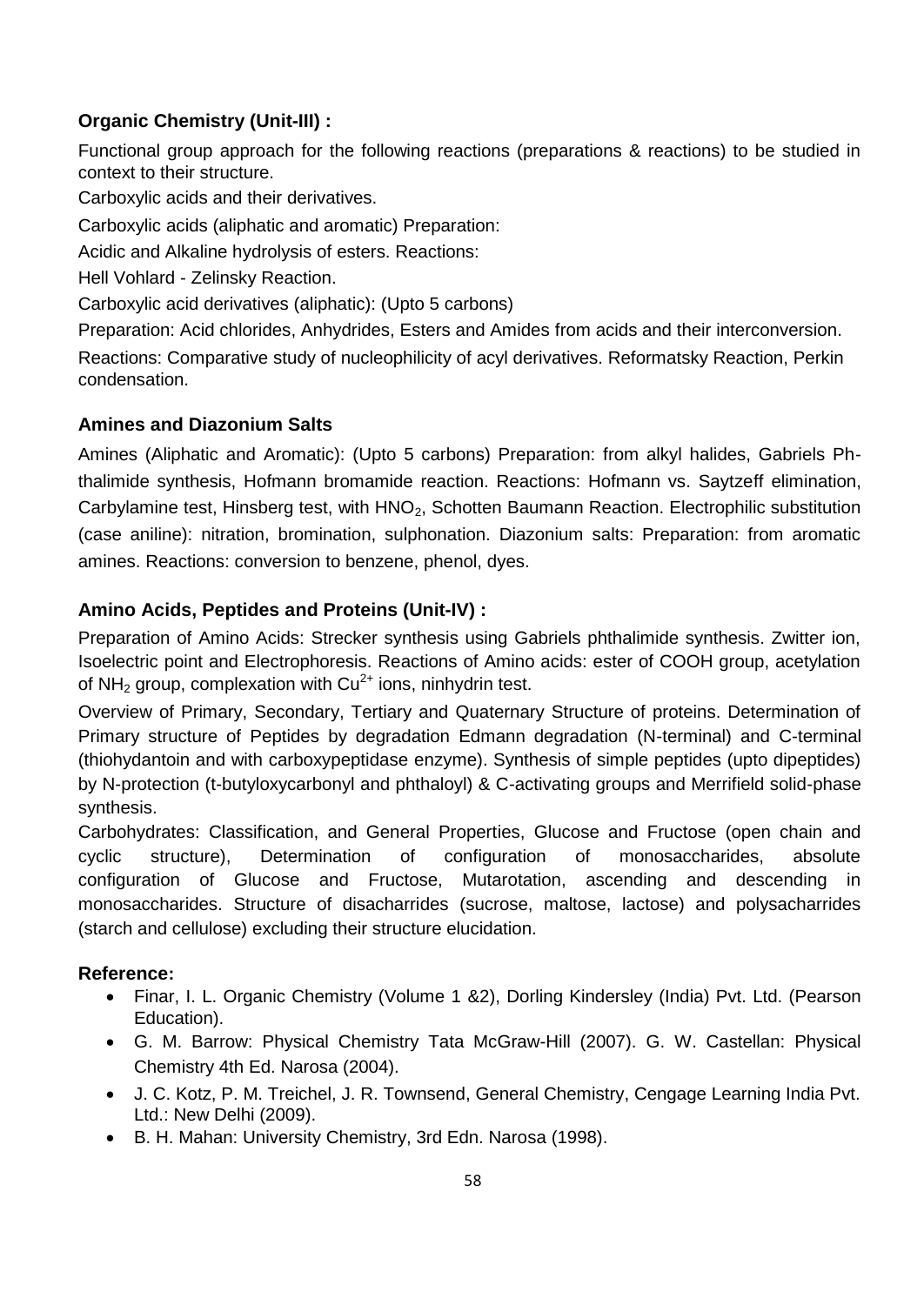- R. H. Petrucci, General Chemistry, 5th Edn., Macmillan Publishing Co.: New York (1985).
- Morrison, R. T. & Boyd, R. N. Organic Chemistry, Dorling Kindersley (India) Pvt. Ltd. (Pearson Education).
- Nelson, D. L. & Cox, M. M. Lehningers Principles of Biochemistry 7th Ed., W. H. Freeman.

# **PRACTICAL: DSC A-3 LAB**

# **Physical Chemistry**

# **Distribution**

Study of the equilibrium of one of the following reactions by the distribution method:

#### **Conductance**

- I. Determination of cell constant.
- II. Determination of equivalent conductance, degree of dissociation and dissociation constant of a weak acid.
- III. Perform the following conductometric titrations:
	- i. Strong acid vs. strong base.
	- ii. Weak acid vs. strong base.

### **Potentiometry**

Perform the following potentiometric titrations:

- i. Strong acid vs. strong base.
- ii. Weak acid vs. strong base.
- iii. Potassium dichromate vs. Mohr's salt.

# **Organic Chemistry**

- I. Systematic Qualitative Organic Analysis of Organic Compounds possessing monofunctional groups (-COOH, phenolic, aldehydic, ketonic, amide, nitro, amines) and preparation of one derivative.
- II. Separation of amino acids by paper chromatography.
- 2. Determination of the concentration of glycine solution by formylation method.
- 3. Titration curve of glycine.
- 4. Action of salivary amylase on starch.
- 5. Effect of temperature on the action of salivary amylase on starch.
- 6. Differentiation between a reducing/non reducing sugar.

- Ahluwalia, V.K. & Aggarwal, R. Comprehensive Practical Organic Chemistry, Universities Press.
- A.I. Vogel: Textbook of Practical Organic Chemistry, Prentice Hall, 5th Edn.
- F. G. Mann & B. C. Saunders: Practical Organic Chemistry, Orient Longman, 1960. B.D. Khosla: Senior Practical Physical Chemistry, R. Chand & Co.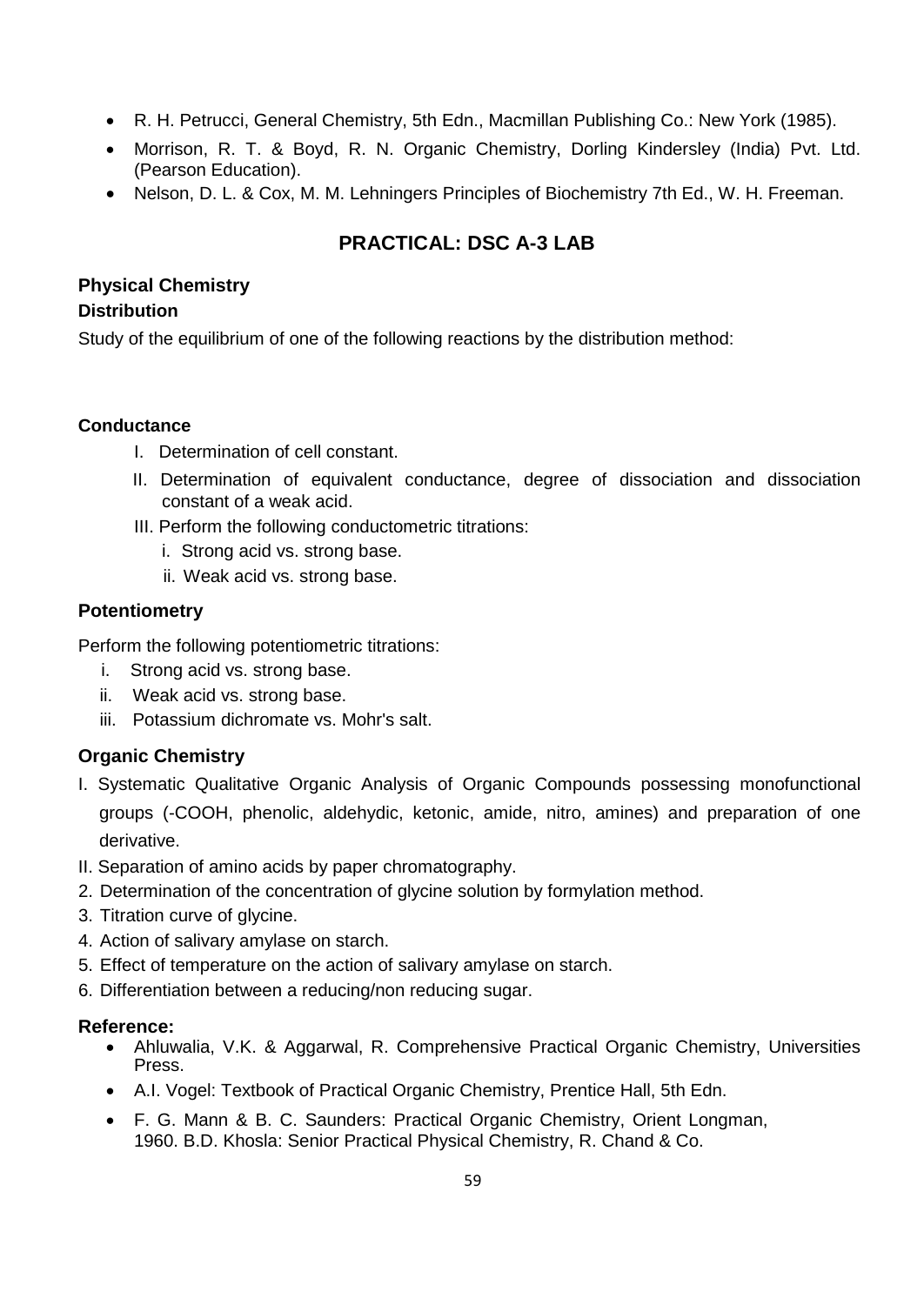# **SEMESTER-IV**

# **DSC A-4: CHEMISTRY OF S- AND P-BLOCK ELEMENTS, STATES OF MATTER & CHEMICAL KINETICS**

Credits-6: (Theory-4, Practical-2)

### **General Principles of Metallurgy (Unit-I):**

Chief modes of occurrence of metals based on standard electrode potentials. Ellingham diagrams for reduction of metal oxides using carbon as reducing agent. Hydrometallurgy, Methods of purification of metals (Al, Pb, Fe, Cu, Ni, Zn): electrolytic, oxidative refining, van Arkel-de Boer process and Monds process.

#### s- and p-Block Elements

Periodicity in s- and p-block elements with respect to electronic configuration, atomic and ionic size, ionization enthalpy, electronegativity (Pauling & Mulliken scales). Allotropy in C, S, and P. Oxidation states with reference to elements in unusual and rare oxidation states like carbides and nitrides), inert pair effect, diagonal relationship and anomalous behaviour of first member of each group.

### **Compounds of s- and p-Block Elements (Unit-II):**

Hydrides and their classification (ionic, covalent and interstitial), structure and properties with respect to stability of hydrides of p- block elements. Concept of multicentre bonding (diborane). Structure, bonding and their important properties like oxidation/reduction, acidic/basic nature of the following compounds and their applications in industrial, organic and environmental chemistry. Hydrides of nitrogen (NH<sub>3</sub>; N<sub>2</sub>H<sub>4</sub>; N<sub>3</sub>H; NH<sub>2</sub>OH) Oxoacids of P, S and Cl. Halides and oxohalides: PCl<sub>3</sub>; PCl<sub>5</sub>; SOCl<sub>2</sub>:

# **Physical Chemistry**

# **Kinetic Theory of Gases (Unit-III):**

Postulates of Kinetic Theory of Gases and derivation of the kinetic gas equation. Deviation of real gases from ideal behaviour, compressibility factor, causes of deviation. van der Waals equation of state for real gases. Boyle temperature (derivation not required). Critical phenomena, critical constants and their calculation from van der Waals equation. Maxwell Boltzmann distribution laws of molecular velocities and molecular energies (graphic representation derivation not required) and their importance.

Temperature dependence of these distributions. Most probable, average and root mean square velocities (no derivation). Collision cross section, collision number, collision frequency, collision diameter and mean free path of molecules. Viscosity of gases and effect of temperature and pressure on coefficient of viscosity (qualitative treatment only).

#### **Liquids**

Surface tension and its determination using stalagmometer. Viscosity of a liquid and determination of coefficient of viscosity using Ostwald viscometer. Effect of temperature on surface tension and coefficient of viscosity of a liquid (qualitative treatment only).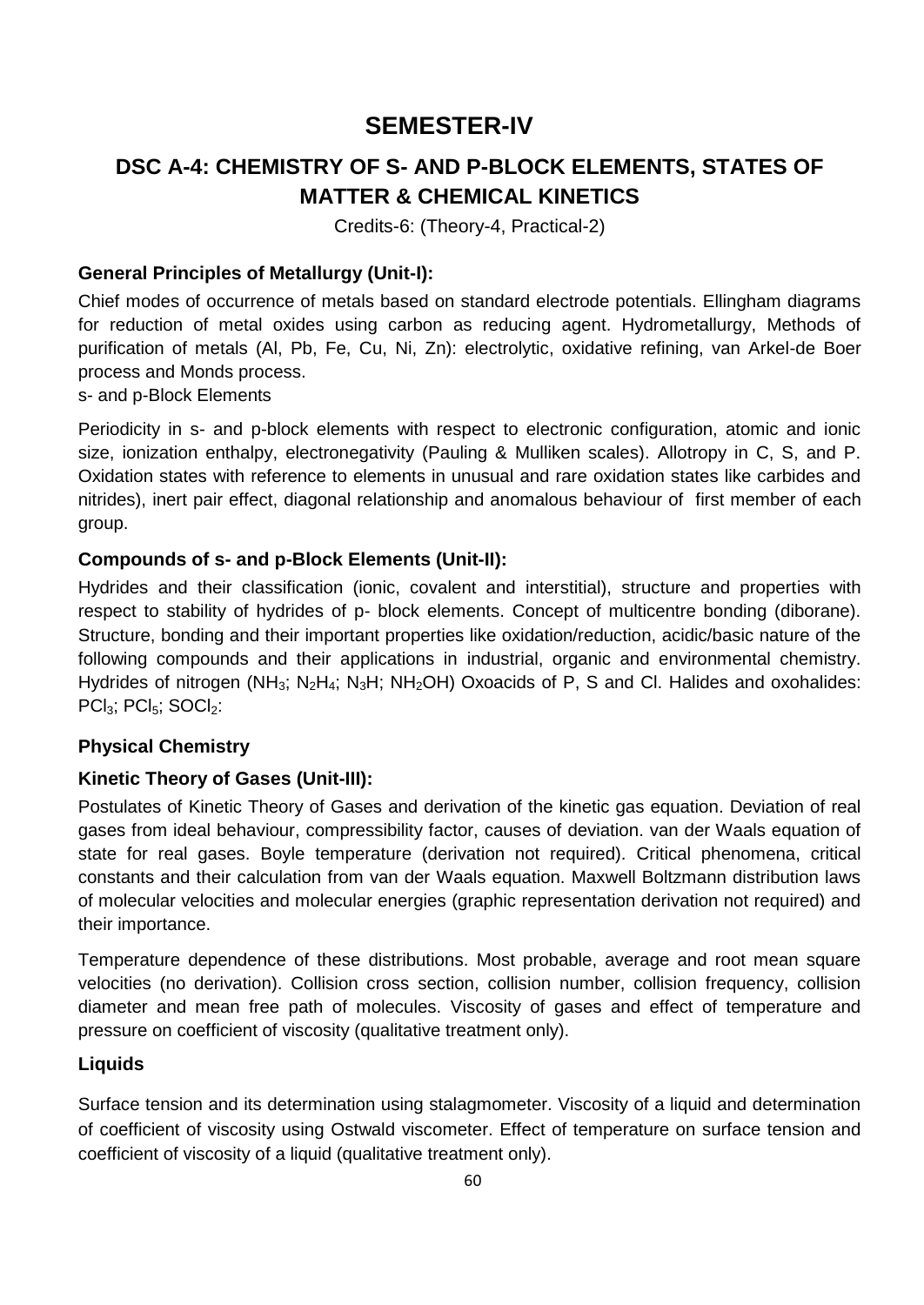#### **Solids (Unit-IV):**

Forms of solids. Symmetry elements, unit cells, crystal systems, Bravais lattice types and identification of lattice planes. Laws of Crystallography - Law of constancy of interfacial angles, Law of rational indices. Miller indices. XRay diffraction by crystals, Braggs law. Structures of NaCl, and CsCl (qualitative treatment only). Defects in crystals.

#### **Chemical Kinetics**

The concept of reaction rates. Effect of temperature, pressure, catalyst and other factors on reaction rates. Order and molecularity of a reaction. Derivation of integrated rate equations for zero, 1st and second order reactions (both for equal and unequal concentrations of reactants). Halflife of a reaction. General methods for determination of order of a reaction. Concept of activation energy and its calculation from Arrhenius equation. Theories of Reaction Rates: Collision theory and Activated Complex theory of bimolecular reactions. Comparison of the two theories (qualitative treatment only).

Reference Books:

- C. Kotz, P. M. Treichel & J. R. Townsend: General Chemistry Cengage Lening India Pvt. Ltd., New Delhi (2009).
- H. Mahan: University Chemistry 3rd Ed. Narosa (1998).
- G. M. Barrow: Physical Chemistry Tata McGraw-Hill (2007). G. W. Castellan: Physical Chemistry 4th Edn. Narosa (2004).
- F.A. Cotton & G. Wilkinson: Basic Inorganic Chemistry, John Wiley.
- F. Shriver and P. W. Atkins: Inorganic Chemistry, Oxford University Press. Gary Wulfsberg: Inorganic Chemistry, Viva Books Pvt. Ltd.

# **PRACTICAL: DSC A-4 LAB**

#### **Inorganic Chemistry**

Semi-micro qualitative analysis using  $H_2S$  of mixtures- not more than four ionic species (two anions and two cations and excluding insoluble salts) out of the following:

Cations : NH<sub>4</sub><sup>+</sup>; Pb<sup>2+</sup>; Ag<sup>+</sup>; Bi<sup>3+</sup>; Cu<sup>2+</sup>; Cd<sup>2+</sup>; Sn<sup>2+</sup>; Fe<sup>3+</sup>; Al<sup>3+</sup>; Co; Cr<sup>3+</sup>; Ni<sup>2+</sup>; Mn<sup>2+</sup>; Zn<sup>2+</sup>; Ba<sup>2+</sup>; Sr<sup>2+</sup>;  $Ca^{2+}$ :  $K^{+}$ 

Anions:  $CO_3^2$ ;  $S^2$ ;  $SO_3^2$ ;  $NO_3$ ;  $Cl$ ; Br; I;  $NO_3$ ;  $SO_4^2$ ;  $PO_4^3$ 

#### **Physical Chemistry**

#### Chemical Kinetics

Study the kinetics of the following reactions.

- 1. Initial rate method: Iodide-persulphate reaction.
- 2. Integrated rate method:
	- a) Acid hydrolysis of methyl acetate with hydrochloric acid.
	- b) Saponification of ethyl acetate.
	- c) Compare the strengths of HCl and H2SO4 by studying kinetics of hydrolysis of methyl acetate.

- A.I. Vogel, Qualitative Inorganic Analysis, Prentice Hall, 7th
- Edn A.I. Vogel, Quantitative Chemical Analysis, Prentice
- Hall, 6th Edn. B.D. Khosla, Senior Practical Physical Chemistry, R. Chand & Co.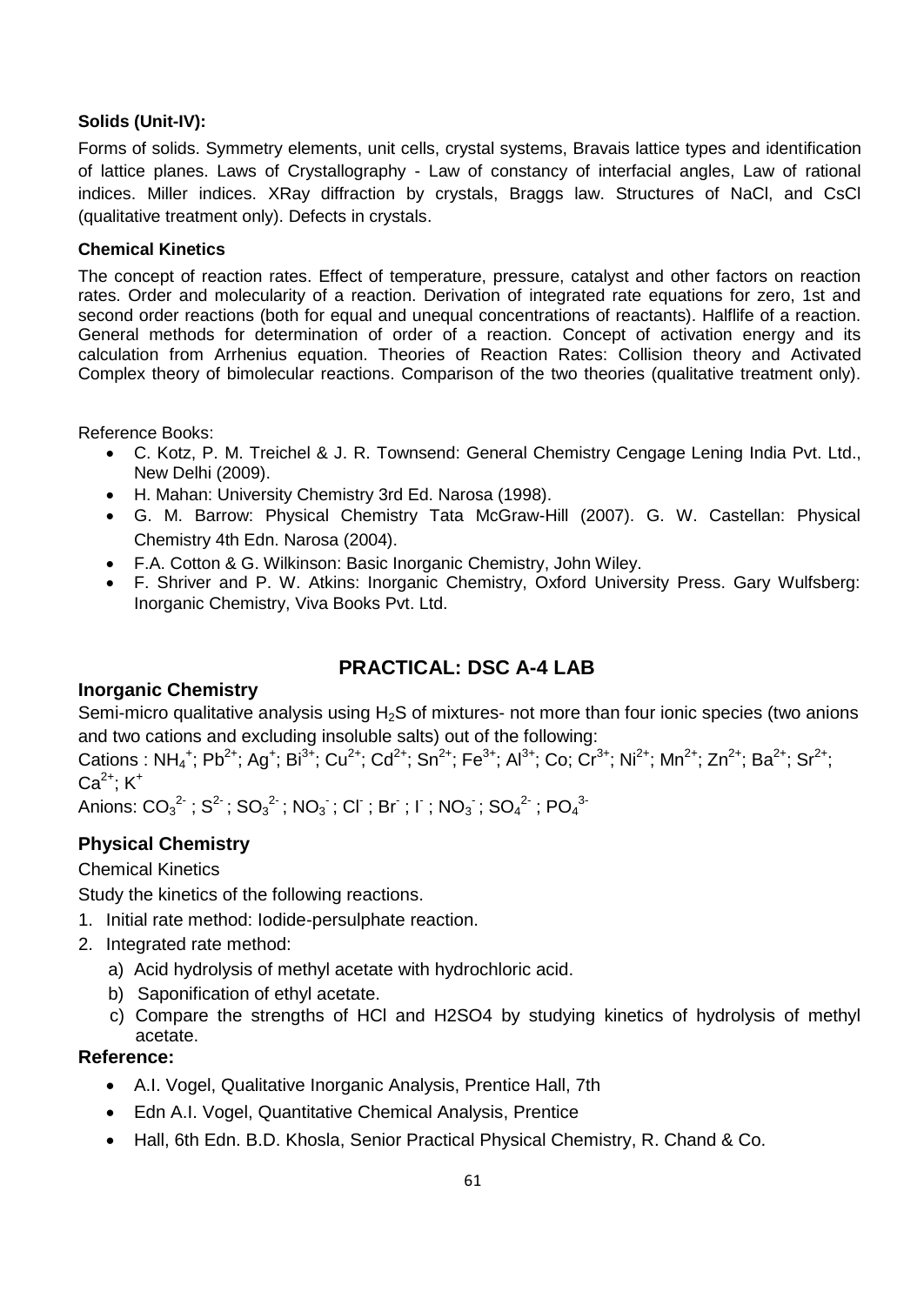# **DISCIPLINE SPECIFIC ELECTIVE Select two papers DSE – 1 POLYMER CHEMISTRY**

Credits-6: (Theory-4, Practical-2)

#### **Introduction and history of polymeric materials (Unit-I):**

Different schemes of classification of polymers, Polymer nomenclature, Molecular forces and chemical bonding in polymers, Texture of Polymers.

#### **Functionality and its importance:**

Criteria for synthetic polymer formation, classification of polymerization processes, Relationships between functionality, extent of reaction and degree of polymerization. Bi-functional systems, Poly functional systems.

#### **Kinetics of Polymerization (Unit-II):**

Mechanism and kinetics of step growth, radical chain growth, ionic chain (both cationic and anionic) and coordination polymerizations, Mechanism and kinetics of copolymerization, polymerization techniques.

#### **Crystallization and crystallinity:**

Determination of crystalline melting point and degree of crystallinity, Morphology of crystalline polymers, Factors affecting crystalline melting point.

Nature and structure of polymers-Structure property relationships.

#### **Determination of molecular weight of polymers (Unit-III):**

(Mn, Mw, etc.) by end group analysis, viscometry, light scattering and osmotic pressure methods. Molecular weight distribution and its significance. Polydispersity index.

Glass transition temperature (Tg) and determination of Tg

WLF equation, Factors affecting glass transition temperature (Tg).

#### **Polymer Solution (Unit-IV):**

Criteria for polymer solubility, Solubility parameter, Thermodynamics of polymer solutions, entropy, enthalpy, and free energy change of mixing of polymers solutions.

#### **Properties of Polymers (Physical, thermal & mechanical properties).**

Brief introduction to preparation, structure, properties and application of the following polymers: polyolefins, polystyrene and styrene copolymers, poly(vinyl chloride) poly(vinyl acetate), polyacrylamide, fluoro polymers (Teflon), polyamides (nylon-6 and nylon 6,6). Phenol formaldehyde resins (Bakelite, Novalac), polyurethanes, silicone polymers (polysiloxane), Polycarbonates, Conducting Polymers, (polyacetylene, polyaniline).

#### **Reference:**

 F.W. Billmeyer: Text Book of Polymer Science, John Wiley. P. Ghosh: Polymer Science & Technology, Tata Mcgraw-Hill. R.W. Lenz: Organic Chemistry of Synthetic High Polymers.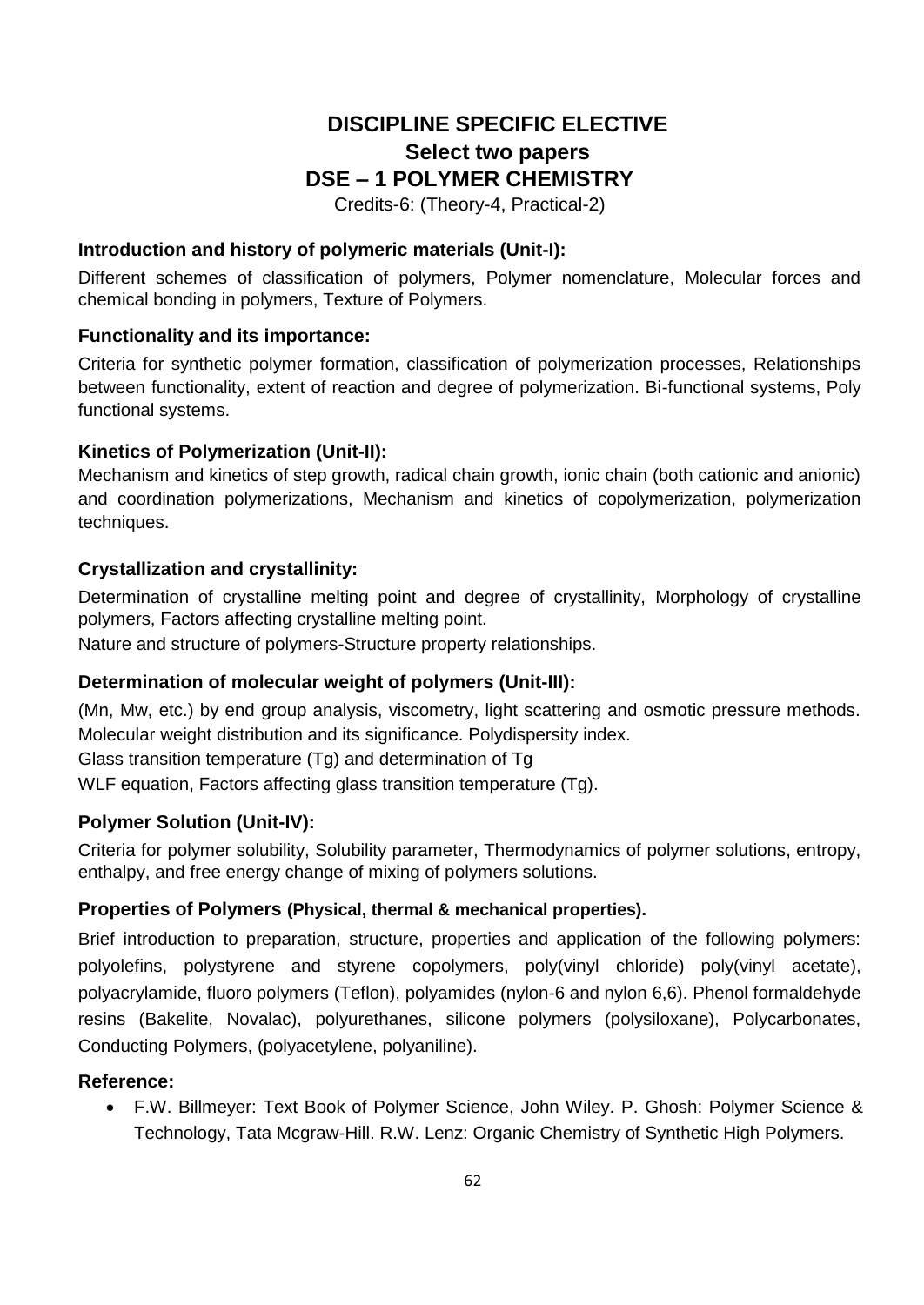Seymours Polymer Chemistry, Marcel Dekker, Inc. G. Odian: Principles of Polymerization, John Wiley.

# **PRACTICAL: DSE-1 LAB**

### **Polymer synthesis**

- 1. Free radical solution polymerization of styrene (St) / Methyl Methacrylate (MMA) / Methyl Acrylate (MA) / Acrylic acid (AA).
	- (a) Purification of monomer.
	- (b) Polymerization using benzoyl peroxide (BPO) / 2,2-azo-bis-isobutylonitrile (AIBN).
- 2. Preparation of nylon 66/6.
- 3. Interfacial polymerization, preparation of polyester from isophthaloyl chloride (IPC) and phenolphthalein.
	- (a) Preparation of IPC.
	- (b) Purification of IPC.
	- (c) Interfacial polymerization.
- 4. Redox polymerization of acrylamide.
- 5. Precipitation polymerization of acrylonitrile.
- 6. Preparation of urea-formaldehyde resin.
- 7. Preparations of novalac resin/resold resin.
- 8. Microscale Emulsion Polymerization of poly(methylacrylate).

### **Polymer characterization**

- 1. Determination of molecular weight by viscometry:
	- (a) Polyacrylamide-aq. NaNO2 solution
	- (b) (Poly vinyl proplylidine (PVP) in water
- 2. Determination of the viscosity-average molecular weight of poly(vinyl alcohol) (PVOH) and the fraction of head-to-head monomer linkages in the polymer.
- 3. Determination of molecular wt. by end group analysis: Polyethylene glycol (PEG) (OH group).
- 4. Determination of hydroxyl number of a polymer using colorimetric method.

# **Polymer analysis**

- 1. Estimation of the amount of HCHO in the given solution by sodium sulphite method
- 2. Instrumental Techniques
- 3. IR studies of polymers
- 4. DSC analysis of polymers
- 5. Preparation of polyacrylamide and its electrophoresis \*at least 5 experiments to be carried out.

- Fred W. Billmeyer, Textbook of Polymer Science, 3rd ed. Wiley-Inter science (1984). Joel R. Fried, Polymer Science and Technology, 2nd ed. Prentice-Hall (2003).
- Petr Munk and Tejraj M. Aminabhavi, Introduction to Macromolecular Science, 2nd ed. John Wiley & Sons (2002).
- L.H. Sperling, Introduction to Physical Polymer Science, 4th ed. John Wiley & Sons (2005).
- Malcohm P. Stevens, Polymer Chemistry: An Introduction, 3rd Ed.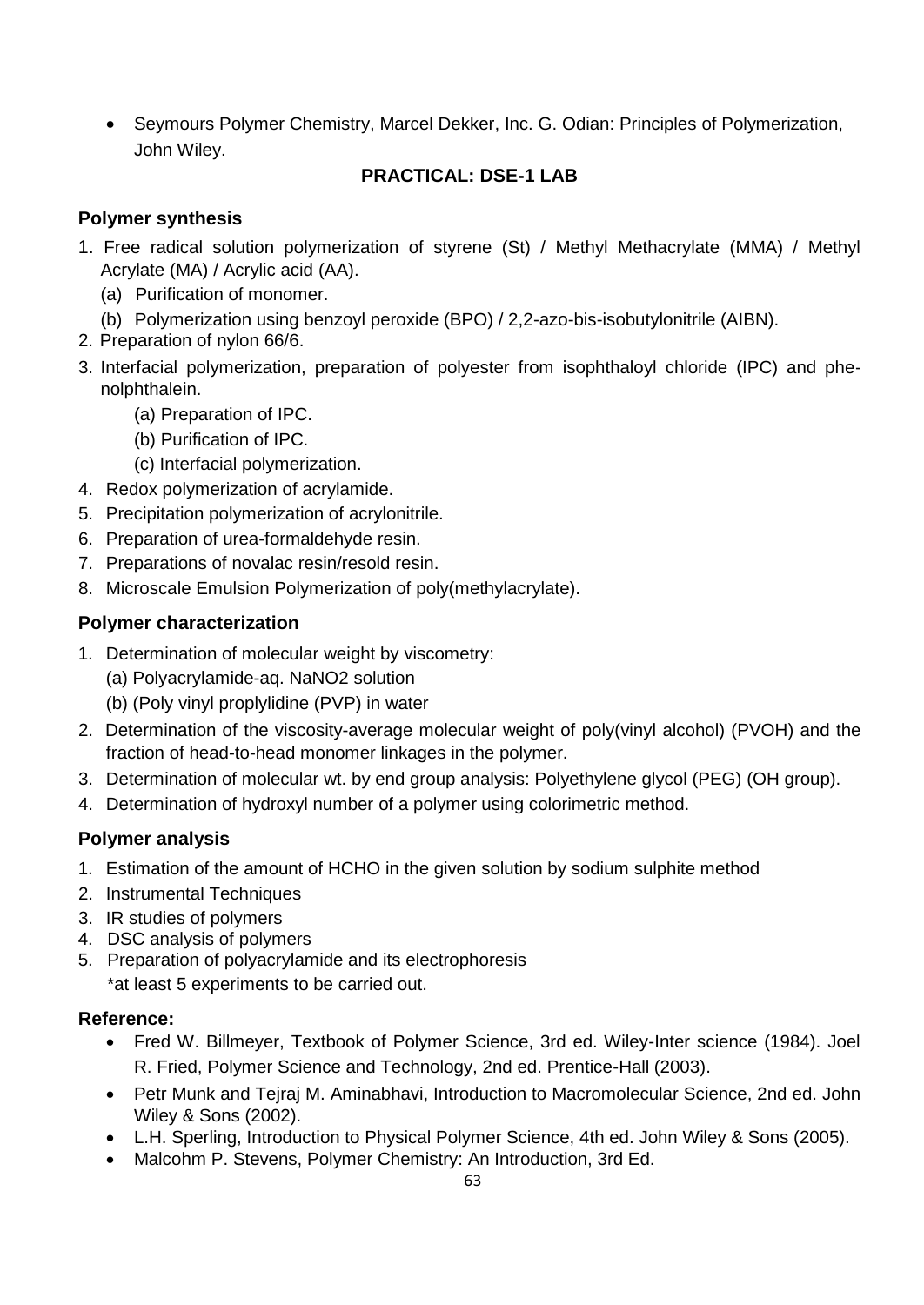- Harry R. Allcock, Frederick W. Lampe and James E. Mark, Contemporary Polymer Chemistry, 3rd ed. Prentice-Hall (2003).
- Malcolm P. Stevens, Polymer Chemistry: An Introduction, 3rd ed. Oxford University Press (2005). Seymour/ Carrahers Polymer Chemistry, 9th ed. by Charles E. Carraher, Jr. (2013).

# **DSE – 2 GREEN CHEMISTRY**

Credits-6: (Theory-4, Practical-2)

#### **Introduction to Green Chemistry**

What is Green Chemistry? Need for Green Chemistry. Goals of Green Chemistry. Limitations/ Obstacles in the pursuit of the goals of Green Chemistry.

#### **Principles of Green Chemistry and Designing a Chemical synthesis**

- Twelve principles of Green Chemistry with their explanations and examples and special emphasis on the following:
- Designing a Green Synthesis using these principles; Prevention of Waste/ byproducts; maximum incorporation of the materials used in the process into the final products , Atom Economy, calculation of atom economy of the rearrangement, addition, substitution and elimination reactions.
- Prevention/ minimization of hazardous/ toxic products reducing toxicity. risk = (function) hazard x exposure; waste or pollution prevention hierarchy.
- Green solvents– supercritical fluids, water as a solvent for organic reactions, ionic liquids, fluorous biphasic solvent, PEG, solventless processes, immobilized solvents and how to compare greenness of solvents.
- Energy requirements for reactions alternative sources of energy: use of microwaves and ultrasonic energy.
- Selection of starting materials; avoidance of unnecessary derivatization careful use of blocking/protecting groups.
- Use of catalytic reagents (wherever possible) in preference to stoichiometric reagents; catalysis and green chemistry, comparison of heterogeneous and homogeneous catalysis, biocatalysis, asymmetric catalysis and photocatalysis.
- Prevention of chemical accidents designing greener processes, inherent safer design, principle of ISD "What you don't have cannot harm you", greener alternative to Bhopal Gas Tragedy (safer route to carcarbaryl) and Flixiborough accident (safer route to cyclohexanol) subdivision of ISD, minimization, simplification, substitution, moderation and limitation.
- Strengthening/ development of analytical techniques to prevent and minimize the generation of hazardous substances in chemical processes.

# **Examples of Green Synthesis/ Reactions and some real world cases**

1. Green Synthesis of the following compounds: adipic acid, catechol, disodium iminodiacetate (alternative to Strecker synthesis)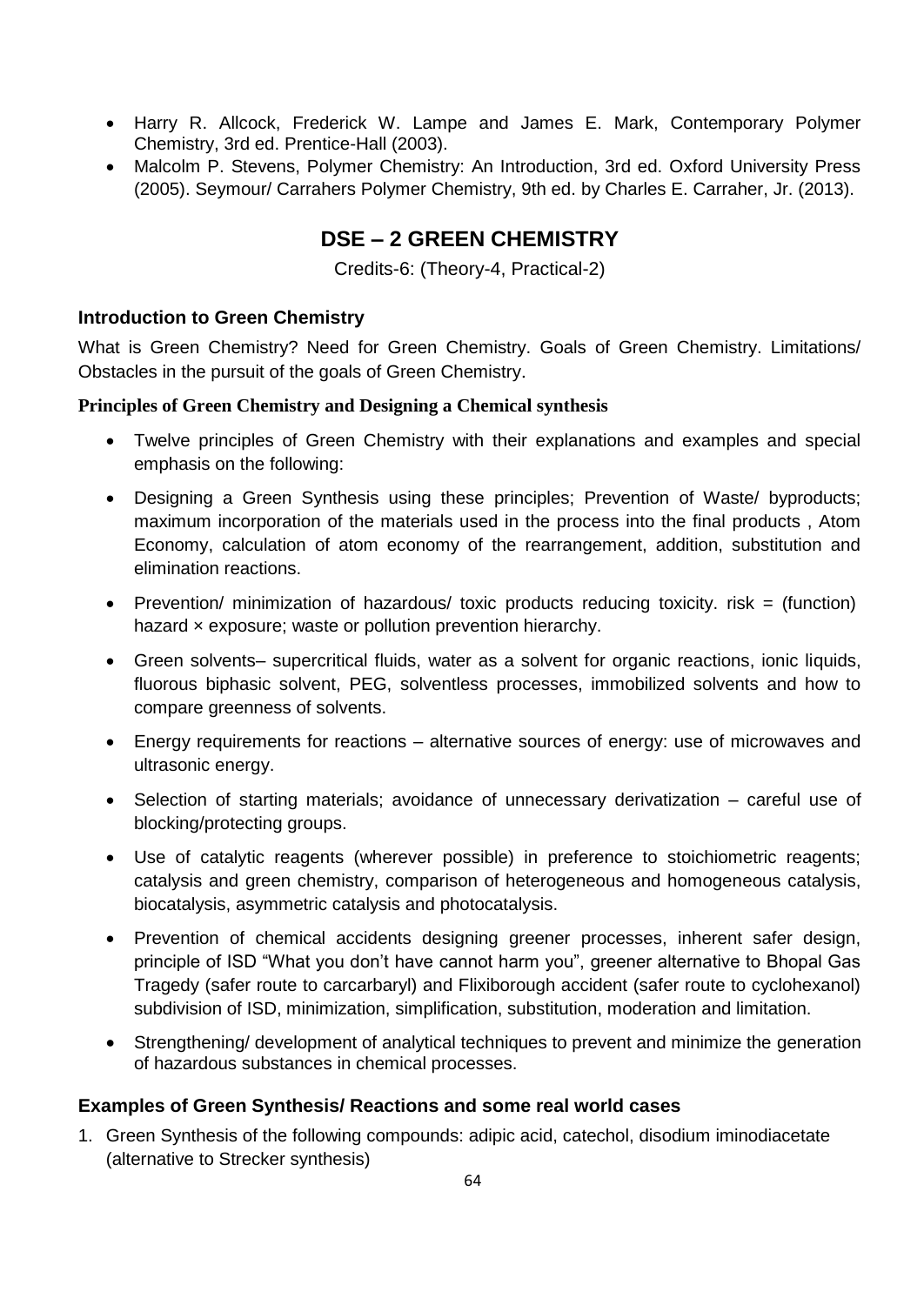- 2. Microwave assisted reactions in water: Hofmann Elimination, methyl benzoate to benzoic acid, oxidation of toluene and alcohols; microwave assisted reactions in organic solvents Diels-Alder reaction and Decarboxylation reaction
- 3. Ultrasound assisted reactions: sonochemical Simmons-Smith Reaction (Ultrasonic alternative to Iodine)
- 4 Surfactants for carbon dioxide replacing smog producing and ozone depleting solvents with CO<sup>2</sup> for precision cleaning and dry cleaning of garments.
- 5 Designing of Environmentally safe marine antifoulant.
- 6 Right fit pigment: synthetic azopigments to replace toxic organic and inorganic pigments.
- 7 An efficient, green synthesis of a compostable and widely applicable plastic (poly lactic acid) made from corn.
- 8 Healthier fats and oil by Green Chemistry: Enzymatic interesterification for production of no Trans-Fats and Oils
- 9 Development of Fully Recyclable Carpet: Cradle to Cradle Carpeting

#### **Future Trends in Green Chemistry**

Oxidation reagents and catalysts; Biomimetic, multifunctional reagents; Combinatorial green chemistry; Proliferation of solvent less reactions; co crystal controlled solid state synthesis ( $C^2S^3$ ); Green chemistry in sustainable development.

#### **Reference**:

- Ahluwalia, V.K. & Kidwai, M.R. *New Trends in Green Chemistry*, Anamalaya Publishers (2005).
- Anastas, P.T. & Warner, J.K.: *Green Chemistry - Theory and Practical*, Oxford University Press (1998).
- Matlack, A.S. *Introduction to Green Chemistry*, Marcel Dekker (2001).
- Cann, M.C. & Connely, M.E. *Real-World cases in Green Chemistry*, American Chemical Society, Washington (2000).
- Ryan, M.A. & Tinnesand, M. *Introduction to Green Chemistry*, American Chemical Society, Washington (2002).
- Lancaster, M. *Green Chemistry: An Introductory Text RSC Publishing*, 2<sup>nd</sup> Edition, 2010.

# **PRACTICAL: DSE-2 LAB**

#### **1. Safer starting materials**

- Preparation and characterization of nanoparticles of gold using tea leaves.
- **2. Using renewable resources** 
	- Preparation of biodiesel from vegetable/ waste cooking oil.

#### **3. Avoiding waste**

Principle of atom economy.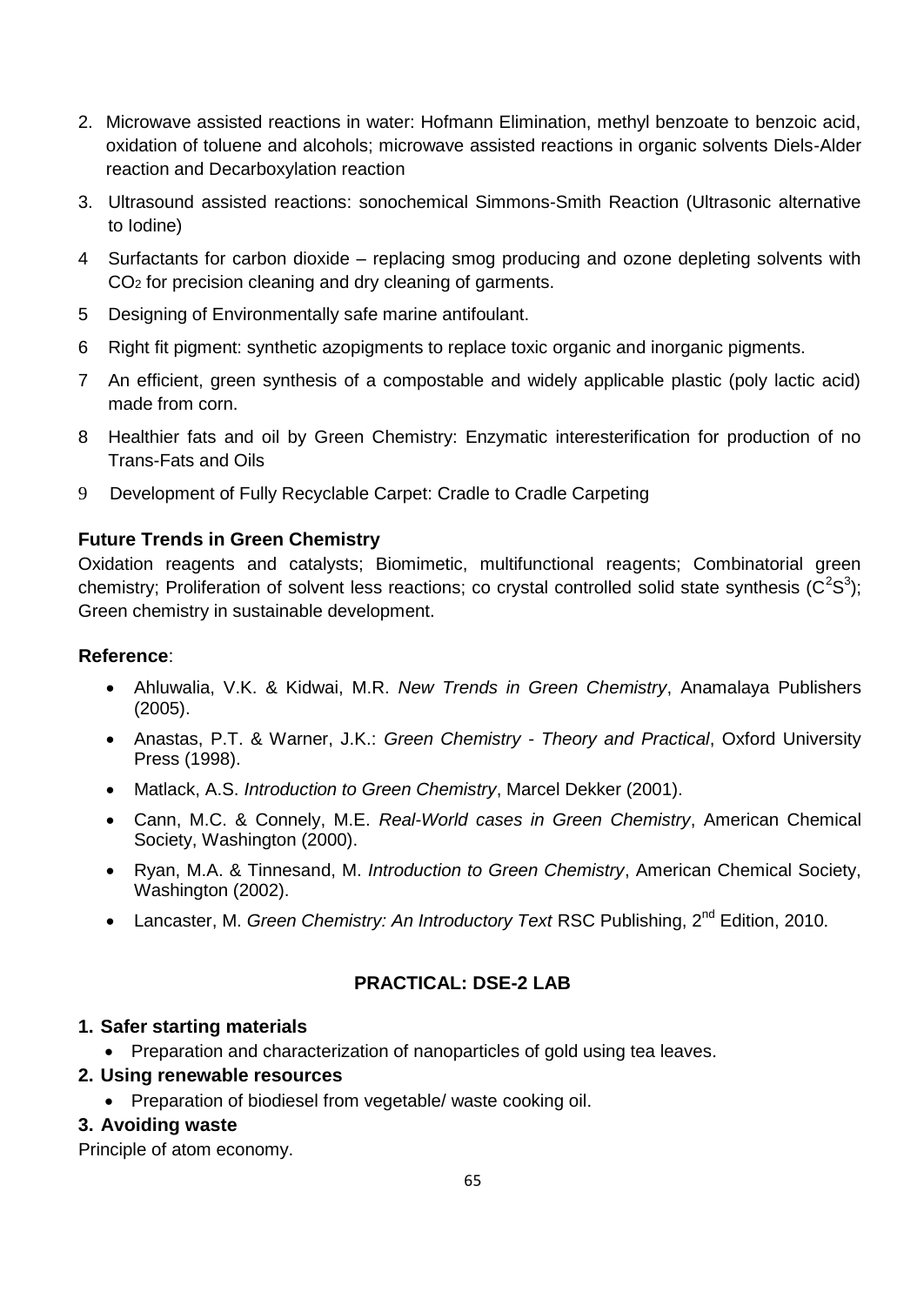- Use of molecular model kit to stimulate the reaction to investigate how the atom economy can illustrate Green Chemistry.
- Preparation of propene by two methods can be studied
	- (I) Triethylamine ion + OH  $\rightarrow$  propene + trimethylpropene + water
		- $H_2SO_4/\Delta$
	- (II) 1-propanol  $\longrightarrow$  propene + water
- Other types of reactions, like addition, elimination, substitution and rearrangement should also be studied for the calculation of atom economy.

### **4.Use of enzymes as catalysts**

 $\Box$  Benzoin condensation using Thiamine Hydrochloride as a catalyst instead of cyanide.

### **5. Alternative Green solvents**

- Extraction of D-limonene from orange peel using liquid CO2 prepared form dry ice.
- Mechanochemical solvent free synthesis of azomethines

### **6. Alternative sources of energy**

- $\Box$  Solvent free, microwave assisted one pot synthesis of phthalocyanine complex of copper (II).
- Photoreduction of benzophenone to benzopinacol in the presence of sunlight.

### **Reference:**

- Anastas, P.T & Warner, J.C. *Green Chemistry: Theory and Practice,* Oxford University Press (1998).
- Kirchoff, M. & Ryan, M.A. *Greener approaches to undergraduate chemistry experiment*. American Chemical Society, Washington DC (2002).
- Ryan, M.A. *Introduction to Green Chemistry*, Tinnesand; (Ed), American Chemical Society, Washington DC (2002).
- Sharma, R.K.; Sidhwani, I.T. & Chaudhari, M.K. I.K*. Green Chemistry Experiment: A monograph International Publishing House Pvt Ltd. New Delhi*. Bangalore CISBN 978-93- 81141-55-7 (2013).
- Cann, M.C. & Connelly, M. E. *Real world cases in Green Chemistry*, American Chemical Society (2008).
- Cann, M. C. & Thomas, P. *Real world cases in Green Chemistry,* American Chemical Society (2008).
- Lancaster, M. *Green Chemistry: An Introductory Text RSC Publishing*, 2<sup>nd</sup> Edition, 2010.
- Pavia, D.L., Lampman, G.M., Kriz, G.S. & Engel, R.G. *Introduction to Organic Laboratory Techniques: A Microscale and Macro Scale Approach,* W.B.Saunders, 1995.

# **DSE – 3 INDUSTRIAL CHEMICALS AND ENVIRONMENT**

Credits-6: (Theory-4, Practical-2)

# **Industrial Gases and Inorganic Chemicals (Unit-I):**

Industrial Gases: Large scale production, uses, storage and hazards in handling of the following gases: oxygen, nitrogen, argon, neon, helium, hydrogen, acetylene, carbon monoxide, chlorine,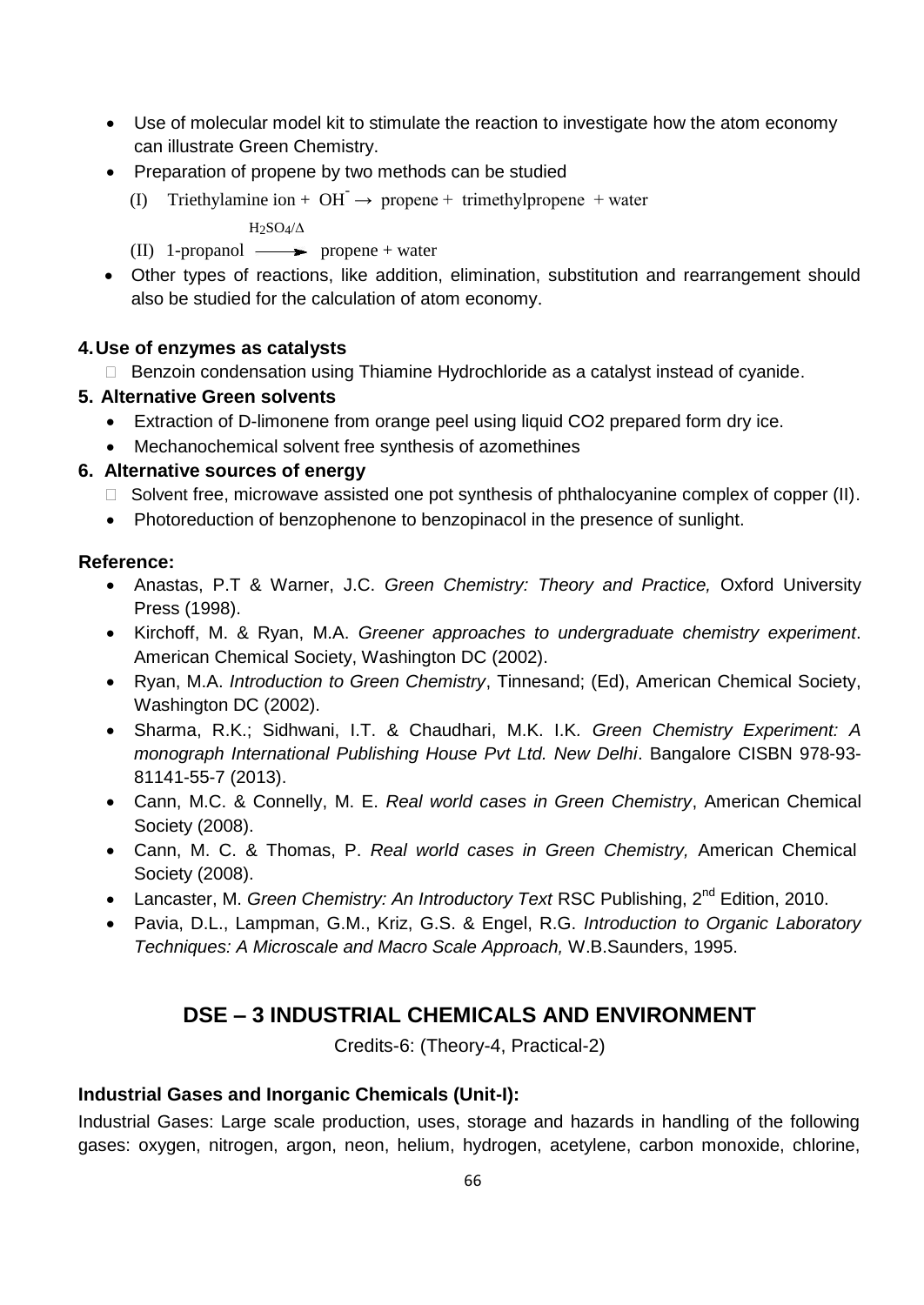sulphur dioxide. Inorganic Chemicals: Manufacture, application and hazards in handling the following chemicals: hydrochloric acid, nitric acid, sulphuric acid, caustic soda, common salt, bleaching powder, sodium thiosulphate, hydrogen peroxide, potash alum, potassium dichromate and potassium permanganate.

#### **Industrial Metallurgy**

Chief modes of occurrence of metals based on standard electrode potentials. Ellingham diagrams for reduction of metal oxides using carbon as reducing agent.

Hydrometallurgy, Methods of purification of metals (Al, Pb, Ti, Fe, Cu, Ni, Zn): electrolytic, oxidative refining, Kroll process, Parting process, van Arkel-de Boer process and Mond's process

Preparation of metals (ferrous and nonferrous) and ultrapure metals for semiconductor technology.

#### **Environment and its segments (Unit-II):**

Ecosystems. Biogeochemical cycles of carbon, nitrogen and sulphur. Air Pollution: Major regions of atmosphere. Chemical and photochemical reactions in atmosphere. Air pollutants: types, sources, particle size and chemical nature; Photochemical smog: its constituents and photochemistry. Environmental effects of ozone. Major sources of air pollution. Pollution by  $SO_2$ ;  $CO_2$ ;  $CO$ ;  $NO_x$ ; and H2S and control procedures. Effects of air pollution on living organisms and vegetation. Greenhouse effect and global warming, Ozone depletion by oxides of nitrogen, chlorofluorocarbons and halogens, removal of sulphur from coal.

#### **Water Pollution (Unit-III):**

Hydrological cycle, water resources, aquatic ecosystems, Sources and nature of water pollutants, Techniques for measuring water pollution, Impacts of water pollution on hydrological and ecosystems. Water purification methods. Effluent treatment plants (primary, secondary and tertiary treatment). Industrial effluents from the following industries and their treatment: electroplating, textile, tannery, dairy, petroleum and petrochemicals, fertilizer. Sludge disposal. Industrial waste management, incineration of waste. Water treatment and purification (reverse osmosis, ion exchange). Water quality parameters for waste water, industrial water and domestic water.

#### **Energy & Environment (Unit-IV):**

Sources of energy: Coal, petrol and natural gas. Nuclear fusion/fission, solar energy, hydrogen, geothermal, tidal and hydel. Nuclear Pollution: Disposal of nuclear waste, nuclear disaster and its management.

**Biocatalysis:** Introduction to biocatalysis: Importance in green chemistry and chemical industry.

- R.M. Felder, R.W. Rousseau: Elementary Principles of Chemical Processes, Wiley Publishers, New Delhi.
- Kent: Riegels Handbook of Industrial Chemistry, CBS Publishers, New Delhi.
- S. S. Dara: A Textbook of Engineering Chemistry, S. Chand & Company Ltd. New Delhi. De, Environmental Chemistry: New Age International Pvt., Ltd, New Delhi.
- E. Stocchi: Industrial Chemistry, Vol-I, Ellis Horwood Ltd. UK.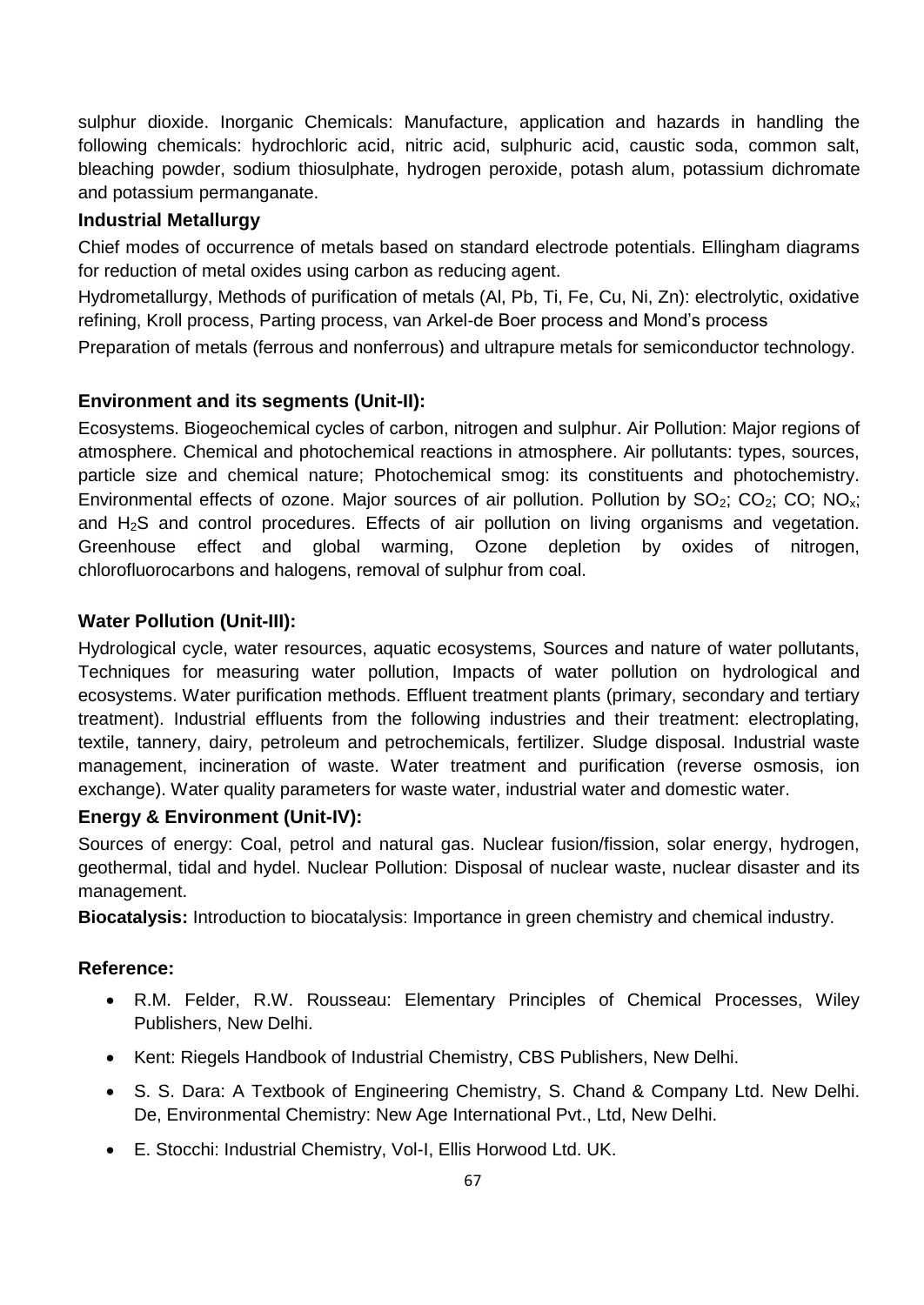- S. M. Khopkar, Environmental Pollution Analysis: Wiley Eastern Ltd, New Delhi. S.E. Manahan, Environmental Chemistry, CRC Press (2005).
- G.T. Miller, Environmental Science 11th edition. Brooks/ Cole (2006).
- Mishra, Environmental Studies. Selective and Scienti c Books, New Delhi (2005).

#### **PRACTICAL: DSE-3 LAB**

- 1. Determination of Biological Oxygen Demand (BOD).
- 2. Percentage of available chlorine in bleaching powder.
- 3. Determination of dissolved oxygen in water.
- 4. Determination of Chemical Oxygen Demand (COD).
- 5. Measurement of chloride, sulphate and salinity of water samples by simple titration method  $(AqNO<sub>3</sub>$  and potassium chromate).
- 6. Estimation of total alkalinity of water samples ( $CO_3^2$ ; HCO<sub>3</sub>) using double titration method.
- 7. Measurement of dissolved  $CO<sub>2</sub>$ :
- 8. Study of some of the common bio-indicators of pollution.
- 9. Estimation of SPM in air samples.

10. Preparation of borax/ boric acid.

#### **Reference:**

- E. Stocchi: Industrial Chemistry, Vol-I, Ellis Horwood Ltd. UK.
- R.M. Felder, R.W. Rousseau: Elementary Principles of Chemical Processes, Wiley Publishers, New Delhi.
- Kent: Riegels Handbook of Industrial Chemistry, CBS Publishers, New Delhi.
- S. S. Dara: A Textbook of Engineering Chemistry, S. Chand & Company Ltd. New Delhi. De, Environmental Chemistry: New Age International Pvt., Ltd, New Delhi.
- S. M. Khopkar, Environmental Pollution Analysis: Wiley Eastern Ltd, New Delhi.

# **DSE-4 INORGANIC MATERIALS OF INDUSTRIAL IMPORTANCE**

Credits-6: (Theory-4, Practical-2)

#### **Recapitulation of** *s***- and** *p***-Block Elements**

Periodicity in *s*- and *p*-block elements with respect to electronic configuration, atomic and ionic size, ionization enthalpy, electronegativity (Pauling, Mulliken, and Alfred-Rochow scales). Allotropy in C, S,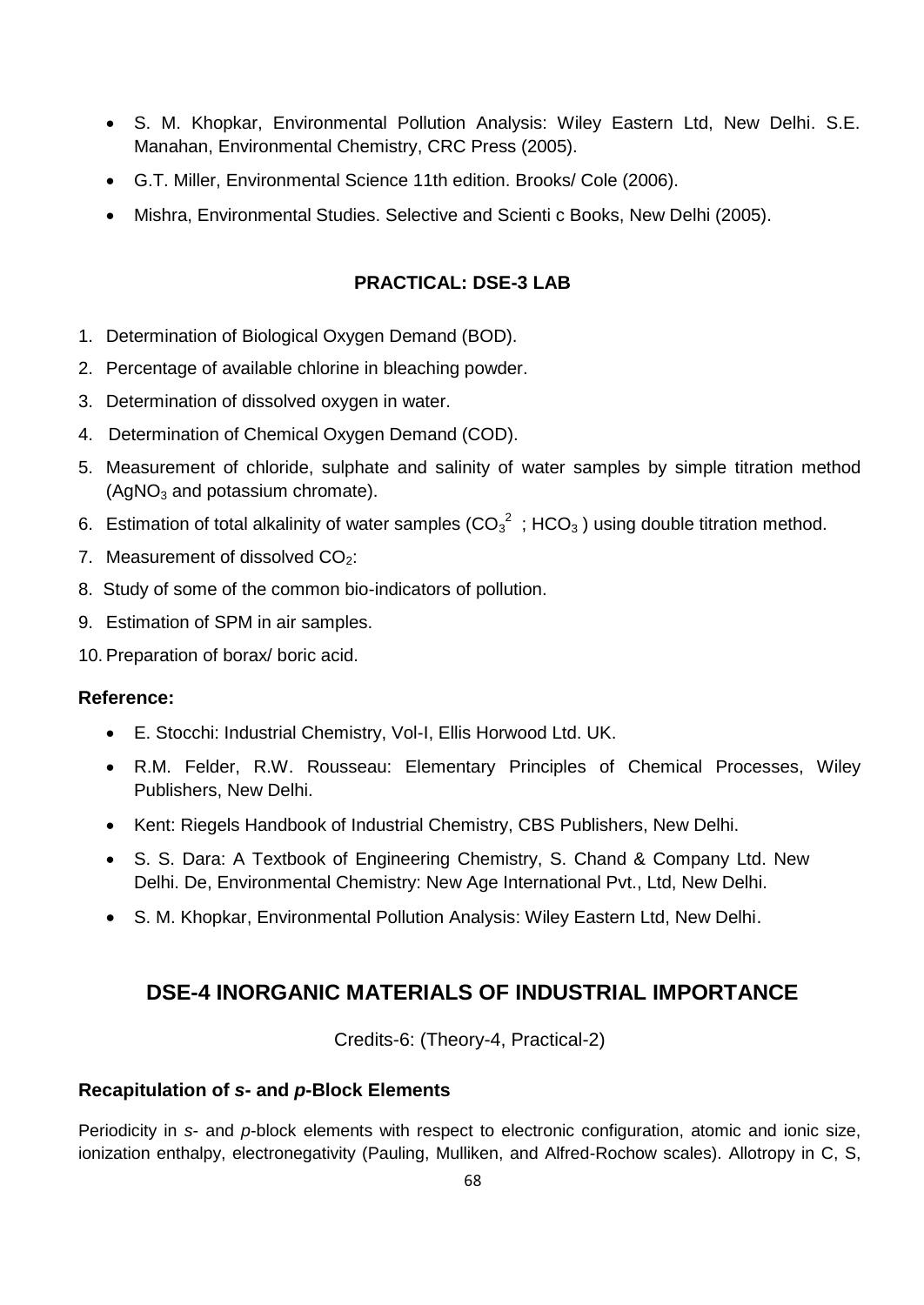and P.

Oxidation states with reference to elements in unusual and rare oxidation states like carbides and nitrides), inert pair effect, diagonal relationship and anomalous behaviour of first member of each group.

#### **Silicate Industries**

*Glass:* Glassy state and its properties, classification (silicate and non-silicate glasses). Manufacture and processing of glass. Composition and properties of the following types of glasses: Soda lime glass, lead glass, armoured glass, safety glass, borosilicate glass, fluorosilicate, coloured glass, photosensitive glass.

*Ceramics:* Important clays and feldspar, ceramic, their types and manufacture. High technology ceramics and their applications, superconducting and semiconducting oxides, fullerenes carbon nanotubes and carbon fibre.

*Cements:* Classification of cement, ingredients and their role, Manufacture of cement and the setting process, quick setting cements.

#### **Fertilizers:**

Different types of fertilizers. Manufacture of the following fertilizers: Urea, ammonium nitrate, calcium ammonium nitrate, ammonium phosphates; polyphosphate, superphosphate, compound and mixed fertilizers, potassium chloride, potassium sulphate.

#### **Surface Coatings:**

Objectives of coatings surfaces, preliminary treatment of surface, classification of surface coatings. Paints and pigments-formulation, composition and related properties. Oil paint, Vehicle, modified oils, Pigments, toners and lakes pigments, Fillers, Thinners, Enamels, emulsifying agents. Special paints (Heat retardant, Fire retardant, Eco-friendly paint, Plastic paint), Dyes, Wax polishing, Water and Oil paints, additives, Metallic coatings (electrolytic and electroless), metal spraying and anodizing.

#### **Batteries:**

Primary and secondary batteries, battery components and their role, Characteristics of Battery. Working of following batteries: Pb acid, Li-Battery, Solid state electrolyte battery. Fuel cells, Solar cell and polymer cell.

#### **Alloys:**

Classification of alloys, ferrous and non-ferrous alloys, Specific properties of elements in alloys. Manufacture of Steel (removal of silicon decarbonization, demanganization, desulphurization dephosphorisation) and surface treatment (argon treatment, heat treatment, nitriding, carburizing). Composition and properties of different types of steels.

#### **Catalysis:**

General principles and properties of catalysts, homogenous catalysis (catalytic steps and examples) and heterogenous catalysis (catalytic steps and examples) and their industrial applications, Deactivation or regeneration of catalysts.

Phase transfer catalysts, application of zeolites as catalysts.

#### **Chemical explosives:**

Origin of explosive properties in organic compounds, preparation and explosive properties of lead